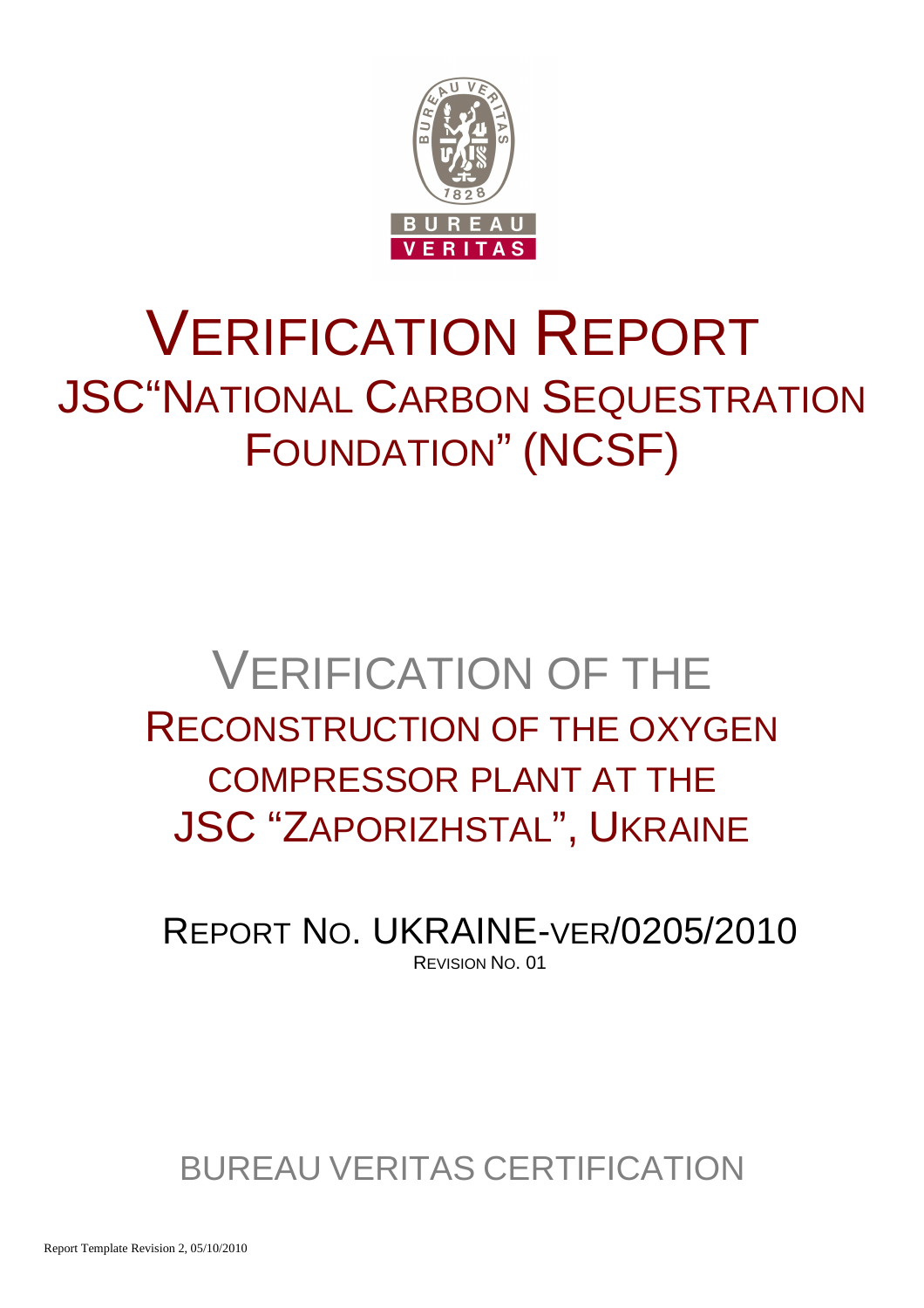#### **ELREAU VERITAS CERTIFICATION**

#### Report No: UKRAINE-ver/0205/2010



#### **ER FICATION REPORT**

| $\Box$ and of first issue:<br>103/2011                                           | Organizational unit:<br><b>Bureau Veritas Certification</b><br><b>Holding SAS</b> |
|----------------------------------------------------------------------------------|-----------------------------------------------------------------------------------|
| <b>SAMP</b><br><b>CUSC</b> "National Carbon"<br>Sequestration Foundation" (NCSF) | Client ref.:<br><b>Yuriy Fedorov</b>                                              |

Eureau Veritas Certification has made the 3<sup>rd</sup> periodic verification of the "Reconstruction of the oxygen admoressor plant at the JSC "Zaporizhstal", Ukraine", ITL project ID UA1000189, the project of CJSC "National Carbon Sequestration Foundation" located in city of Zaporizhzhya, Zaporizhzhya region, Ukraine, and applying the JI specific approach, on the basis of UNFCCC criteria for the JI, as well as criteria given to provide for accession project operations, monitoring and reporting. UNFCCC criteria refer to Article 6 of the Kyoto Protocol, the JI rules and modalities and the subsequent decisions by the JI Supervisory Committee, as well as the host country criteria.

The verification scope is defined as a periodic independent review and ex post determination by the Accredited Entry of the monitored reductions in GHG emissions during defined verification period, and consisted of the to lowing three phases: i) desk review of the project design and the baseline and monitoring plan; ii) follow-up menviews with project stakeholders; iii) resolution of outstanding issues and the issuance of the final enfication report and opinion. The overall verification, from Contract Review to Verification Report & Opinion, was conducted using Bureau Veritas Certification internal procedures.

The first output of the verification process is a list of Clarification, Corrective Actions Requests, Forward Actions Requests (CR, CAR and FAR), presented in Appendix A.

summary, Bureau Veritas Certification confirms that the project is implemented as per determined changes. restalled equipment being essential for generating emission reduction runs reliably and is calibrated accropriately. The monitoring system is in place and the project is generating GHG emission reductions. The E-G emission reduction is calculated accurately and without material errors, omissions, or misstatements, and The ERUs issued totalize 98135 tons of CO2eq for the monitoring period from 01/01/2010 to 31/12/2010.

Dur opinion relates to the project's GHG emissions and resulting GHG emission reductions reported and and to the approved project baseline and monitoring, and its associated documents.

| <b>Report No.:</b><br><b>EAINE-ver/0205/2010</b>                                     | <b>Subject Group:</b><br>JI                   |                                                                                                          |
|--------------------------------------------------------------------------------------|-----------------------------------------------|----------------------------------------------------------------------------------------------------------|
| Project title:<br>plant at the JSC "Zaporizhstal", Ukraine                           | Reconstruction of the oxygen compressor       |                                                                                                          |
| <b>Wark carried out by:</b>                                                          |                                               |                                                                                                          |
| Team Leader, Lead Verifier:<br>Team Member, Lead Verifier:<br>Team Member, Verifier: | Oleg Skoblyk<br>Igor Kachan<br>Victoria Legka |                                                                                                          |
| <b>Wark reviewed by:</b>                                                             |                                               |                                                                                                          |
|                                                                                      | an Sokolov - Internal Technical Reviewer      | $\mathbb{X}$<br>No distribution without permission from the<br>Client or responsible organizational unit |
| <b>Mark approved by:</b><br>Favio Gomes - Operational Manager                        |                                               | Limited distribution                                                                                     |
| Date of this revision:<br>Rev. No.:<br>10/03/2011                                    | Number of pages:<br>51                        | Unrestricted distribution                                                                                |

 $\mathbf{1}$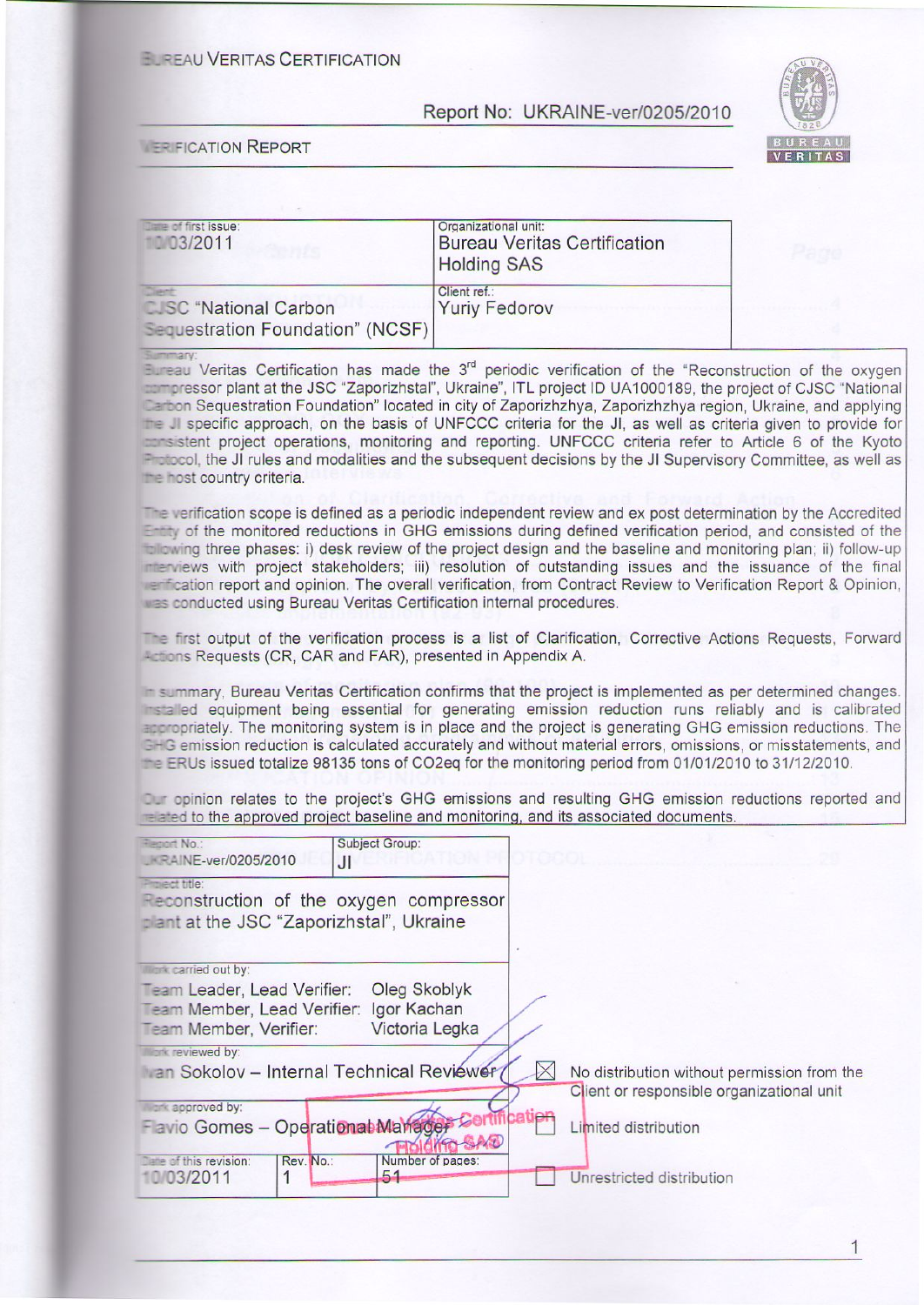

VERIFICATION REPORT

## **Table of Contents Page 2018**

| 1              |                                                                              |                 |
|----------------|------------------------------------------------------------------------------|-----------------|
| 1.1            | Objective                                                                    | $\overline{4}$  |
| 1.2            | Scope                                                                        | $\overline{4}$  |
| 1.3            | <b>Verification Team</b>                                                     | 5               |
| $\overline{2}$ |                                                                              | $.5\,$          |
| 2.1            | <b>Review of Documents</b>                                                   | 5               |
| 2.2            | Follow-up Interviews                                                         | 6               |
| 2.3            | Resolution of Clarification, Corrective and Forward Action<br>Requests       | 6               |
| 3              |                                                                              | $\overline{.7}$ |
| 3.1            | Project approval by Parties involved (90-91)                                 | 8               |
| 3.2            | Project implementation (92-93)                                               | 8               |
| 3.3            | Compliance of the monitoring plan with the monitoring<br>methodology (94-98) | 9               |
| 3.4            | Revision of monitoring plan (99-100)                                         | 10              |
| 3.5            | Data management (101)                                                        | 11              |
| 3.6            | Verification regarding programmes of activities                              | 13              |
| 4              |                                                                              |                 |
| 5              |                                                                              |                 |
|                |                                                                              |                 |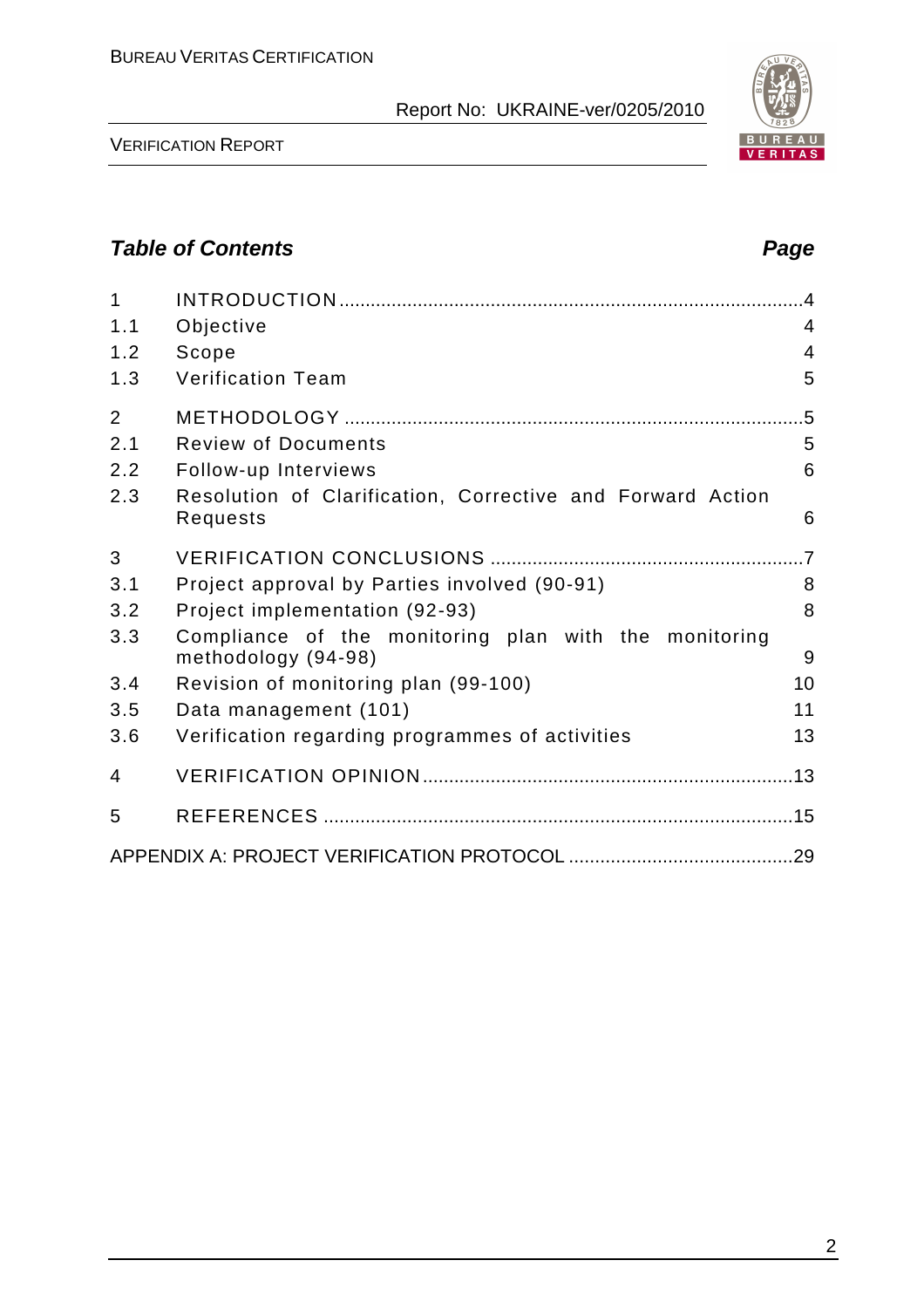

VERIFICATION REPORT

## **Abbreviations**

- AIE Accredited Independent Entity
- ASU Air separation unit
- CAR Corrective Action Request
- CL Clarification Request
- CO<sub>2</sub> Carbon Dioxide
- DVM Determination and Verification Manual
- EIA Environmental Impact Assessment
- ERU Emission Reduction Unit
- FAR Forward Action Request
- GHG Green House Gas(es)
- IPCC Intergovernmental Panel on Climate Change
- JI Joint Implementation
- JISC Joint Implementation Supervisory Committee
- NCSF CJSC "National Carbon Sequestration Foundation"
- PDD Project Design Document
- OCP Oxygen Compressor Plant
- UNFCCC United Nations Framework Convention for Climate Change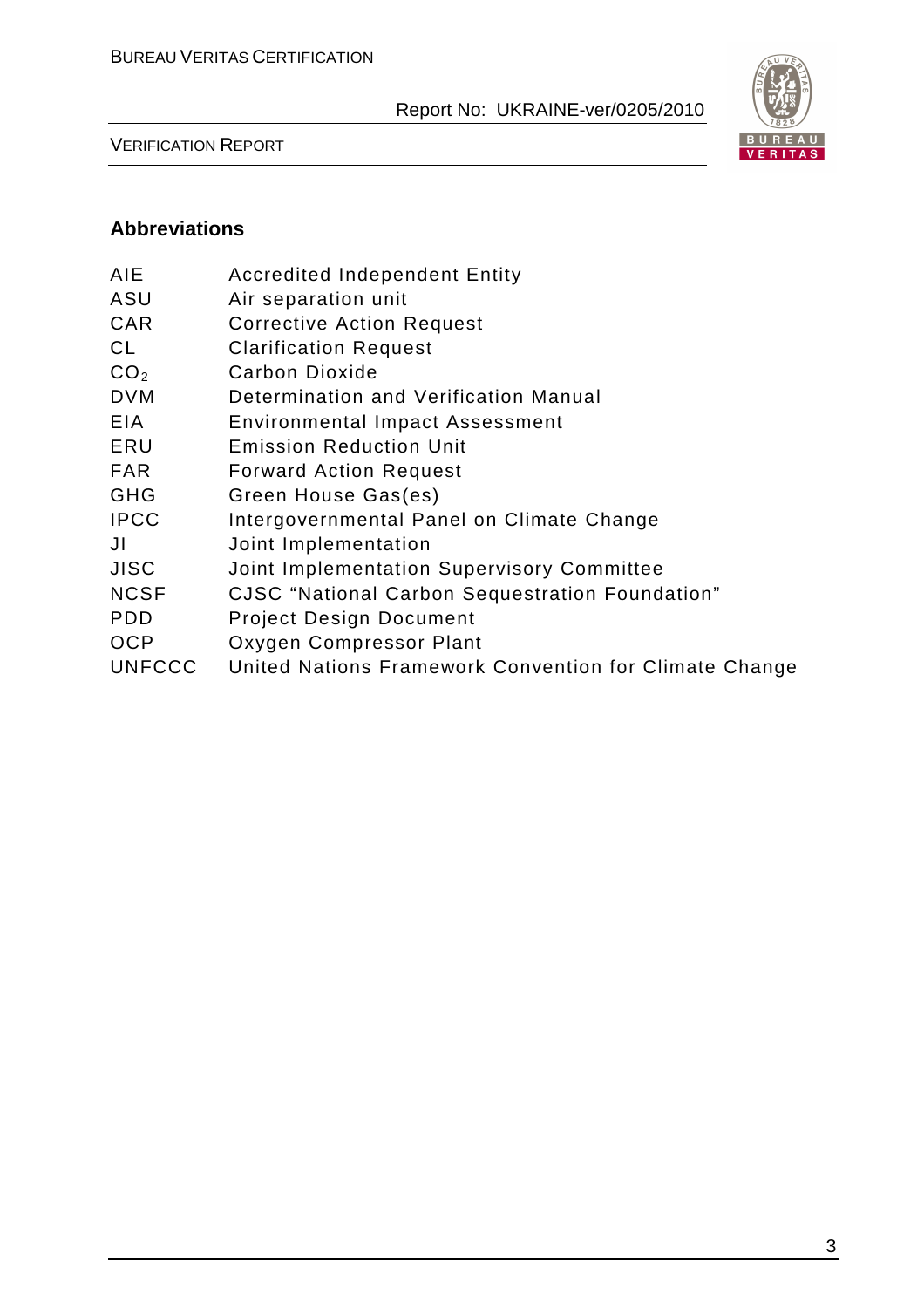

VERIFICATION REPORT

## **1 INTRODUCTION**

CJSC "National Carbon Sequestration Foundation" has commissioned Bureau Veritas Certification to verify the emissions reductions of its JI project "Reconstruction of the oxygen compressor plant at the JSC "Zaporizhstal", Ukraine" (hereafter called "the project") at the city of Zaporizhzhya, Zaporizhzhya region, Ukraine.

This report summarizes the findings of the verification of the project, performed on the basis of UNFCCC criteria, as well as criteria given to provide for consistent project operations, monitoring and reporting.

The verification covers the period from the  $1<sup>st</sup>$  January 2010 to 31 $<sup>st</sup>$ </sup> December 2010.

## **1.1 Objective**

Verification is the periodic independent review and ex post determination by the Accredited Independent Entity of the monitored reductions in GHG emissions during defined verification period.

The objective of verification can be divided in Initial Verification and Periodic Verification.

UNFCCC criteria refer to Article 6 of the Kyoto Protocol, the JI rules and modalities and the subsequent decisions by the JI Supervisory Committee, as well as the host country criteria.

## **1.2 Scope**

Verification scope is defined as an independent and objective review and ex post determination by the Accredited Independent Entity of the monitored reductions in GHG emissions. The verification is based on the submitted monitoring report and the determined project design document including the project's baseline study and monitoring plan and other relevant documents. The information in these documents is reviewed against Kyoto Protocol requirements, UNFCCC rules and associated interpretations.

The verification is not meant to provide any consulting towards the Client. However, stated requests for clarifications and corrective actions may provide input for improvement of the project monitoring towards reductions in the GHG emissions.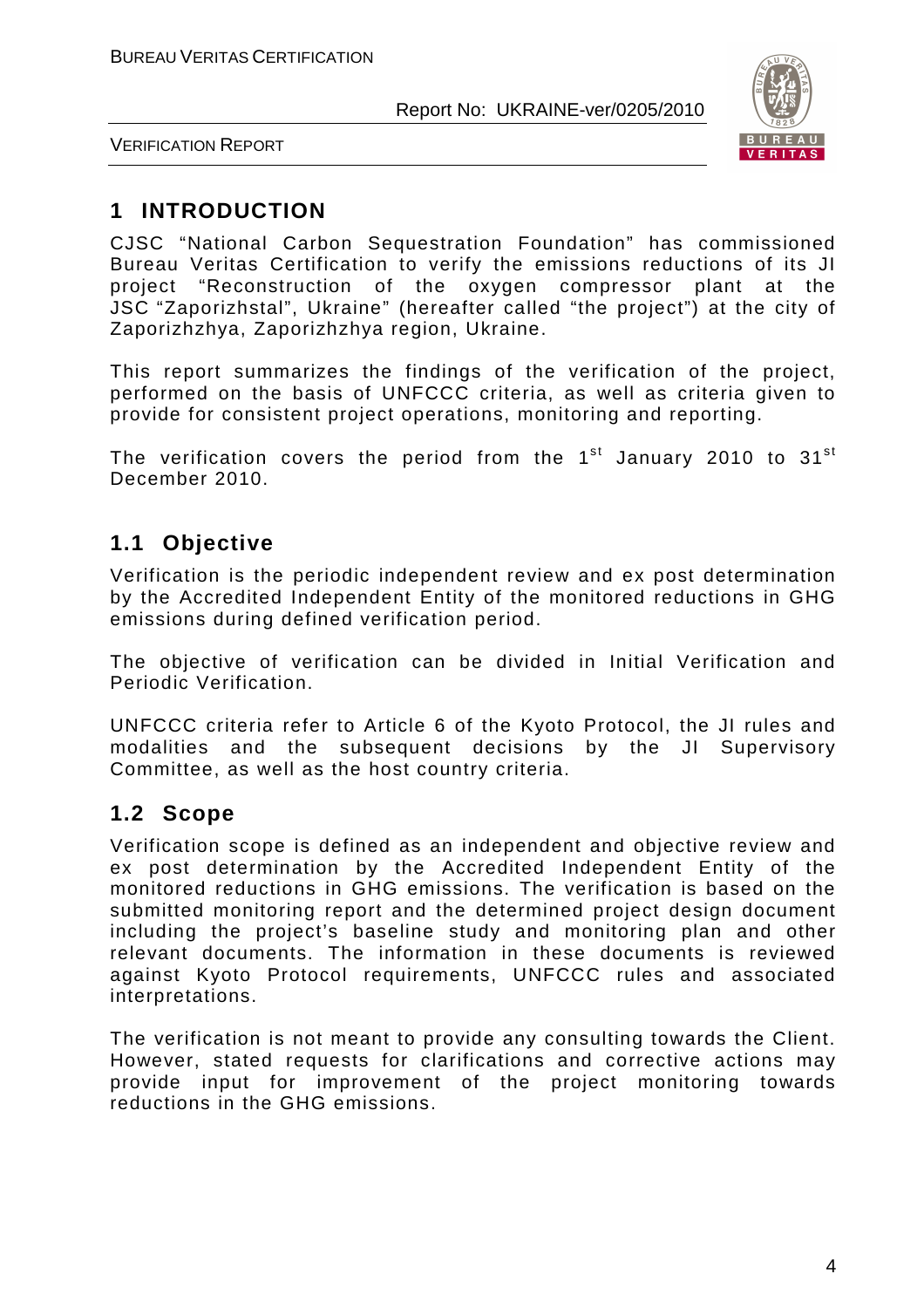

VERIFICATION REPORT

## **1.3 Verification Team**

The verification team consists of the following personnel:

Oleg Skoblyk

Bureau Veritas Certification Team Leader, Climate Change Lead Verifier

Igor Kachan Bureau Veritas Certification Climate Change Lead Verifier

Victoria Legka Bureau Veritas Certification Climate Change Verifier

This verification report was reviewed by:

Ivan Sokolov Bureau Veritas Certification, Internal Technical Reviewer

## **2 METHODOLOGY**

The overall verification, from Contract Review to Verification Report & Opinion, was conducted using Bureau Veritas Certification internal procedures.

In order to ensure transparency, a verification protocol was customized for the project, according to the version 01 of the Joint Implementation Determination and Verification Manual, issued by the Joint Implementation Supervisory Committee at its 19 meeting on 04/12/2009. The protocol shows, in a transparent manner, criteria (requirements), means of verification and the results from verifying the identified criteria. The verification protocol serves the following purposes:

- It organizes, details and clarifies the requirements a JI project is expected to meet;
- It ensures a transparent verification process where the verifier will document how a particular requirement has been verified and the result of the verification.

The completed verification protocol is enclosed in Appendix A to this report.

## **2.1 Review of Documents**

The Monitoring Report (MR) submitted by CJSC "National Carbon Sequestration Foundation" and additional background documents related to the project design, baseline, and monitoring plan, i.e. country Law,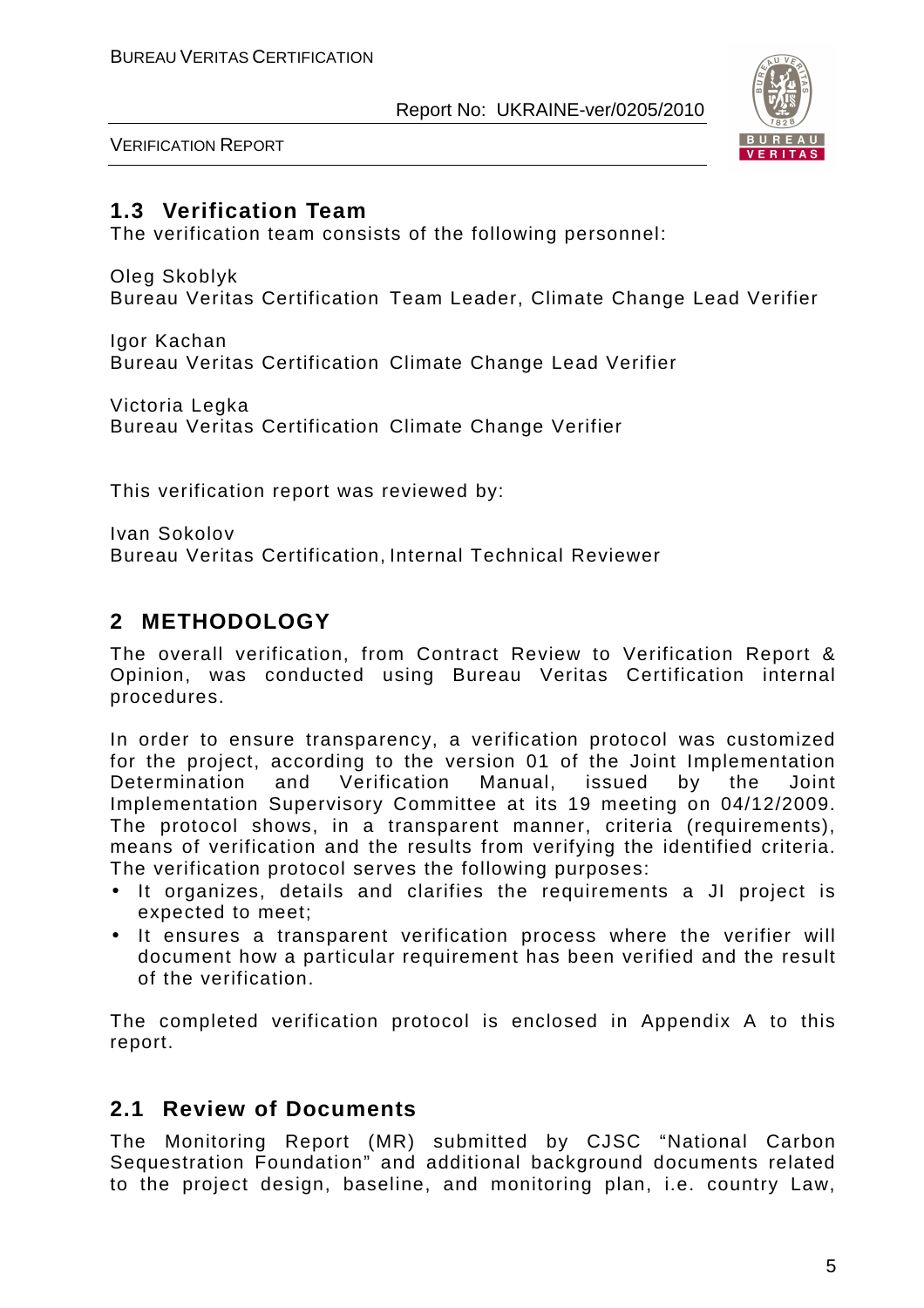

VERIFICATION REPORT

Project Design Document (PDD), Guidance on criteria for baseline setting and monitoring, Host party criteria, Kyoto Protocol, Clarifications on Verification Requirements to be Checked by an Accredited Independent Entity were reviewed.

The verification findings presented in this report relate to the Monitoring Report version 01 of 11/01/2011, version 02 dated 15/02/2011 and version 03 dated 02/03/2011 and project as described in the determined PDD.

## **2.2 Follow-up Interviews**

On 20/01/2011 Bureau Veritas Certification verification team conducted a visit to the project site (JSC "Zaporizhstal") and performed (on-site) interviews with project stakeholders to confirm selected information and to resolve issues identified in the document review. Representatives of JSC "Zaporizhstal" and CJSC "National Carbon Sequestration Foundation" were interviewed (see References). The main topics of the interviews are summarized in Table 1.

| <b>Interviewed</b><br>organization                                                 | <b>Interview topics</b>                                                                                                                                                                                                                                                                                                                                                                                     |
|------------------------------------------------------------------------------------|-------------------------------------------------------------------------------------------------------------------------------------------------------------------------------------------------------------------------------------------------------------------------------------------------------------------------------------------------------------------------------------------------------------|
| 'JSC "Zaporizhstal"                                                                | Organizational structure<br>Responsibilities and authorities<br>Roles and responsibilities for data collection and<br>processing<br>Installation of equipment<br>Data logging, archiving and reporting<br>Metering equipment control<br>Metering record keeping system, database<br>IT management<br>Training of personnel<br>Quality management procedures and technology<br>Internal audits and check-ups |
| Consultant:<br><b>CJSC</b> "National<br><b>Carbon Sequestration</b><br>Foundation" | Baseline methodology<br>Monitoring plan<br>Monitoring report<br>Deviations from PDD.                                                                                                                                                                                                                                                                                                                        |

#### **Table 1 Interview topics**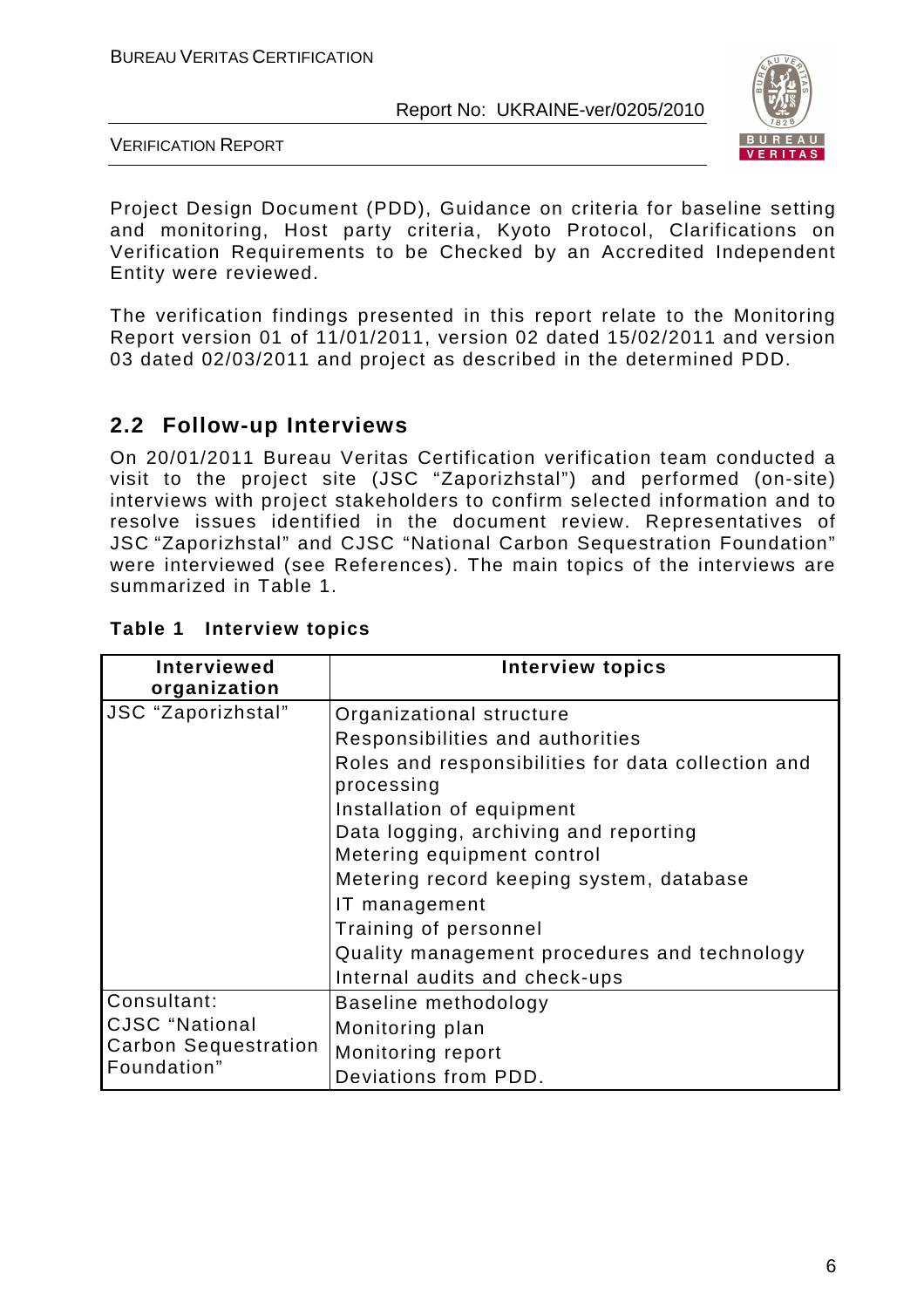

VERIFICATION REPORT

## **2.3 Resolution of Clarification, Corrective and Forward Action Requests**

The objective of this phase of the verification is to raise the requests for corrective actions and clarification and any other outstanding issues that needed to be clarified for Bureau Veritas Certification positive conclusion on the GHG emission reduction calculation.

If the Verification Team, in assessing the monitoring report and supporting documents, identifies issues that need to be corrected, clarified or improved with regard to the monitoring requirements, it should raise these issues and inform the project participants of these issues in the form of:

(a) Corrective action request (CAR), requesting the project participants to correct a mistake that is not in accordance with the monitoring plan;

(b) Clarification request (CL), requesting the project participants to provide additional information for the AIE to assess compliance with the monitoring plan;

(c) Forward action request (FAR), informing the project participants of an issue, relating to the monitoring that needs to be reviewed during the next verification period.

To guarantee the transparency of the verification process, the concerns raised are documented in more detail in the verification protocol in Appendix A.

## **3 VERIFICATION CONCLUSIONS**

In the following sections, the conclusions of the verification are stated.

The findings from the desk review of the original monitoring documents and the findings from interviews during the follow up visit are described in the Verification Protocol in Appendix A.

The Clarification, Corrective and Forward Action Requests are stated, where applicable, in the following sections and are further documented in the Verification Protocol in Appendix A. The verification of the Project resulted in 8 Corrective Action Requests, 4 Clarification Requests, and 1 Forward Action Request.

The number between brackets at the end of each section corresponds to the DVM paragraph.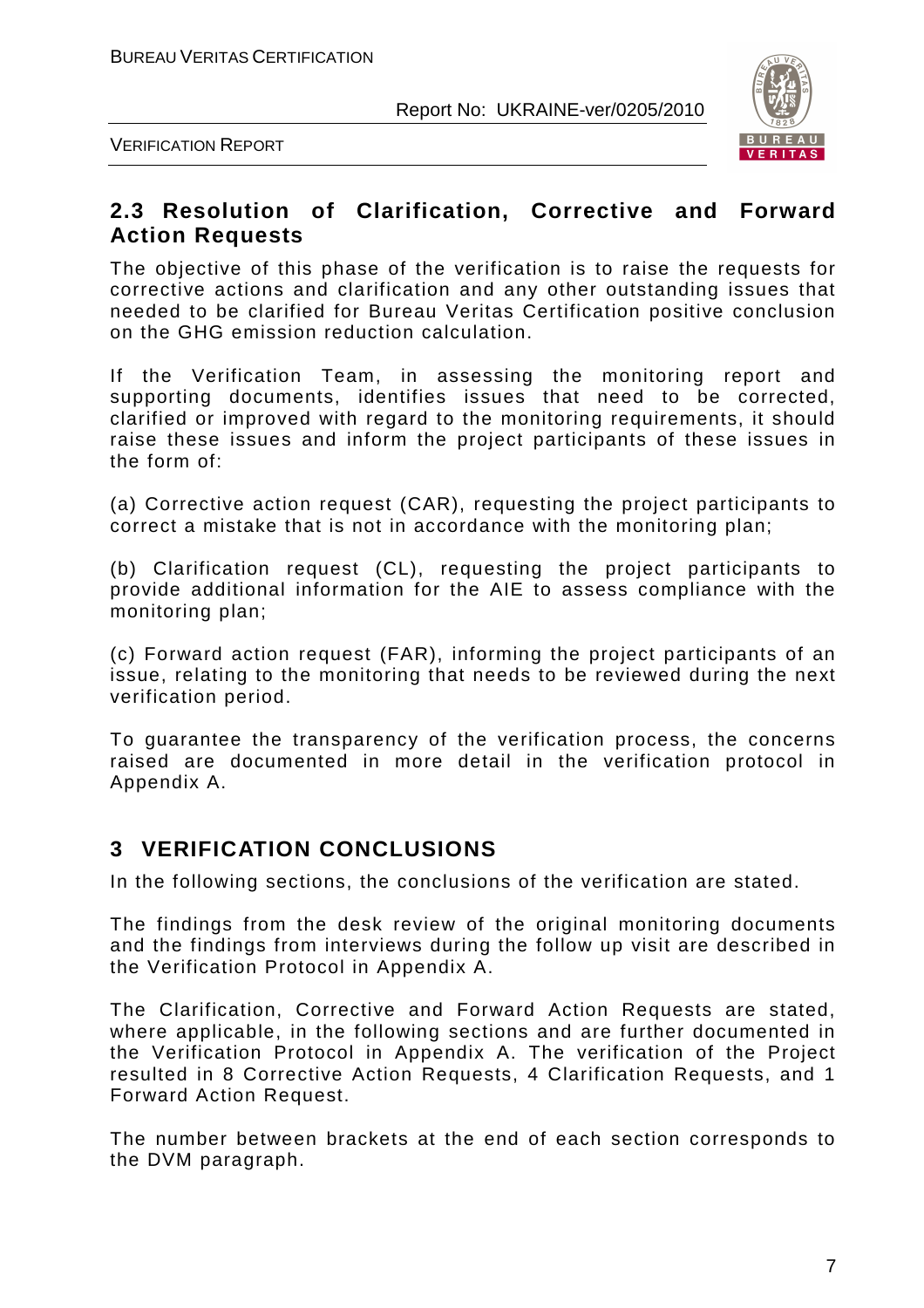

VERIFICATION REPORT

## **3.1 Project approval by Parties involved (90-91)**

The project was approved by the Host party, Ukraine (Letter of Approval No 1514/23/7 of 14/12/2009 issued by National Environmental Investment Agency of Ukraine). Written project approval by Switzerland (Letter of approval for a project under article 6 of the Kyoto Protocol (JI) Ref.J294- 0485 dated 23/07/2010 issued by the Federal Office for the Environment (FOEN) of Switzerland), the other party involved, has been issued by the NFP of that Party when submitting the first verification report to the secretariat for publication in accordance with paragraph 38 of the JI guidelines, at the latest.

The abovementioned written approvals are unconditional.

## **3.2 Project implementation (92-93)**

The project which is being implemented at the JSC "Zaporizhstal" is aimed at reconstruction of oxygen compressor plant (OCP) with a purpose of supply of the oxygen in required level for pig iron and steel production of the steel mill. Also the project serves to replace the worn-out airseparation units.

The oxygen compressor plant reconstruction at the JSC "Zaporizhstal" is implemented by the construction of the air-separation unit VRU-60, manufactured by Air Liquide (France). The main elements of the airseparation unit are turbo-compressor, gas-expansion machine intended for compressed air expansion and unit for liquefied air separation. The operation of air-separation unit VRU-60 makes it possible to provide production needs with the required amount of oxygen upon achievement of the following effects:

- reduction of electric power consumption;
- reduction in manufacturing water consumption;
- generation of oxygen without additional compression;
- decrease of oxygen losses during production;
- increase of oxygen concentration up to 99.5%.

The implementation of the project by the construction of VRU-60 makes it possible, versus the situation in the absence of this project (reconstruction of OCP by the construction of a new air-separation units KAAr-32), to significantly reduce the electric power consumption supplied for the OCP operation from the power grid of Ukraine. The reduction in the supply of electric power from the grid enables electric power generation at the electricity-generating plants of Ukraine to be decreased at the equivalent rate. This leads to a reduction in the emissions of GHG as a result of the reduction in the consumption of fuel and energy resources for electric power production.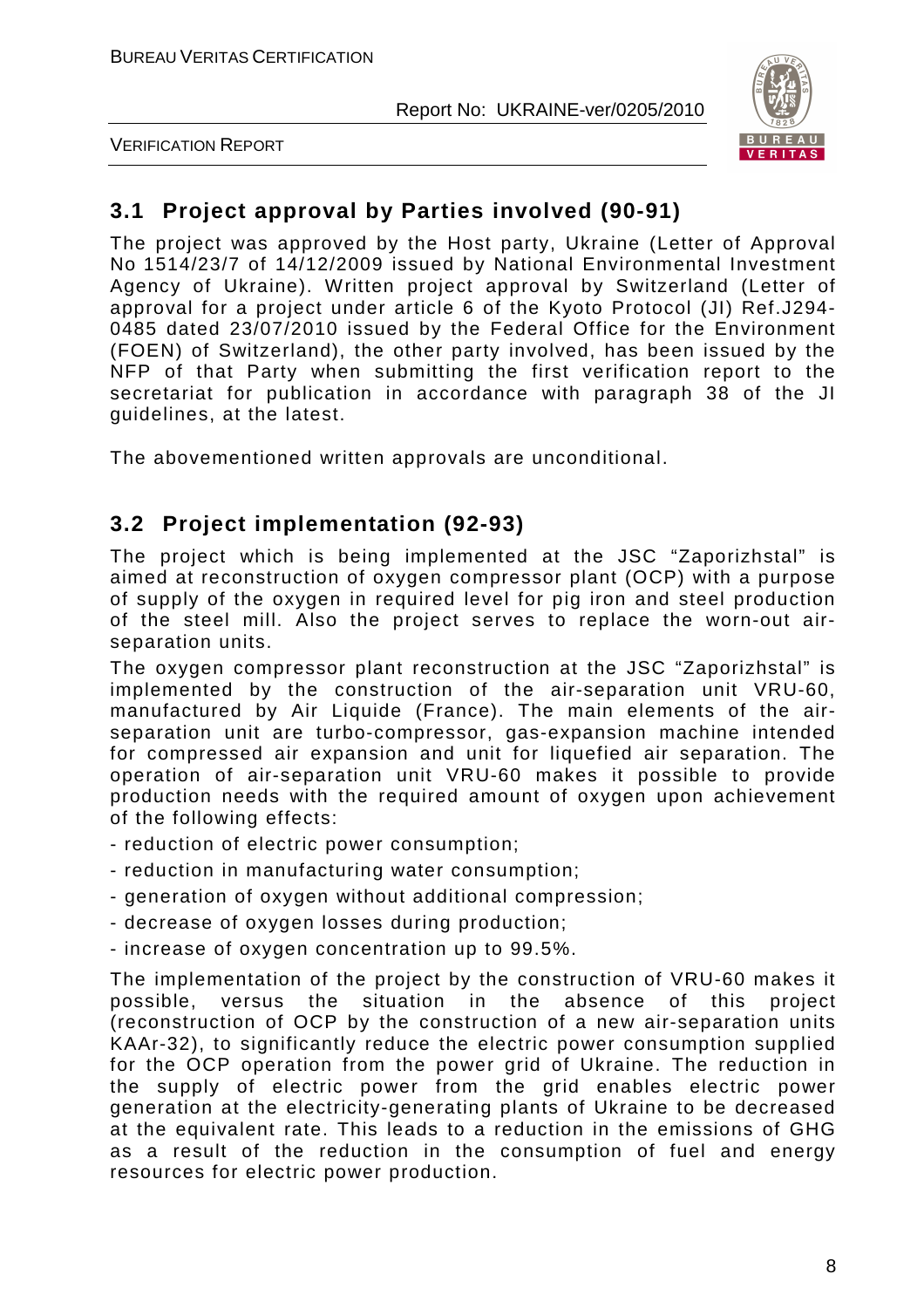

VERIFICATION REPORT

The construction works under the project had lasted from February 2005 till October 2006. The installation work was performed in November 2005– May 2007; commissioning took place in June – December 2007. The air separation unit VRU-60 was put into operation in December 2007 (27/12/2007).

The starting date of the crediting period was changed from 19/02/2008 to 01/01/2008. This happened due to the fact that the original starting date of the crediting period stated in the PDD ver.03 (19/02/2008) was defined because of incorrect interpretation of commissioning documentation, and the date on which the air separation unit VRU-60 was put into operation is 27/12/2007. So the starting date of the crediting period was changed to the date after the VRU-60 commissioning which is 01/01/2008. This is sufficiently described in the revised monitoring plan ver.01 of 15/09/2010.

The status of project implementation during monitoring period at hand (January – December 2010) complies with the PDD ver.03 of 03/08/2010. The main stages of project implementation are presented in the table A.3 of the Monitoring Report.

The project was operational during the monitoring period for the year 2010.

During the 3rd monitoring period some deviations of actual emission reductions from emission reductions estimated in PDD were observed. They are explained by increase of actual emissions in project scenario on 12541  $tCO<sub>2</sub>$ eq because of planned repair works on air separation unit VRU-60 and operation of reserved units (for further information refer to cl.92-93 of the verification protocol in Appendix A). The effectiveness of oxygen production in reserved units is less than in VRU-60.

## **3.3 Compliance of the monitoring plan with the monitoring methodology (94-98)**

The monitoring occurred in accordance with the PDD regarding which the determination has been deemed final and revised monitoring plan ver.01 of 15/09/2010 which was positively determined in course of the 1<sup>st</sup> verification under the project. The determined PDD as well as determination of the revision to the monitoring plan within the framework of 1<sup>st</sup> verification report are listed on the UNFCCC JI website (http://ji.unfccc.int/JIITLProject/DB/DHPBSAFIRHMN55DS7FFABELK8NAV MP/details).

For calculating the emission reductions or enhancements of net removals, key factors, influencing the baseline emissions and the activity level of the project and the emissions as well as risks associated with the project were taken into account, as appropriate.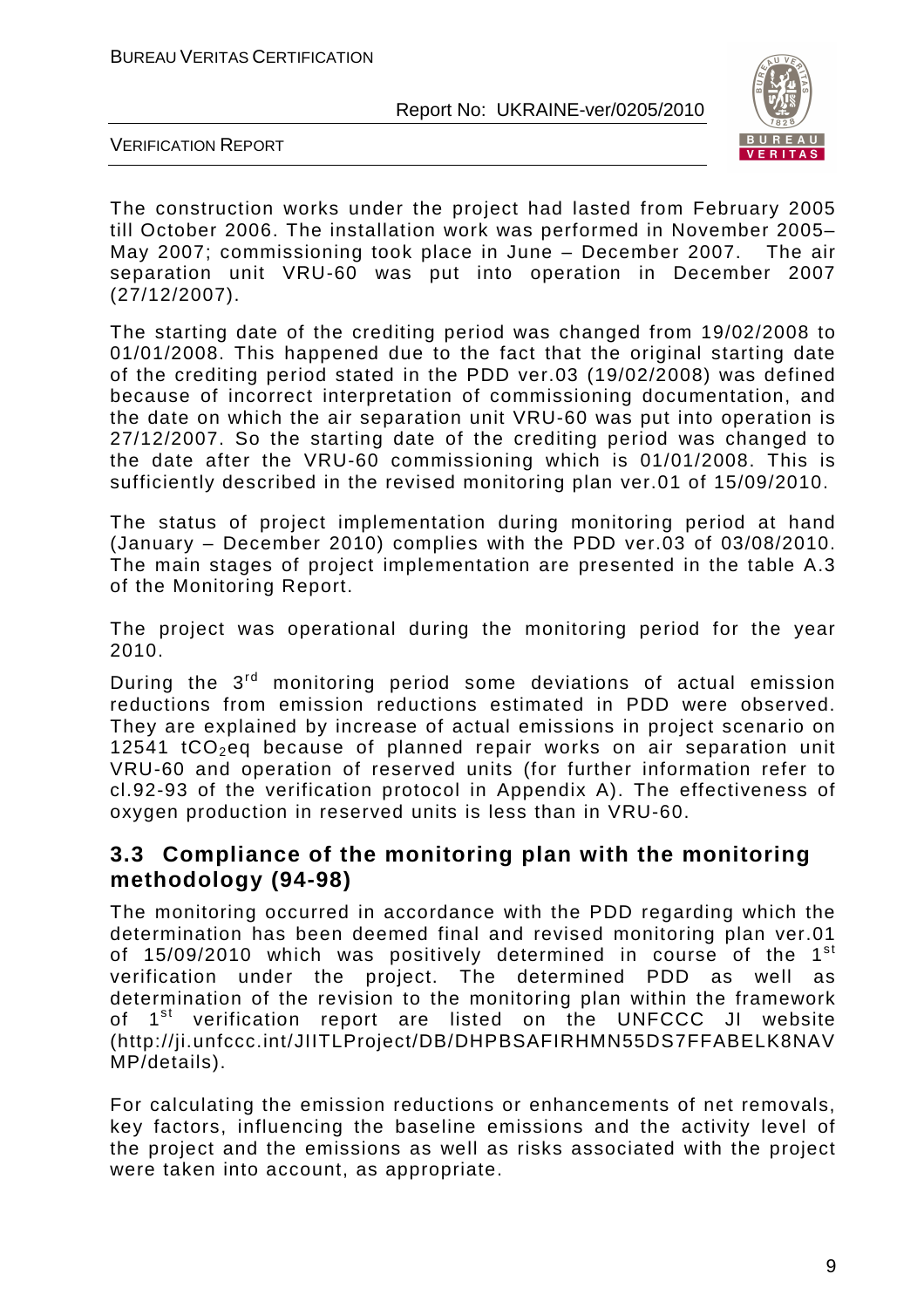

VERIFICATION REPORT

Data sources used for calculating emission reductions or enhancements of net removals, such as appropriately calibrated measuring equipment, the study of standardized emission factors for the Ukrainian electricity grid, equipment passports are clearly identified, reliable and transparent.

Emission factor is selected by carefully balancing accuracy and reasonableness, and appropriately justified of the choice.

The calculation of emission reductions is based on conservative assumptions and the most plausible scenarios in a transparent manner.

## **3.4 Revision of monitoring plan (99-100)**

In course of the 1st verification  $(01/01/2008 - 31/12/2008)$  under the project, the project participants introduced the revision to the approved monitoring plan from the PDD. The description of the revision and its appropriate justification was provided in the separate document "Revision of the monitoring plan" ver.01 of 15/09/2010 and Monitoring Report ver.05 of 27/11/2009 for the period of 01/01/2008-31/12/2008. The changes introduced are also described in the Monitoring Report ver.03 for the considered monitoring period of 2010, and they are as follows:

- The starting date of the crediting period was changed from 19/02/2008 to 01/01/2008. This happened due to the fact that the original starting date of the crediting period stated in the PDD ver.03 (19/02/2008) was defined because of incorrect interpretation of commissioning documentation, and the date on which the air separation unit VRU-60 was put into operation is 27/12/2007. So the starting date of the crediting period was changed to the date after the VRU-60 commissioning which is 01/01/2008.
- The description of monitoring plan chosen was revised. The main goal of this additional explanation is to provide a clarity that chosen approach for the monitoring plan is based on Guidance on criteria for baseline setting and monitoring. The included additional explanation does not change the monitoring procedure but provides a better understanding of the chosen approach of the monitoring plan.
- The formula for determination the total oxygen production in the baseline scenario was revised. If the oxygen production in the baseline scenario is less than the measured oxygen production in the project scenario, than the oxygen production in the baseline will be equal to the oxygen production in the project scenario. This is a conservative assumption as that provides to the zero emission reductions. This additional provision has been included in order to ensure the conservativeness of the approach for calculation the emission reductions.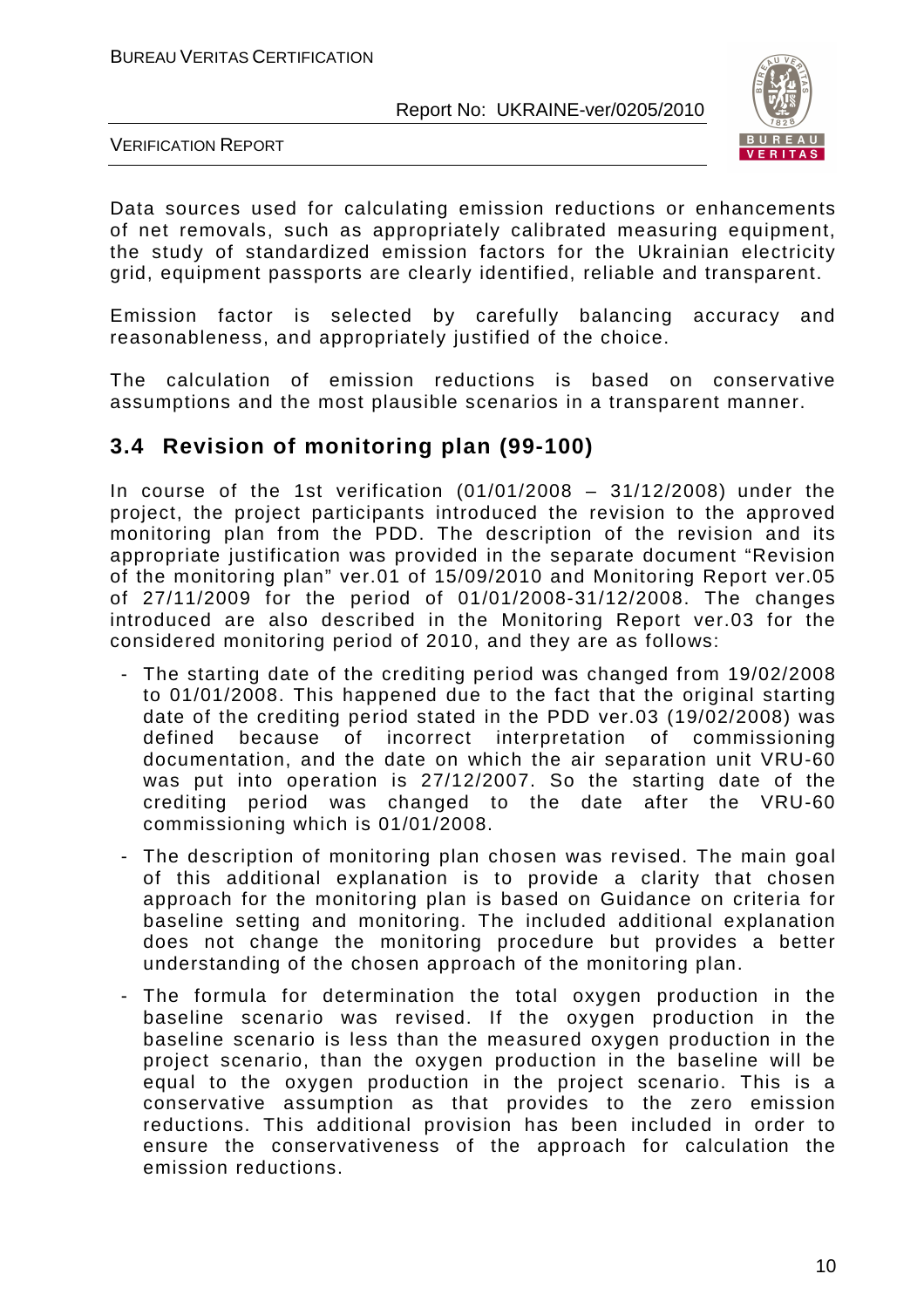

VERIFICATION REPORT

- The project participant provided revised estimates of emission reduction in order to reflect the impact of the revised crediting period on the amount of the estimated emission reduction as this was presented in the registered PDD.
- Uncertainty level and verification frequency of meters are specified;
- Operational and management structure of monitoring is corrected which improves accuracy of the monitoring plan;
- Monitoring of electricity consumption for production in OCP since 01/01/2009 are provided daily (not monthly as determined in PDD). This is possible because of commissioning of electronic system for technical registration of electricity consumption at the JSC "Zaporizhstal". Daily electricity consumption monitoring ensures continuous and transparent data;
- The barometric pressure data for oxygen generation/distribution monitoring are taken from the JSC "Zaporizhgas". The procedures of barometric pressure data collection, using and archiving are determined by Manual of planimetrist. The data of barometric pressure taken from the independent organization ensures the quality of data used and results of emissions calculation.

The above mentioned revisions to the approved monitoring plan were positively determined during the 1<sup>st</sup> periodic verification by AIE TÜV NORD CERT GmbH and presented in its 1<sup>st</sup> Periodic Verification Report "Reconstruction of the Oxygen Compressor plant at the JSC "Zaporizhstal" Ukraine" No.8000377391 – 09/477 dated 07-10-2010.

The introduced revision improves transparency, completeness, accuracy and applicability of information collected compared to the original monitoring plan without changing conformity with the relevant rules and regulations for the establishment of monitoring plans. This revision does not affect conservativeness of the approach to the emission reductions calculations.

## **3.5 Data management (101)**

The data and their sources, provided in monitoring report, are clearly identified, reliable and transparent.

The implementation of data collection procedures is in accordance with the PDD and revised monitoring plan, including the quality control and quality assurance procedures. The procedures of GHGs emission reductions monitoring are determined by the company standard STP 8.2- 13-10 "Integrated quality system. Monitoring of GHGs emission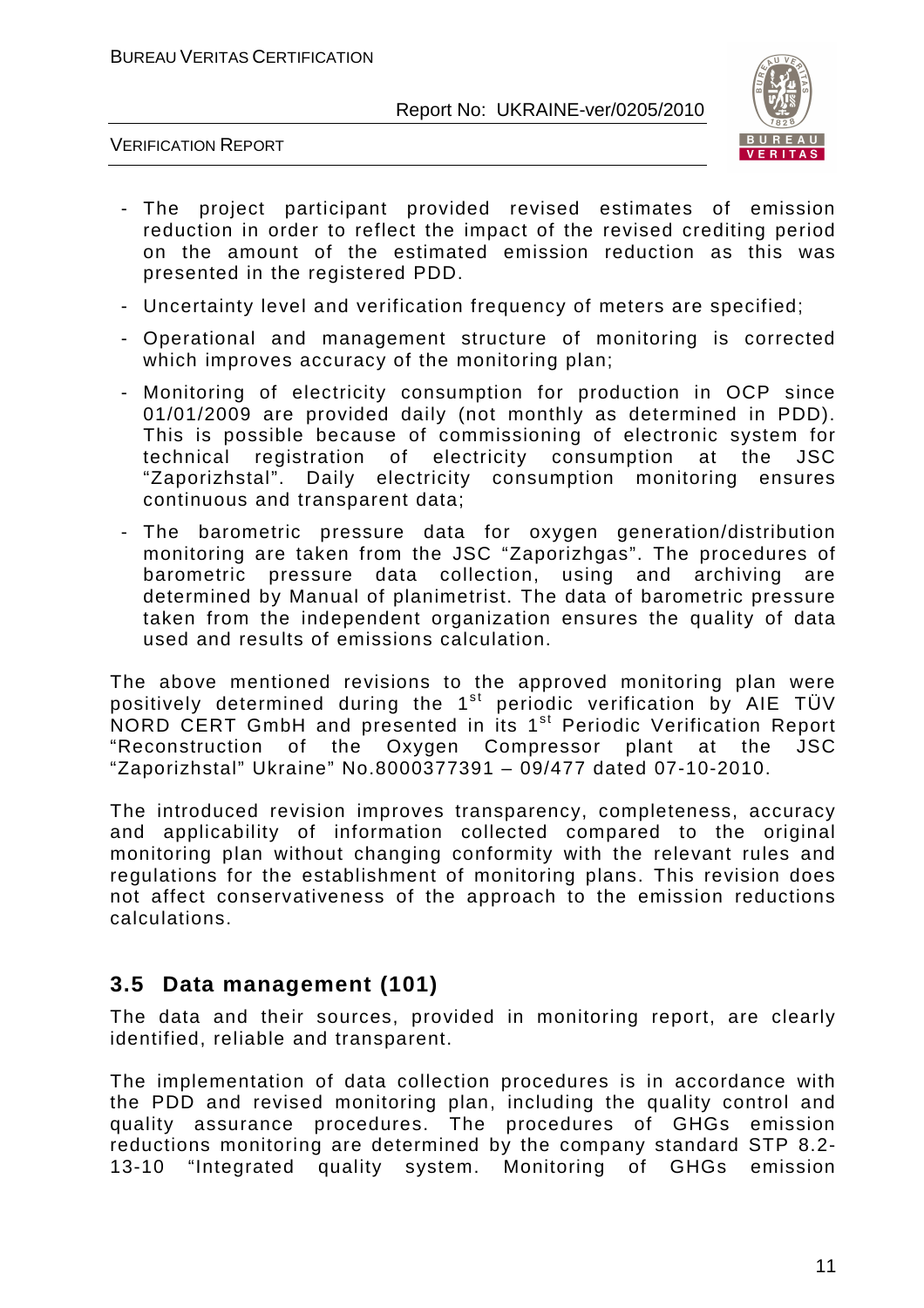

VERIFICATION REPORT

reductions", approved by Order №98 of JSC "Zaporizhstal" dated on 05/03/2010.

In monitoring of GHGs emission reductions under the project the following departments of JSC "Zaporizhstal" are involved:

- Laboratory of environment protection;
- Power bureau of Chief Power Engineer Department;
- Recording bureau of Chief Power Engineer department;
- Technical bureau of Plant of networks and substations;
- Technical bureau of Oxygen compressor plant.

The Scheme of monitoring data collection and processing is presented on the figure B.2-1 of the Monitoring Report. The description of functions, roles and responsible personnel per structural units involved in the GHG emissions monitoring is provided in sufficient details in the table B.2-1 of the Monitoring Report.

The quality assurance and quality control procedures are determined by the Standard of STP 8.2-13-10 "Monitoring of GHG emission reductions" and other respective internal documents.

The function of the monitoring equipment, including its calibration status, is in order. The calibration and verification procedures are regulated by internal standards of JSC "Zaporizhstal", such as STP 7.6-01-03 "Measurement assurance. General provisions", STP 7.6-07-03 "Organization and order of meters calibration and verification", as well as Ukrainian laws.

The evidence and records used for the monitoring are maintained in a traceable manner. All necessary information for monitoring of GHGs emission reductions are stored in paper and electronic formats and will be saved till the end of the crediting period and for two years after the last operation with ERUs from the project. The procedures of monitoring data archiving and responsible persons are determined by STP 8.2-13-10 "Monitoring of GHG emission reductions" and other internal documents of JSC "Zaporizhstal". The description of data processing and storage is described in the section B.2 of the Monitoring Report.

The data collection and management system for the project is in accordance with the PDD and revised monitoring plan. The management and operational system supporting GHG emission monitoring is a part of the company's Integrated Quality, Health Safety and Environmental Management System certified against the requirements of ISO 9001:2008, ISO 14001:2004 and OHSAS 18001:2007 international standards.

The Monitoring Report ver.3 provides sufficient information on the assigning roles, responsibilities and authorities for implementation and maintenance of monitoring procedures including control of data. The verification team confirms effectiveness of the existing management and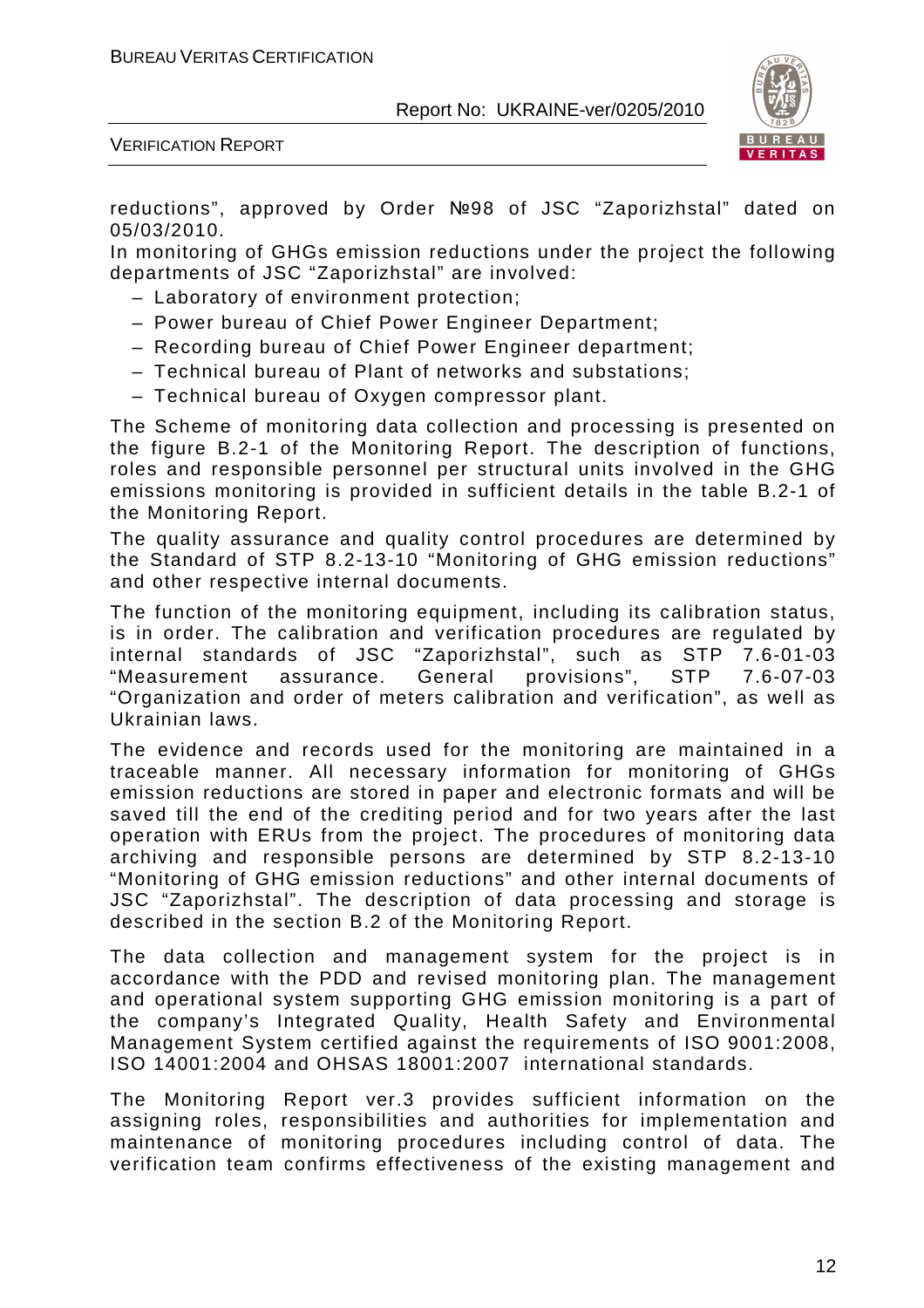

VERIFICATION REPORT

operational systems and found them eligible for reliable project monitoring.

## **3.6 Verification regarding programmes of activities (102- 110)**

Not applicable.

## **4 VERIFICATION OPINION**

Bureau Veritas Certification has performed the 3rd periodic verification of the "Reconstruction of the oxygen compressor plant at the JSC "Zaporizhstal", Ukraine" Project in Ukraine, which applies JI specific approach. The verification was performed on the basis of UNFCCC criteria and host country criteria and also on the criteria given to provide for consistent project operations, monitoring and reporting.

The verification consisted of the following three phases: i) desk review of the project design and the baseline and monitoring plan; ii) follow-up interviews with project stakeholders; iii) resolution of outstanding issues and the issuance of the final verification report and opinion.

The management of the CJSC "National Carbon Sequestration Foundation" (NCSF) is responsible for the preparation of the GHG emissions data and the reported GHG emissions reductions of the project on the basis set out within the project Monitoring and Verification Plan indicated in the final PDD version 03 and revised monitoring plan ver.01. The development and maintenance of records and reporting procedures in accordance with that plan, including the calculation and determination of GHG emission reductions from the project, is the responsibility of the management of the project.

Bureau Veritas Certification verified the Project Monitoring Report version 03 for the reporting period as indicated below. Bureau Veritas Certification confirms that the project is implemented as per determined changes. Installed equipment being essential for generating emission reduction runs reliably and is calibrated appropriately. The monitoring system is in place and the project is generating GHG emission reductions.

Bureau Veritas Certification can confirm that the GHG emission reduction is accurately calculated and is free of material errors, omissions, or misstatements. Our opinion relates to the project's GHG emissions and resulting GHG emissions reductions reported and related to the approved project baseline and monitoring, and its associated documents. Based on the information we have seen and evaluated, we confirm, with a reasonable level of assurance, the following statement: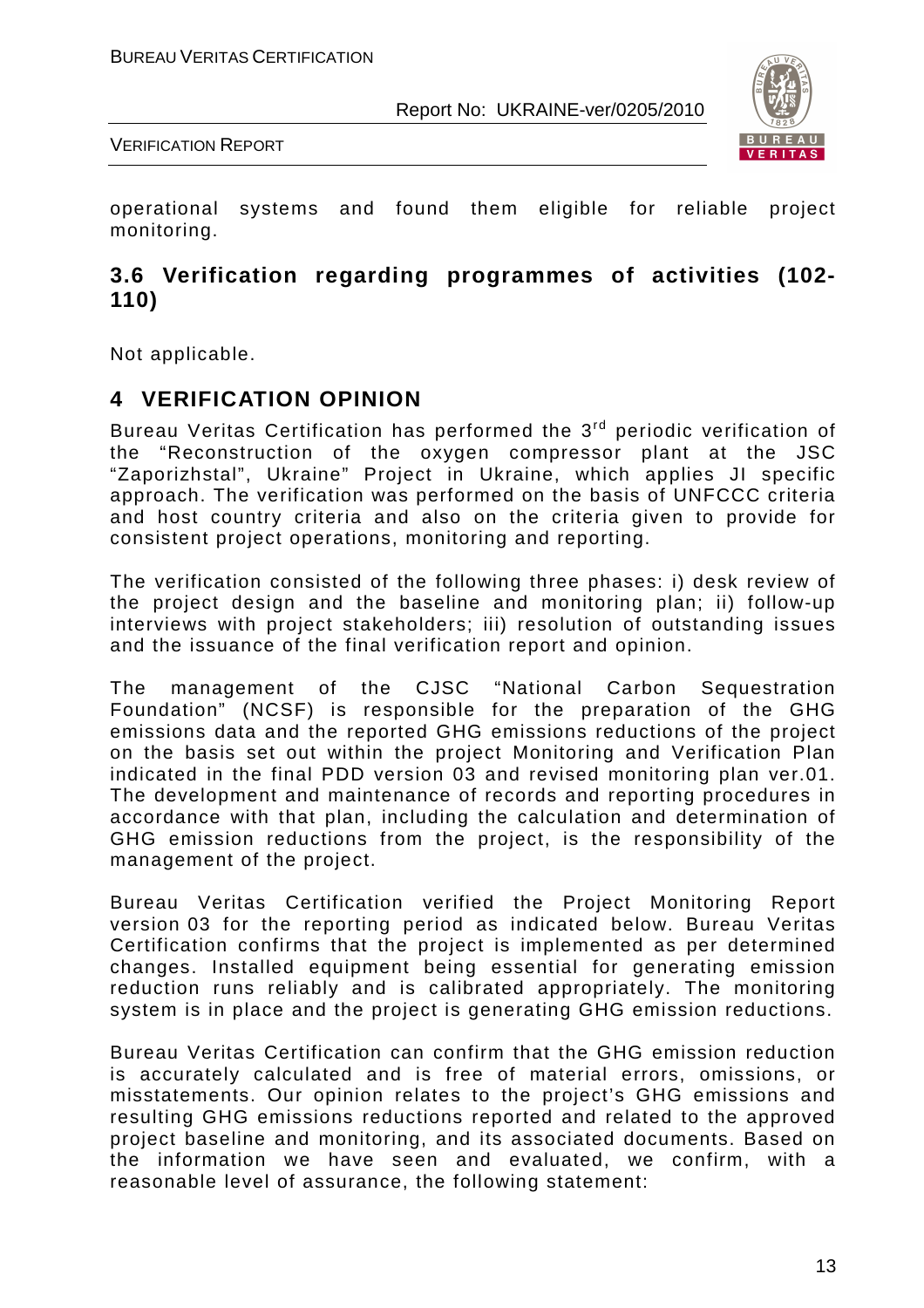

VERIFICATION REPORT

#### Reporting period: From 01/01/2010 to 31/12/2010 Baseline emissions the state of the sector of the Baseline emissions to the 198003 the CO2 equivalents. Project emissions : 399868 t CO<sub>2</sub> equivalents. Emission Reductions : 98135 t CO2 equivalents.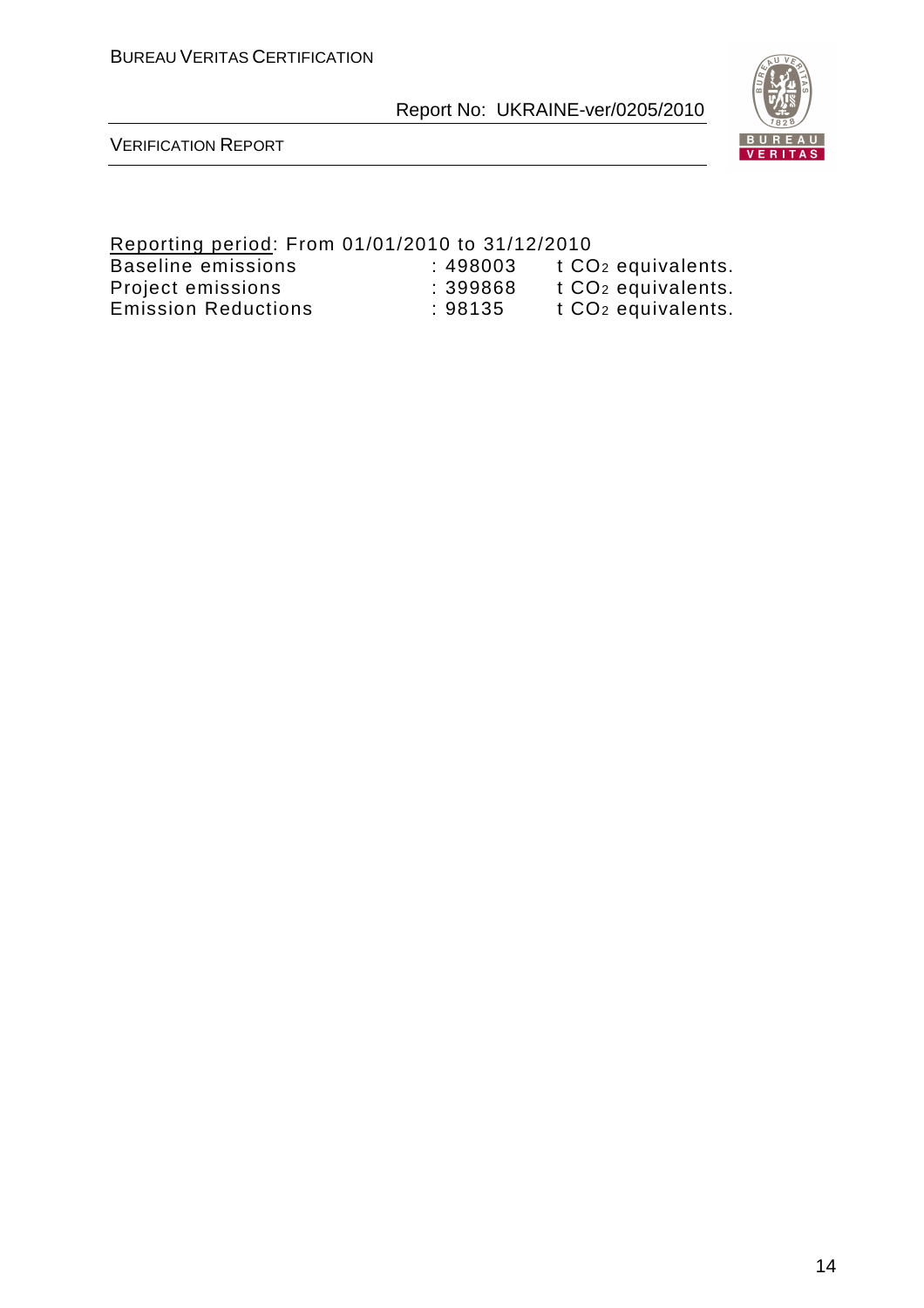

VERIFICATION REPORT

## **5 REFERENCES**

#### **Category 1 Documents:**

Documents provided by the project participants that relate directly to the GHG components of the project.

- /1/ Project Design Document of the project "Reconstruction of the oxygen compressor plant at the JSC "Zaporizhstal", Ukraine", version 03 dated 03/08/2009
- /2/ Monitoring Report for the period from 01/01/2010 till 31/12/2010 version 01 dated 11/01/2011
- /3/ Monitoring Report for the period from 01/01/2010 till 31/12/2010 version 02 dated 15/02/2011
- /4/ Monitoring Report for the period from 01/01/2010 till 31/12/2010 version 03 dated 02/03/2011
- /5/ Revision of the Monitoring Plan, version01 of 15/09/2010
- /6/ Calculation of Emission Reductions excel file "2010-01-11- MONITORING-Zaporizhstal OCP-2010-ver 01-rus.xls", version 1 of 11/01/2011
- /7/ Calculation of Emission Reductions excel file "2011-02-15- MONITORING-Zaporizhstal OCP-2010-ver 02-rus.xls", version 2 of 15/02/2011
- /8/ 1 1<sup>st</sup> Periodic Verification Report "Reconstruction of the Oxygen Compressor plant at the JSC "Zaporizhstal" Ukraine" No.8000377391 –09/477 dated 07-10-2010 by TÜV NORD CERT GmbH
- /9/ 2 2<sup>nd</sup> Periodic Verification Report "Reconstruction of the Oxygen Compressor plant at the JSC "Zaporizhstal" Ukraine" No. 8000377391 – 10/151 dated 19-04-2010 by TÜV NORD CERT GmbH
- /10/ Letter of Approval from National Environmental Investment Agency of Ukraine ref. No 1514/23/7, issued on 14/12/2009
- /11/ Letter of approval for a project under article 6 of the Kyoto Protocol (JI) of the Federal Office for the Environment (FOEN) of Switzerland ref. No J294-0485, issued on 23/07/2010

#### **Category 2 Documents:**

Background documents related to the design and/or methodologies employed in the design or other reference documents.

- /1/ Aggregate log book for air separation unit KtK-35-3, ASU put into preservation on 05/01/2008
- $\frac{12}{1}$  Log book for primary data of air separation unit VRU-60, started in January 2009, daily data for March 2010
- $/3/$  Output form for accounting of production and consumption of fuel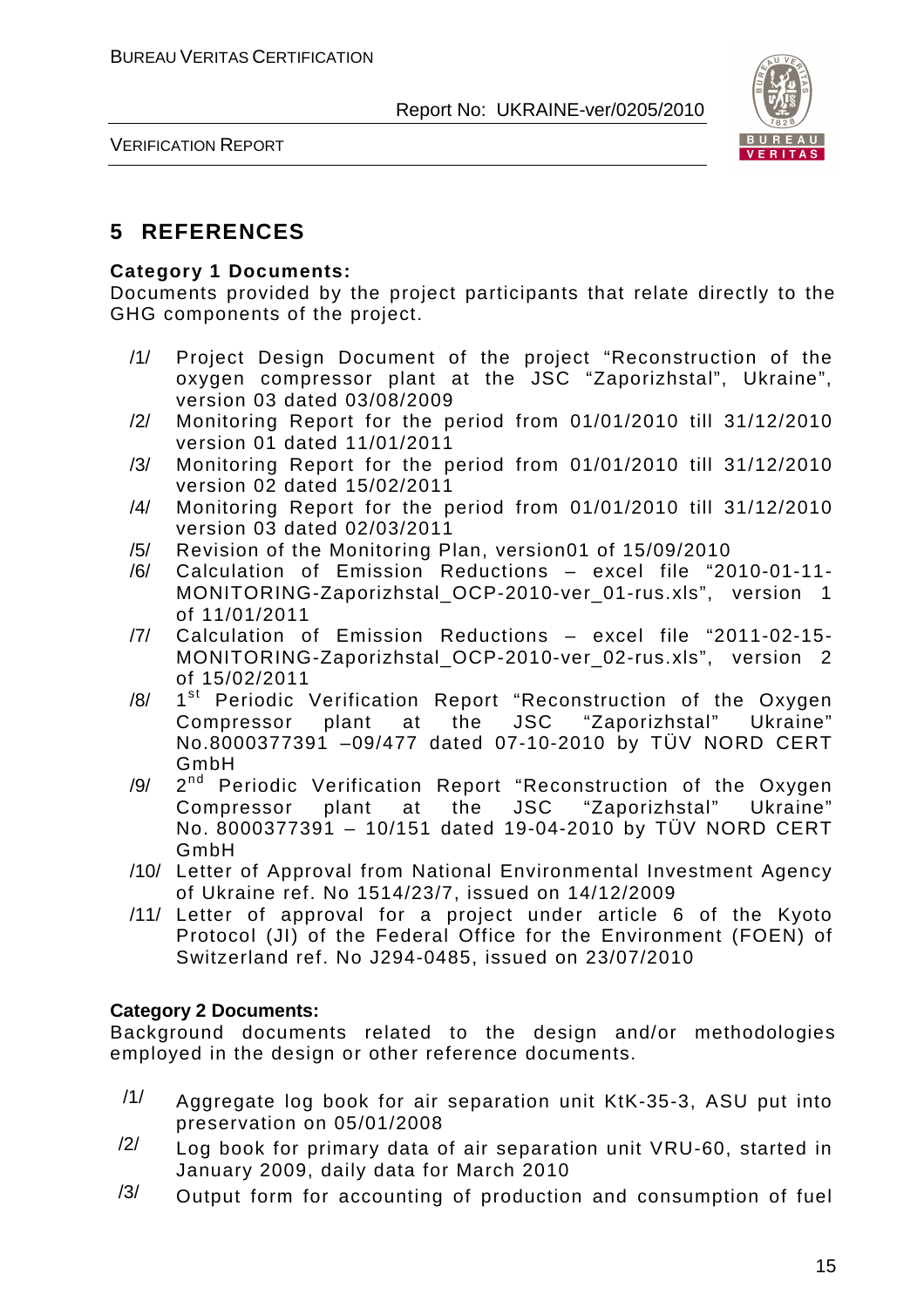

VERIFICATION REPORT

and energy resources by new air separation unit VRU-60, dated 11/12/2010

- /4/ Passport #98 of electricity meter type EA05RL-B-4, serial number 01103223, dated 13/09/10
- $/5/$  Protocol #297 of active (reactive) power meter calibration dated 15/09/2010, meter serial number 01 103 223, type EA05RL-B-4, issued by Zaporizhzhia Scientific Industrial Center of Standardization, Metrology and Certification State Enterprise
- $/6/$  Passport #109 of electricity meter, dated 25/10/10, meter serial number 01103218, type EA05RL-B-4
- /7/ Protocol #4359 of energy meter calibration dated 05/10/2010, meter serial number 01103218, type EA05RL-B-4
- $/8/$  Certificate of meter calibration dated 03/09/2004, meter serial number 01103218, type EA05RL-B-4
- $/9/$  Passport #60 of electricity meter, dated 30/04/ 2009, meter serial number 01103338, type EA05RL-B-4
- /10/ Protocol #236 of active (reactive) energy meter calibration dated 21/08/2010, meter serial number 01103338, type EA05RALX-B-4, issued by Zaporizhzhia Scientific Industrial Center of Standardization, Metrology and Certification State Enterprise
- /11/ Passport #108 of electricity meter, dated 25/10/ 2010, meter serial number 01103326, type EA05RL-B-4
- /12/ Protocol #4358 of energy meter calibration dated 05/11/2010, meter serial number 01103218, type EA05RL-B-4
- /13/ Certificate of meter calibration dated 03/09/2004, meter serial number 01103218, type EA05RL-B-4
- /14/ Passport #59 of electricity meter, dated 30/04/ 2009, meter serial number 01103311, type EA05RL-B-4
- /15/ Protocol #237 of active (reactive) energy meter calibration dated 21/08/2010, meter serial number 01103338, type EA05RALX-B-4, issued by Zaporizhzhia Scientific Industrial Center of Standardization, Metrology and Certification State Enterprise
- /16/ Passport #107of electricity meter, dated 25/10/ 2010, meter serial number 01103286, type EA05RL-B-4
- /17/ Protocol #4260 of energy meter calibration dated 26/10/2010, meter serial number 01103286, type EA05RL-B-4
- /18/ Certificate of meter calibration dated 03/09/2004, meter serial number 01103286, type EA05RL-B-4
- /19/ Passport #95 of electricity meter, dated 13/09/ 2010, meter serial number 01103220, type EA05RL-B-4
- $\frac{120}{120}$  Protocol #300 of active (reactive) energy meter calibration dated 15/09/2010, meter serial number 01103220, type EA05RL-B-4, issued by Zaporizhzhia Scientific Industrial Center of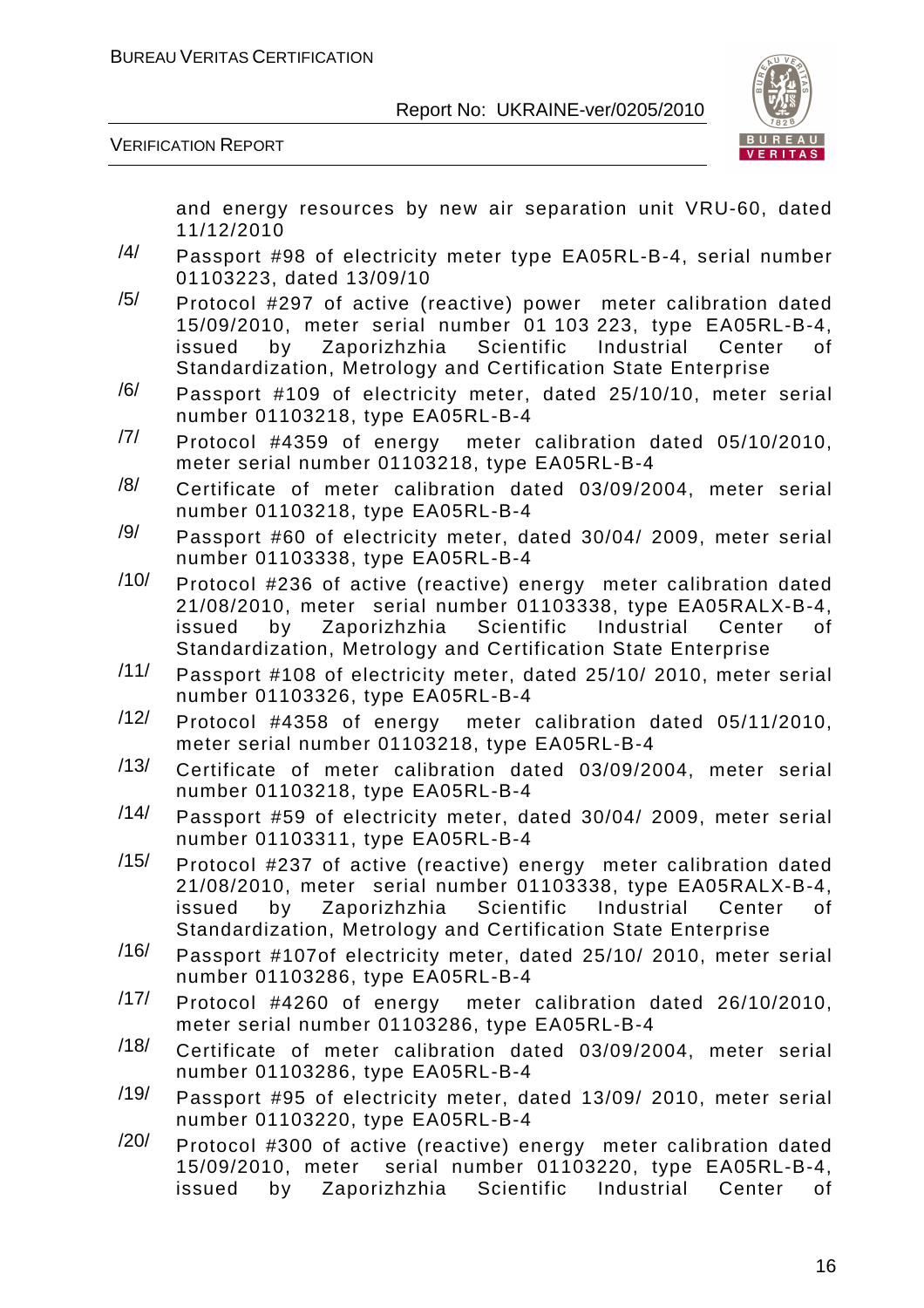



Standardization, Metrology and Certification State Enterprise

- /21/ Passport #106 of electricity meter, dated 25/10/ 2010, meter serial number 01103159, type EA05RL-B-4
- /22/ Protocol #4360 of energy meter calibration dated 05/11/2010, meter serial number 01103159, type EA05RL-B-4
- /23/ Certificate of meter calibration dated 03/09/2004, meter serial number 01103159, type EA05RL-B-4
- /24/ Passport #100 of electricity meter, dated 13/09/ 2010, meter serial number 01103321, type EA05RL-B-4
- /25/ Protocol #295 of active (reactive) energy meter calibration dated 13/09/2010, meter serial number 01103321, type EA05RL-B-4, issued by Zaporizhzhia Scientific Industrial Center of Standardization, Metrology and Certification State Enterprise
- /26/ Passport #76 of electricity meter, dated 29/03/ 2010, meter serial number 01103154, type EA05RL-B-4
- /27/ Protocol #3097 of energy meter calibration dated 19/03/2010, meter serial number 01103154, type EA05RL-B-4
- /28/ Passport #86 of electricity meter, dated 03/06/ 2010, meter serial number 01103210, type EA05RL-B-4
- $\frac{129}{100}$  Protocol #4178 of energy meter calibration dated 07/10/2010, meter serial number 01103210, type EA05RL-B-4
- /30/ Certificate of meter calibration dated 03/09/2004, meter serial number 01103210, type EA05RL-B-4
- /31/ Passport #54 of electricity meter, dated 06/04/ 2009, meter serial number 01050771, type EA05RALX-B-4
- $\frac{1}{32}$  Protocol #374 of active (reactive) energy meter calibration dated 09/11/2010, meter serial number 01050771, type EA05RALX-B-4, issued by Zaporizhzhia Scientific Industrial Center of Standardization, Metrology and Certification State Enterprise
- /33/ Passport #47 of electricity meter, dated 16/03/ 2009, meter serial number 01050773, type EA05RALX-B-4
- /34/ Protocol #724 of energy meter calibration dated 27/03/2009, meter serial number 01050773, type EA05RL-B-4
- /35/ Passport #29 of electricity meter, dated 24/02/ 2009, meter serial number 01059576, type EA05RALX-B-4
- /36/ Protocol #302 of active (reactive) energy meter calibration dated 23/09/2010, meter serial number 01059576, type EA05RALX-B-4, issued by Zaporizhzhia Scientific Industrial Center of Standardization, Metrology and Certification State Enterprise
- /37/ Passport #38 of electricity meter, dated 24/02/ 2009, meter serial number 01059599, type EA05RALX-B-4
- /38/ Protocol #709 of energy meter calibration dated 24/03/2009, meter serial number 01059599, type EA05RALX-B-4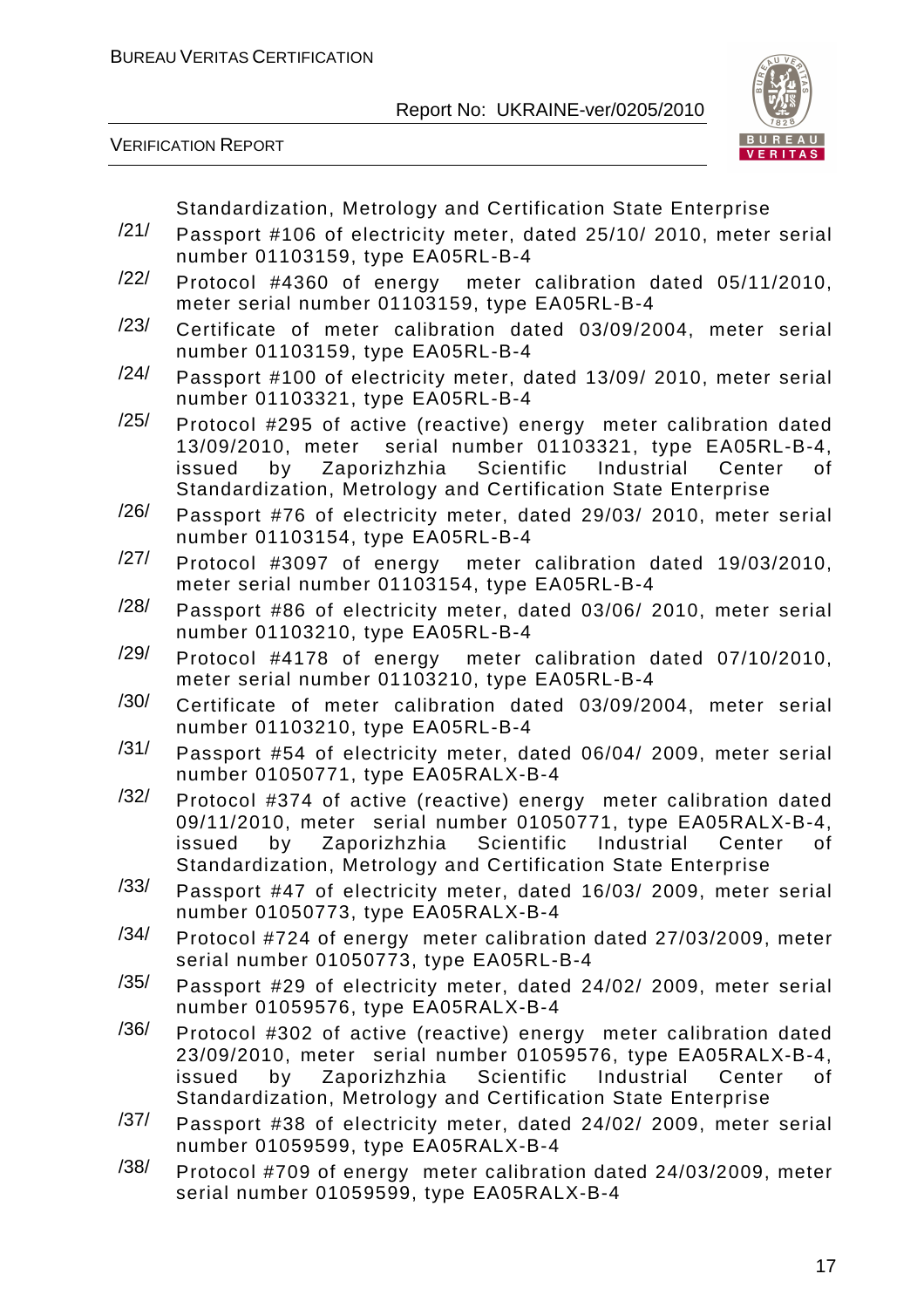

- /39/ Passport #52 of electricity meter, dated 31/03/ 2009, meter serial number 01103405, type EA05RALX-B-4
- /40/ Protocol #786 of energy meter calibration dated 17/04/2009, meter serial number 01103405, type EA05RALX-B-4
- /41/ Certificate of meter calibration dated 03/09/2004, meter serial number 01103405, type EA05RALX-B-4
- /42/ Passport #32 of electricity meter, dated 24/02/ 2009, meter serial number 01059584, type EA05RALX-B-4
- /43/ Protocol #364 of active (reactive) energy meter calibration dated 02/11/2010, meter serial number 01059584, type EA05RALX-B-4, issued by Zaporizhzhia Scientific Industrial Center of Standardization, Metrology and Certification State Enterprise
- /44/ Passport #121 of electricity meter, dated 16/11/ 2010, meter serial number 01103408, type EA05RALX-B-4
- /45/ Protocol #4450 of energy meter calibration dated 18/11/2010, meter serial number 01103408, type EA05RALX-B-4
- /46/ Certificate of meter calibration dated 03/09/2004, meter serial number 01103408, type EA05RALX-B-4
- /47/ Passport #35 of electricity meter, dated 24/02/ 2009, meter serial number 01059590, type EA05RALX-B-4
- /48/ Protocol #305 of active (reactive) energy meter calibration dated 23/09/2010, meter serial number 01059590, type EA05RALX-B-4, issued by Zaporizhzhia Scientific Industrial Center of Standardization, Metrology and Certification State Enterprise
- /49/ Passport #22 of electricity meter, dated 24/02/ 2009, meter serial number 01059545, type EA05RALX-B-4
- /50/ Protocol #708 of energy meter calibration dated 24/03/2009, meter serial number 01059545, type EA05RALX-B-4
- /51/ Passport #51 of electricity meter, dated 31/03/ 2009, meter serial number 01103399, type EA05RALX-B-4
- $/52/$  Protocol #785 of energy meter calibration dated 17/04/2009, meter serial number 01103399, type EA05RALX-B-4
- /53/ Certificate of meter calibration dated 03/09/2004, meter serial number 01103399, type EA05RALX-B-4
- /54/ Passport #46 of electricity meter, dated 16/03/ 2009, meter serial number 01050778, type EA05RALX-B-4
- /55/ Protocol #363 of active (reactive) energy meter calibration dated 02/11/2010, meter serial number 01050778, type EA05RALX-B-4, issued by Zaporizhzhia Scientific Industrial Center of Standardization, Metrology and Certification State Enterprise
- /56/ Passport #158 of electricity meter, dated 18/01/ 2011, meter serial number 01103390, type EA05RALX-B-4
- /57/ Protocol #95 of energy meter calibration dated 19/01/2011, meter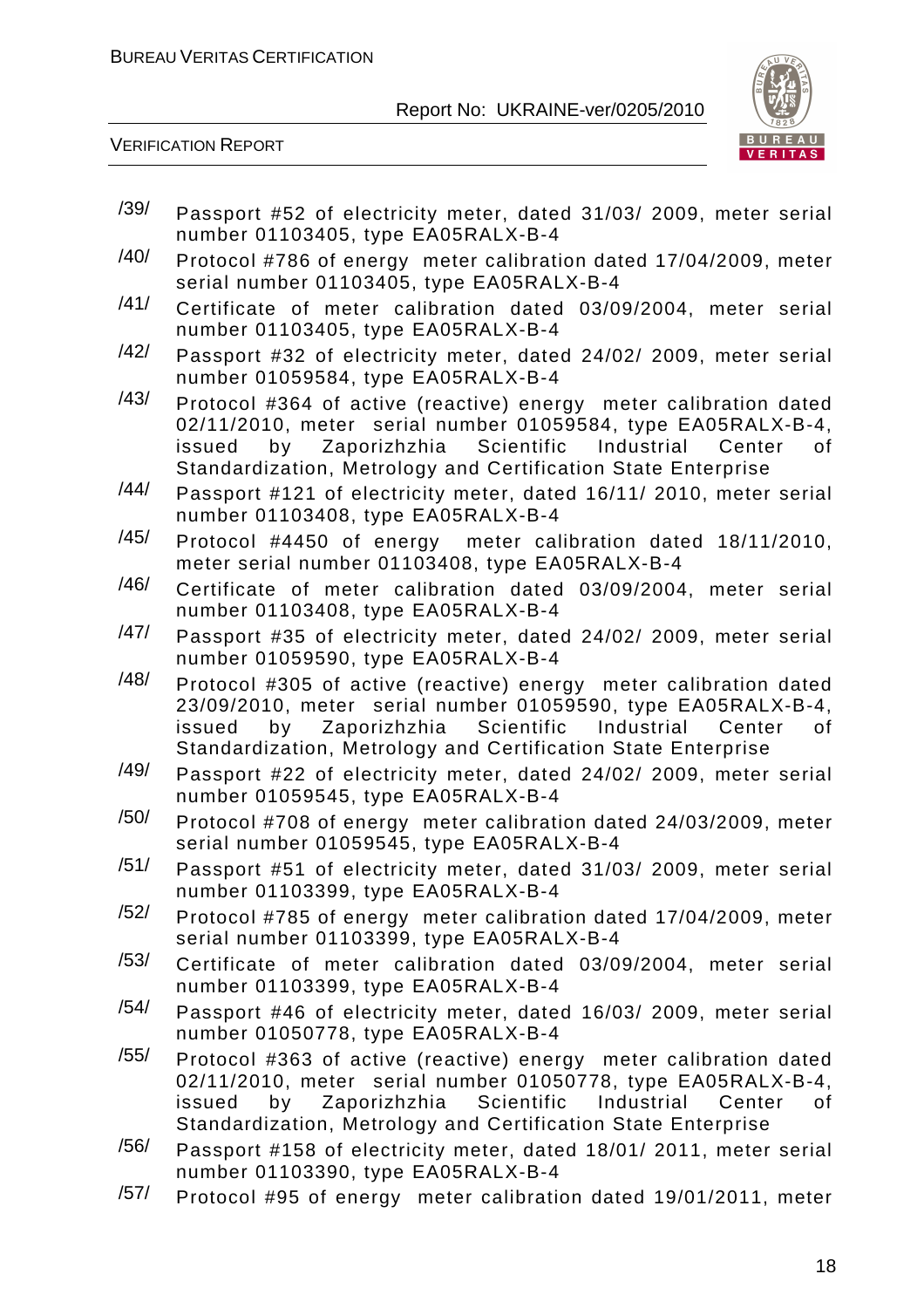

VERIFICATION REPORT

serial number 01103390, type EA05RL-B-4

- /58/ Certificate of meter calibration dated 03/09/2004, meter serial number 01103390, type EA05RALX-B-4
- /59/ Passport #99 of electricity meter, dated 13/09/ 2010, meter serial number 01103288, type EA05RL-B-4
- $/60/$  Protocol #296 of active (reactive) energy meter calibration dated 15/09/2010, meter serial number 01103288, type EA05RL-B-4, issued by Zaporizhzhia Scientific Industrial Center of Standardization, Metrology and Certification State Enterprise
- /61/ Passport #104 of electricity meter, dated 25/10/ 2010, meter serial number 01112334, type EA05RL-B-4
- /62/ Protocol #4414 of energy meter calibration dated 05/11/2010, meter serial number 01112334, type EA05RL-B-4
- /63/ Certificate of meter calibration dated 04/03/2005, meter serial number 01112334, type EA05RL-B-4
- /64/ Passport #96 of electricity meter, dated 13/09/ 2010, meter serial number 01103231, type EA05RL-B-4
- /65/ Protocol #298 of active (reactive) energy meter calibration dated 15/09/2010, meter serial number 01103231, type EA05RL-B-4, issued by Zaporizhzhia Scientific Industrial Center of Standardization, Metrology and Certification State Enterprise
- /66/ Passport #103 of electricity meter, dated 25/10/ 2010, meter serial number 01112347, type EA05RL-B-4
- /67/ Protocol #4315 of energy meter calibration dated 26/10/2010, meter serial number 01112347, type EA05RL-B-4
- /68/ Certificate of meter calibration dated 04/03/2005, meter serial number 01112347, type EA05RL-B-4
- /69/ Passport #27 of electricity meter, dated 24/02/ 2009, meter serial number 01059569, type EA05RALX-B-4
- $/70/$  Protocol #304 of active (reactive) energy meter calibration dated 23/09/2010, meter serial number 01059569, type EA05RALX-B-4, issued by Zaporizhzhia Scientific Industrial Center of Standardization, Metrology and Certification State Enterprise
- /71/ Passport #127 of electricity meter, dated 16/11/ 2010, meter serial number 01103397, type EA05RALX-B-4
- /72/ Protocol #4514 of energy meter calibration dated 23/11/2010, meter serial number 01103397, type EA05RALX-B-4
- /73/ Certificate of meter calibration dated 03/09/2004, meter serial number 01103397, type EA05RALX-B-4
- /74/ Passport #55 of electricity meter, dated 06/04/ 2009, meter serial number 01059589, type EA05RALX-B-4
- /75/ Protocol #09348 of active (reactive) energy meter calibration dated 24/11/2009, meter serial number 01059589, type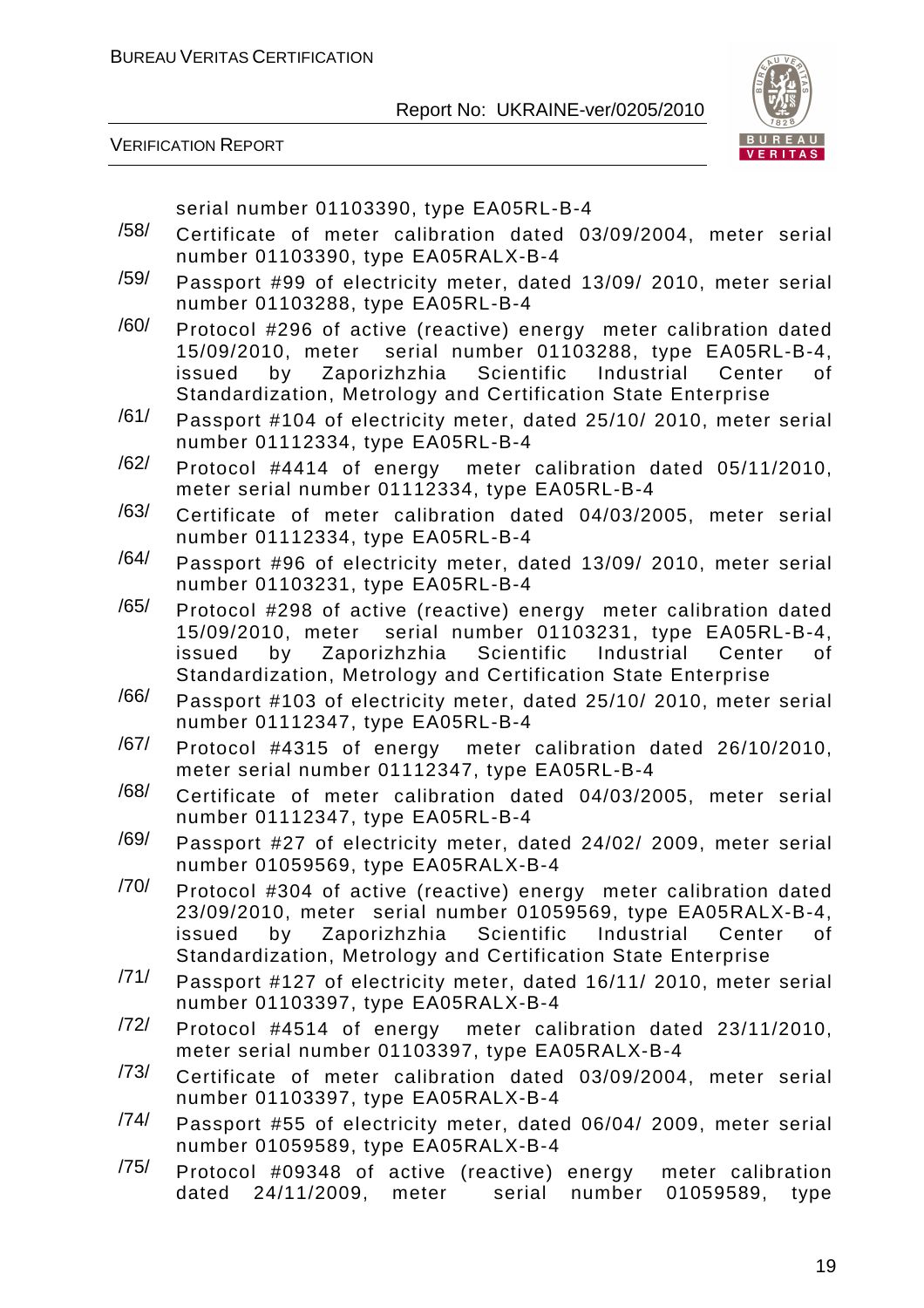

|      | EA05RALX-B-4, issued by Zaporizhzhia Scientific Industrial Center<br>of Standardization, Metrology and Certification State Enterprise                                                                                                                              |
|------|--------------------------------------------------------------------------------------------------------------------------------------------------------------------------------------------------------------------------------------------------------------------|
| /76/ | Passport #42 of electricity meter, dated 24/02/ 2009, meter serial<br>number 01133560, type EA05RALX-B-4                                                                                                                                                           |
| /77/ | Protocol #725 of energy meter calibration dated 27/03/2009, meter<br>serial number 01133560, type EA05RALX-B-4                                                                                                                                                     |
| /78/ | Passport #57 of electricity meter, dated 06/04/ 2009, meter serial<br>number 01103398, type EA05RALX-B-4                                                                                                                                                           |
| /79/ | Protocol #362 of active (reactive) energy meter calibration dated<br>02/11/2010, meter serial number 01103398, type EA05RALX-B-4,<br>by Zaporizhzhia Scientific Industrial Center<br>issued<br>0f<br>Standardization, Metrology and Certification State Enterprise |
| /80/ | Certificate of meter calibration dated 03/09/2004, meter serial<br>number 01103398, type EA05RALX-B-4                                                                                                                                                              |
| /81/ | Certificate of meter calibration dated 28/09/2005, meter serial<br>number 01126401, type EA05RALX-B-4                                                                                                                                                              |
| /82/ | Passport #44 of electricity meter, dated 16/03/ 2009, meter serial<br>number 01089278, type EA05RALX-B-4                                                                                                                                                           |
| /83/ | Protocol #306 of active (reactive) energy meter calibration dated<br>23/09/2010, meter serial number 01089278, type EA05RALX-B-4,<br>by Zaporizhzhia Scientific Industrial Center<br>0f<br>issued<br>Standardization, Metrology and Certification State Enterprise |
| /84/ | Passport #126 of electricity meter, dated 16/11/ 2010, meter serial<br>number 01103415, type EA05RALX-B-4                                                                                                                                                          |
| /85/ | Protocol #4451 of energy meter calibration dated 18/11/2010,<br>meter serial number 01103415, type EA05RALX-B-4                                                                                                                                                    |
| /86/ | Certificate of meter calibration dated 03/09/2004, meter serial<br>number 01103415, type EA05RALX-B-4                                                                                                                                                              |
| /87/ | Certificate of meter calibration dated 28/09/2005, meter serial<br>number 01126402, type EA05RALX-B-4                                                                                                                                                              |
| /88/ | Passport #45 of electricity meter, dated 16/03/ 2009, meter serial<br>number 01089275, type EA05RALX-B-4                                                                                                                                                           |
| /89/ | Protocol #307 of energy meter calibration dated 23/09/2010, meter<br>serial number 01089275, type EA05RALX-B-4                                                                                                                                                     |
| /90/ | Passport #123 of electricity meter, dated 16/11/ 2010, meter serial<br>number 01103410, type EA05RALX-B-4                                                                                                                                                          |
| /91/ | Protocol #4513 of energy meter calibration dated 23/11/2010,<br>meter serial number 01103410, type EA05RALX-B-4                                                                                                                                                    |
| /92/ | Certificate of meter calibration dated 03/09/2004, meter serial<br>number 01103410, type EA05RALX-B-4                                                                                                                                                              |
| /93/ | Protocol #4452 of energy meter calibration dated 18/11/2010,<br>meter serial number 01103384, type EA05RALX-B-4                                                                                                                                                    |
| /94/ | Certificate of meter calibration dated 03/09/2004, meter serial                                                                                                                                                                                                    |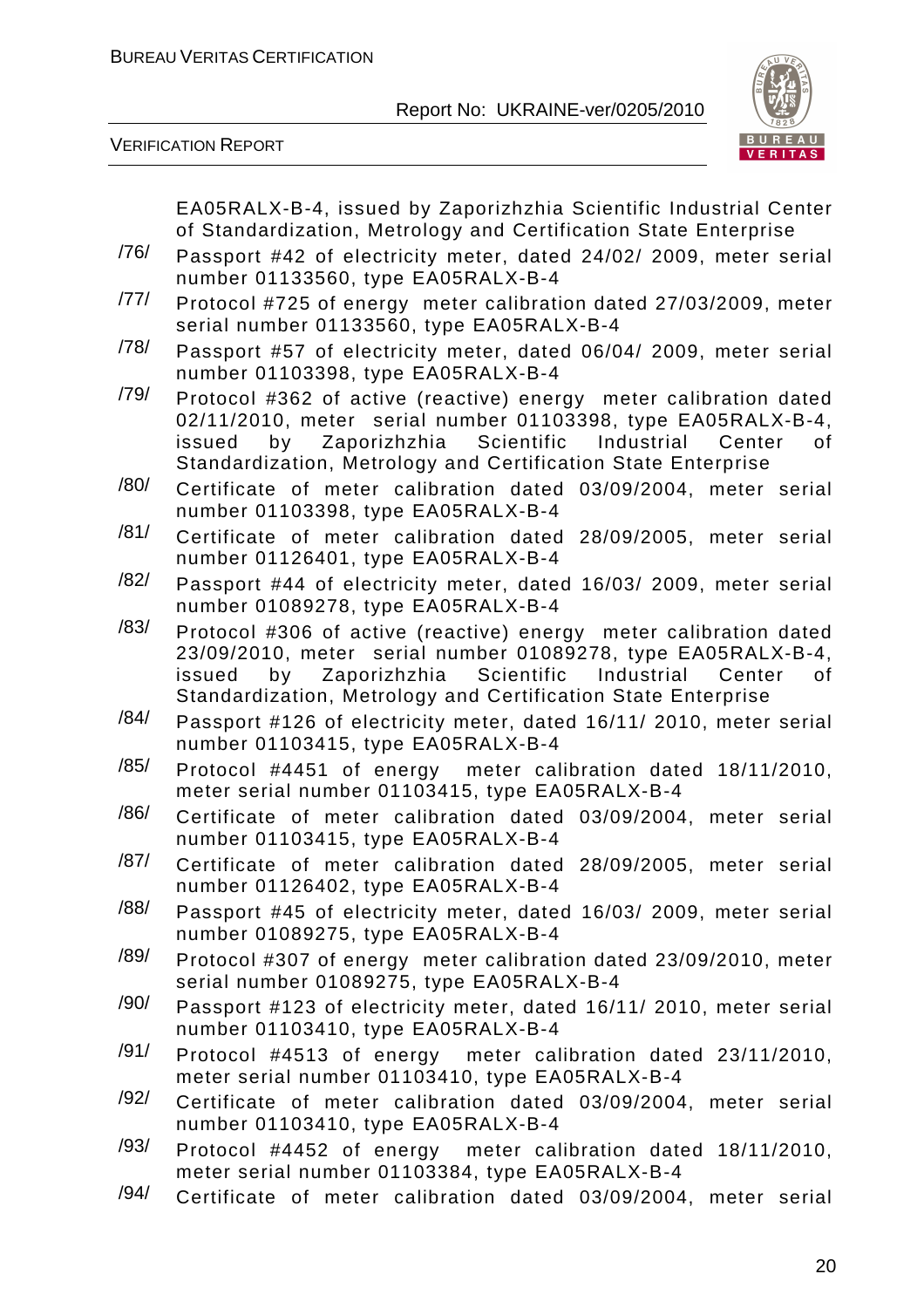

VERIFICATION REPORT

number 01103384, type EA05RALX-B-4

- /95/ Passport #89 of electricity meter, dated 24/06/ 2010, meter serial number 01144050, type EA05RALX-B-4
- /96/ Certificate of meter calibration dated 06/09/2006, meter serial number 011044050, type EA05RALX-B-4
- /97/ Passport #122 of electricity meter, dated 16/11/ 2010, meter serial number 01103396, type EA05RALX-B-4
- /98/ Protocol #4628 of energy meter calibration dated 15/12/2010, meter serial number 01103396, type EA05RL-B-4
- /99/ Certificate of meter calibration dated 03/09/2004, meter serial number 01103396, type EA05RALX-B-4
- /100/ Certificate of meter calibration dated 28/09/2005, meter serial number 01126395, type EA05RALX-B-4
- /101/ Certificate of meter calibration dated 28/09/2005, meter serial number 01126399, type EA05RALX-B-4
- /102/ Passport #39 of electricity meter, dated 24/02/ 2009, meter serial number 01050775, type EA05RALX-B-4
- /103/ Protocol #868 of active (reactive) energy meter calibration dated 01/08/2010, meter serial number 01050775, type EA05RALX-B-4, issued by Dnipro Electric Power System Company
- /104/ Passport #17 of electricity meter, dated 24/02/ 2009, meter serial number 01059532, type EA05RALX-B-4
- /105/ Protocol #578 of energy meter calibration dated 05/03/2010, meter serial number 01059532, type EA05RALX-B-4
- /106/ Certificate of meter calibration dated 28/09/2005, meter serial number 01126397, type EA05RALX-B-4
- /107/ Passport #25 of electricity meter, dated 24/02/ 2009, meter serial number 01059555, type EA05RALX-B-4
- /108/ Protocol #313 of active (reactive) energy meter calibration dated 23/09/2010, meter serial number 01059555, type EA05RALX-B-4, issued by Zaporizhzhia Scientific Industrial Center of Standardization, Metrology and Certification State Enterprise
- /109/ Passport #124 of electricity meter, dated 16/11/ 2010, meter serial number 01103393, type EA05RALX-B-4
- /110/ Protocol #4449 of energy meter calibration dated 18/11/2010, meter serial number 01103393, type EA05RL-B-4
- /111/ Certificate of meter calibration dated 03/09/2004, meter serial number 01103393, type EA05RALX-B-4
- /112/ Information note concerning high energy consumption by air separation units of oxygen compressor plant (OCP) in 2010
- /113/ Annex to compliance certificate # 02781, series ADD, on air separation unit 2000t/d issued by TsDS TYSK Certification Organ, dated 07/11/2005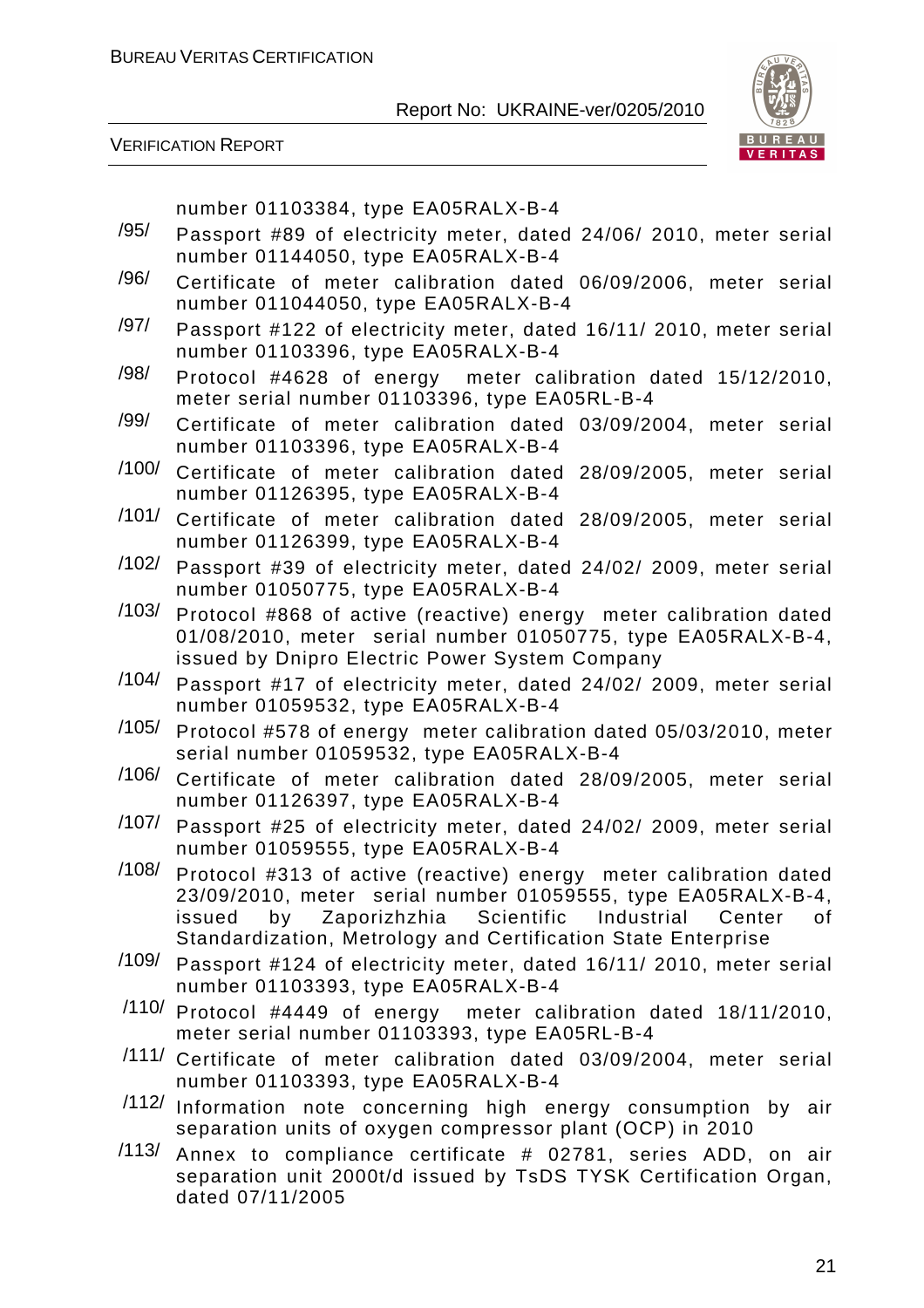

|       | /114/ Statement on acceptance of completed construction object dated<br>14.12.2007, issued by State Admission Committee. Reconstruction<br>of oxygen compressor plant with VRU-60 construction<br>on the<br>territory of JSC Zaporizhstal |
|-------|-------------------------------------------------------------------------------------------------------------------------------------------------------------------------------------------------------------------------------------------|
| /115/ | List of overhaul repairs of main means of mechanical, electrical<br>and energy equipment, buildings and constructions of<br><b>JSC</b><br>Zaporizhstal in 2011                                                                            |
| /116/ | Oxygen production and consumption during the<br>period<br>from<br>01.01.2010 till 31.01.2010                                                                                                                                              |
| /117/ | Oxygen production and consumption during the<br>period<br>from<br>01.02.2010 till 28.02.2010                                                                                                                                              |
| /118/ | Oxygen production and consumption during the<br>period<br>from<br>01.03.2010 till 31.03.2010                                                                                                                                              |
| /119/ | Oxygen production and<br>consumption during the<br>from<br>period<br>01.04.2010 till 30.04.2010                                                                                                                                           |
| /120/ | Oxygen production and<br>consumption during the<br>period<br>from<br>01.05.2010 till 31.05.2010                                                                                                                                           |
| /121/ | Oxygen production and<br>consumption during the<br>from<br>period<br>01.06.2010 till 30.06.2010                                                                                                                                           |
| /122/ | Oxygen production and<br>consumption during the<br>from<br>period<br>01.07.2010 till 31.07.2010                                                                                                                                           |
| /123/ | Oxygen production and<br>consumption during the<br>from<br>period<br>01.08.2010 till 31.08.2010                                                                                                                                           |
| /124/ | Oxygen production and<br>consumption during the<br>from<br>period<br>01.09.2010 till 30.09.2010                                                                                                                                           |
| /125/ | from<br>Oxygen production and<br>consumption during the<br>period<br>01.10.2010 till 31.10.2010                                                                                                                                           |
| /126/ | Oxygen production and consumption during the<br>from<br>period<br>01.11.2010 till 30.11.2010                                                                                                                                              |
|       | /127/ Oxygen production and consumption during the period from<br>01.12.2010 till 31.12.2010                                                                                                                                              |
| /128/ | Technological log book of air-separation unit VRU-60, dated<br>22.12.2010                                                                                                                                                                 |
| /129/ | Flow-rate meter for oxygen distribution, second meter CNF-762                                                                                                                                                                             |
| /130/ | Flow-rate meter for oxygen production in air-separation unit VRU-<br>60                                                                                                                                                                   |
| /131/ | Flow-rate meter for oxygen production in air-separation unit BR-2                                                                                                                                                                         |
| /132/ | Flow-rate meter for oxygen production in air-separation unit KAr-30                                                                                                                                                                       |
| /133/ | Flow-rate meter for oxygen production in air-separation unit KtK-<br>$35 - 3$                                                                                                                                                             |
| /134/ | Flow-rate meter for oxygen distribution, Primary sensor Caopip-M                                                                                                                                                                          |
| /135/ | Flow-rate meter for oxygen distribution, Primary sensor<br>ДМ-3583                                                                                                                                                                        |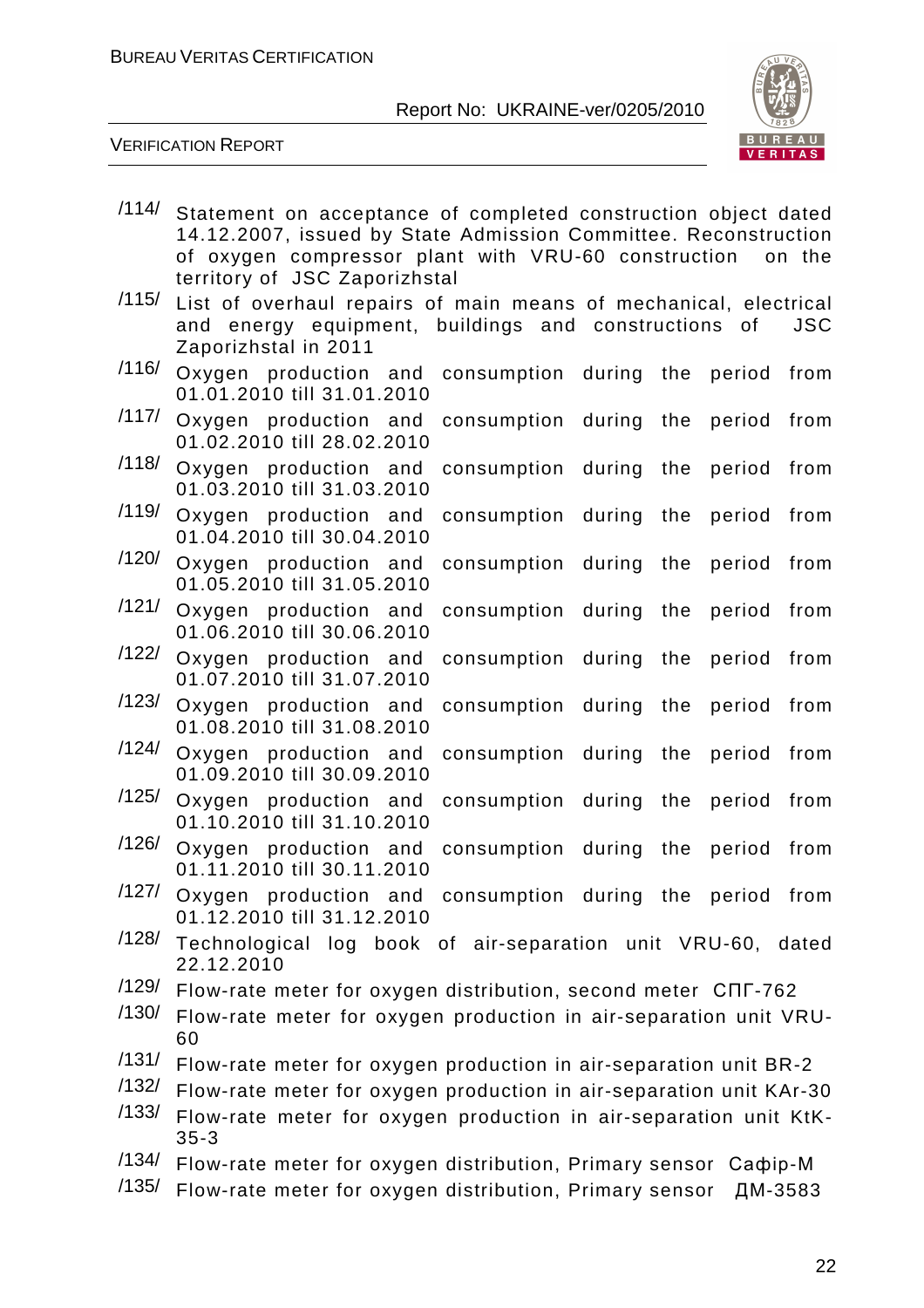

- /136/ Flow-rate meter for oxygen distribution, Primary sensor АРГ 31.2
- /137/ Air-separation unit VRU-60
- /138/ Technological log book of air-separation unit KAR-30, dated 10- 11.08.2010
- /139/ Technological log book of air-separation unit Br-2
- /140/ Accounting log-book of oxygen production of air-separation unit VRU-60. Started in January 2009.
- /141/ Contract № 40243-56/ТЕ/04/ VP.1323.37515.04.71I, 20/2004/2172 for sale and purchase of equipment dated 10.08.2004
- /142/ Certificate # 2103 of Henadii Zub on education graduation and passed required tests.
- /143/ Aggregate log-book of OCP, unit department, VRU-60. Started 22.10.2007
- /144/ Aggregate book of air-separation unit КАR-30
- /145/ Aggregate book of air-separation unit Br-2 №1
- /146/ Form # 1 of oxygen production and distribution for January 2010. Daily report forms.
- /147/ Form # 2 of electrical energy consumption on production at oxygen compressor plant, December 2010.
- /148/ Form # 3 of summarized data on oxygen compressor plant operation for January 2010.
- /149/ Form # 3, summarized data on oxygen compressor plant operation for February 2010.
- /150/ Form # 3, summarized data on oxygen compressor plant operation for April 2010.
- /151/ Form # 3, summarized data on oxygen compressor plant operation for March 2010.
- /152/ Form # 3, summarized data on oxygen compressor plant operation for June 2010.
- /153/ Form # 3, summarized data on oxygen compressor plant operation for May 2010.
- /154/ Form # 3, summarized data on oxygen compressor plant operation for September 2010.
- /155/ Form # 3, summarized data on oxygen compressor plant operation for July 2010.
- /156/ Form # 3, summarized data on oxygen compressor plant operation for September 2010.
- /157/ Form # 3, summarized data on oxygen compressor plant operation for October 2010.
- /158/ Form # 3, summarized data on oxygen compressor plant operation for November 2010.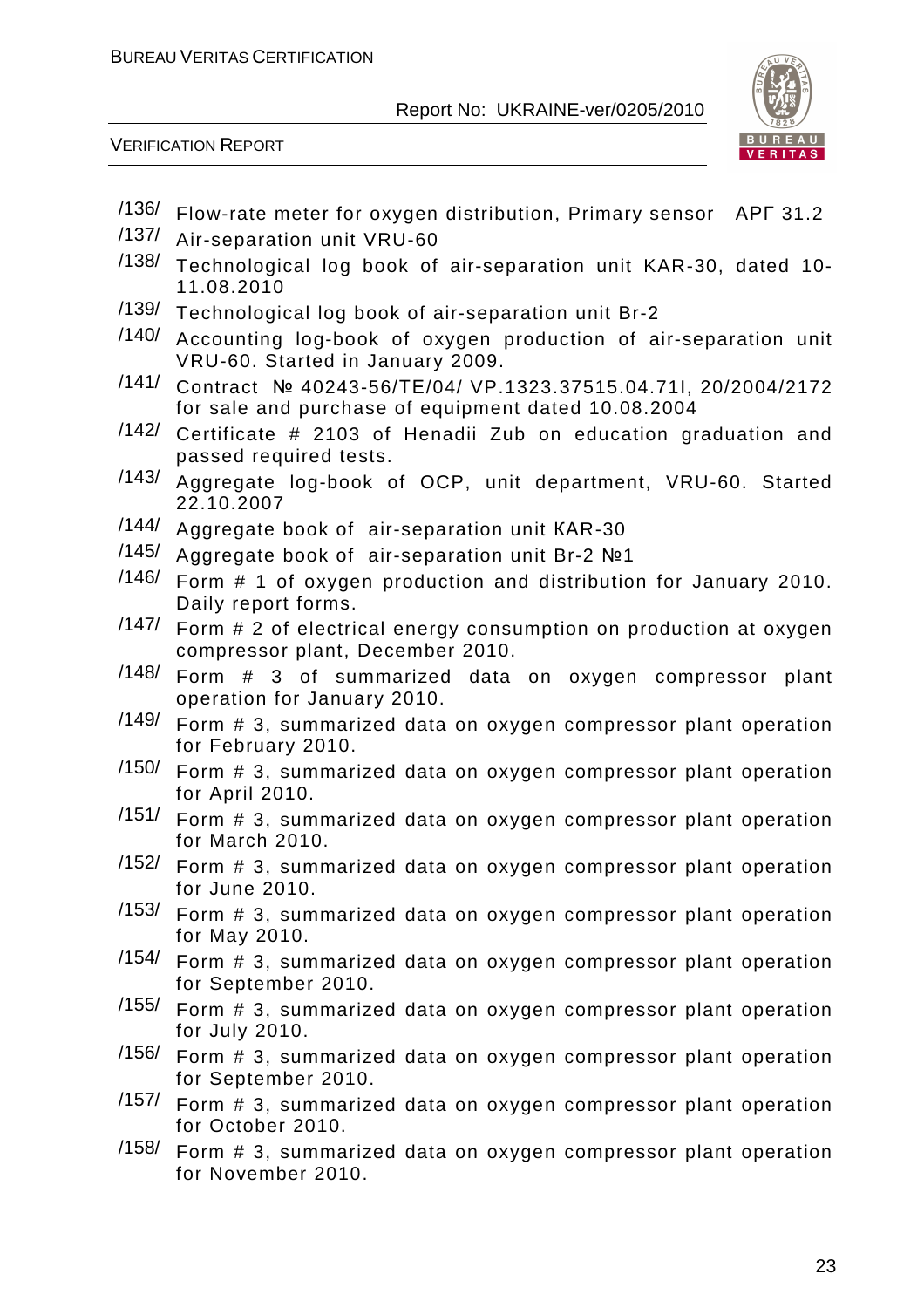

- /159/ Form # 3, summarized data on oxygen compressor plant operation for December 2010.
- /160/ Calculation of consumer power consumption. Of 31.12.2010
- /161/ Documentation of system operator CS3000
- /162/ Manufacturer's report for 2005. Quality control, Book E10
- /163/ Manufacturer's report for 2005. Quality control, Book E9
- /164/ Documentation on system maintenance CS3000
- /165/ Working educational syllabuses and programmes of technicalvocational education of workers at production
- /166/ Instruction of planimetrist and power consumption accounting of chief energy engineer department of JSC Zaporizhstal
- /167/ Certificate # 424 of Iryna Ponomarenko on education graduation and assessment of planimetrist profession of 4 category by qualification commission
- $/168/$  Certificate # 426 of Maria Dymova on education graduation and assessment of planimetrist profession of 4 category by qualification commission
- /169/ Certificate # 427 of Svitlana Kucher on education graduation and assessment of planimetrist profession of 4 category by qualification commission
- /170/ Certificate # 425 of Olena Artamonova on education graduation and assessment of planimetrist profession of 4 category by qualification commission
- /171/ Daily record of electrical energy consumption at substation M-3 of 10.10.2010
- /172/ Energy consumption at oxygen consumption plant 18 dated 15.10.2010
- /173/ Daily record of electrical energy consumption at substation M-1 for 15.10.2010
- /174/ Report on energy consumption at JSC Zaporizhstal, data for October 2010
- /175/ Energy consumption at oxygen consumption plant 18 for October
- /176/ Energy consumption at oxygen consumption plant 18 dated 16.08.2010
- /177/ Energy consumption at oxygen consumption plant 18 dated 15.08.2010
- /178/ Energy consumption at oxygen consumption plant 18 dated 19.05.2010
- /179/ Energy consumption at oxygen consumption plant 18 dated 28.05.2010
- /180/ Guidance on installation and passport on multifunctional energy meter of EuroALFA type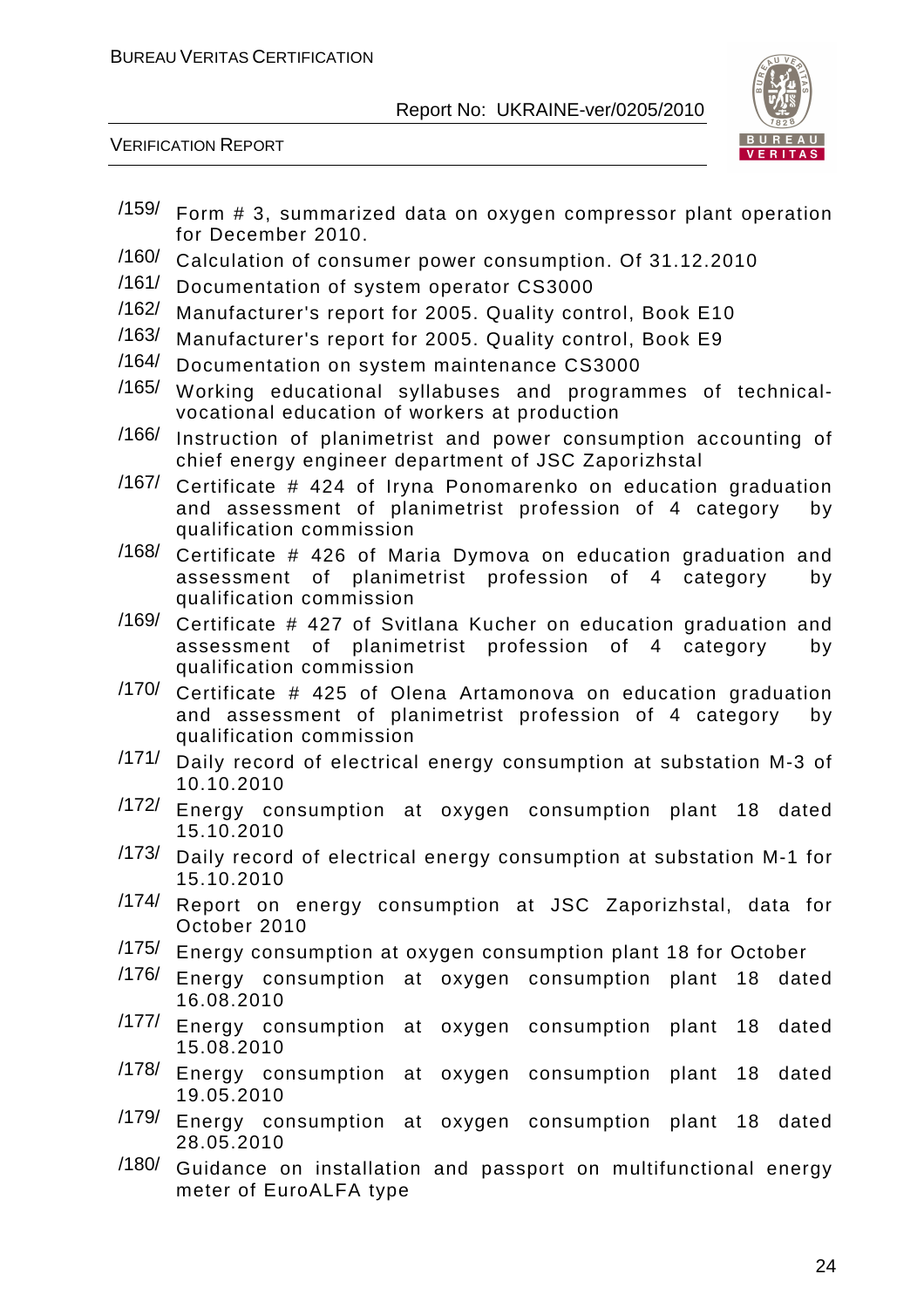

| /181/ | Certificate of meter calibration dated 03/09/2004, meter serial<br>number 01103338, type EA05RL-B-4                                                                                                                                                                 |
|-------|---------------------------------------------------------------------------------------------------------------------------------------------------------------------------------------------------------------------------------------------------------------------|
| /182/ | Certificate of meter calibration dated<br>03/09/2004, meter serial<br>number 01103220, type EA05RL-B-4                                                                                                                                                              |
| /183/ | Certificate of meter calibration dated<br>03/09/2004, meter serial<br>number 01103221, type EA05RL-B-4                                                                                                                                                              |
| /184/ | Certificate of meter calibration dated<br>18/09/2001, meter serial<br>number 01050771, type EA05RALX-B-4                                                                                                                                                            |
| /185/ | Protocol #10111 of active (reactive) energy meter calibration<br>dated 23406/2010, meter serial number 01104333, type<br>EA05RALX-B-4, issued by Zaporizhzhia Scientific Industrial Center<br>of Standardization, Metrology and Certification State Enterprise      |
| /186/ | Certificate of meter calibration dated 03/09/2004, meter serial<br>number 01103223, type EA05RL-B-4                                                                                                                                                                 |
| /187/ | Certificate of meter calibration dated 03/09/2004, meter serial<br>number 01103231, type EA05RL-B-4                                                                                                                                                                 |
| /188/ | Certificate of meter calibration dated 03/09/2004, meter serial<br>number 01103339, type EA05RL-B-4                                                                                                                                                                 |
| /189/ | Certificate of meter calibration dated 03/09/2004, meter serial<br>number 01103288, type EA05RL-B-4                                                                                                                                                                 |
| /190/ | Certificate of meter calibration dated 10/12/2003, meter serial<br>number 01089275, type EA05RALX -B-4                                                                                                                                                              |
| /191/ | Certificate of meter calibration dated 28/09/2005, meter serial<br>number 01126401, type EA05RALX -B-4                                                                                                                                                              |
| /192/ | Certificate of meter calibration dated 28/09/2005, meter serial<br>number 01126395, type EA05RALX -B-4                                                                                                                                                              |
| /193/ | Certificate of meter calibration dated 30/04/2002, meter serial<br>number 01059509, type EA05RALX -B-4                                                                                                                                                              |
| /194/ | Certificate of meter calibration dated 28/09/2005, meter serial<br>number 01126402, type EA05RALX -B-4                                                                                                                                                              |
| /195/ | Certificate of meter calibration dated 03/09/2004, meter serial<br>number 01103398, type EA05RALX -B-4                                                                                                                                                              |
| /196/ | Protocol #368 of active (reactive) energy meter calibration dated<br>02/11/2010, meter serial number 01103398, type EA05RALX-B-4,<br>by Zaporizhzhia Scientific Industrial Center<br>issued<br>of<br>Standardization, Metrology and Certification State Enterprise, |
| /197/ | Metrology and Certification State Enterprise<br>Certificate of meter calibration dated 06/09/2006, meter serial                                                                                                                                                     |
| /198/ | number 01144050, type EA05RALX -B-4<br>Certificate of meter calibration dated 28/09/2005, meter serial<br>number 01126399, type EA05RALX -B-4                                                                                                                       |
| /199/ | Certificate of meter calibration dated 28/09/2005, meter serial<br>number 01126397, type EA05RALX -B-4                                                                                                                                                              |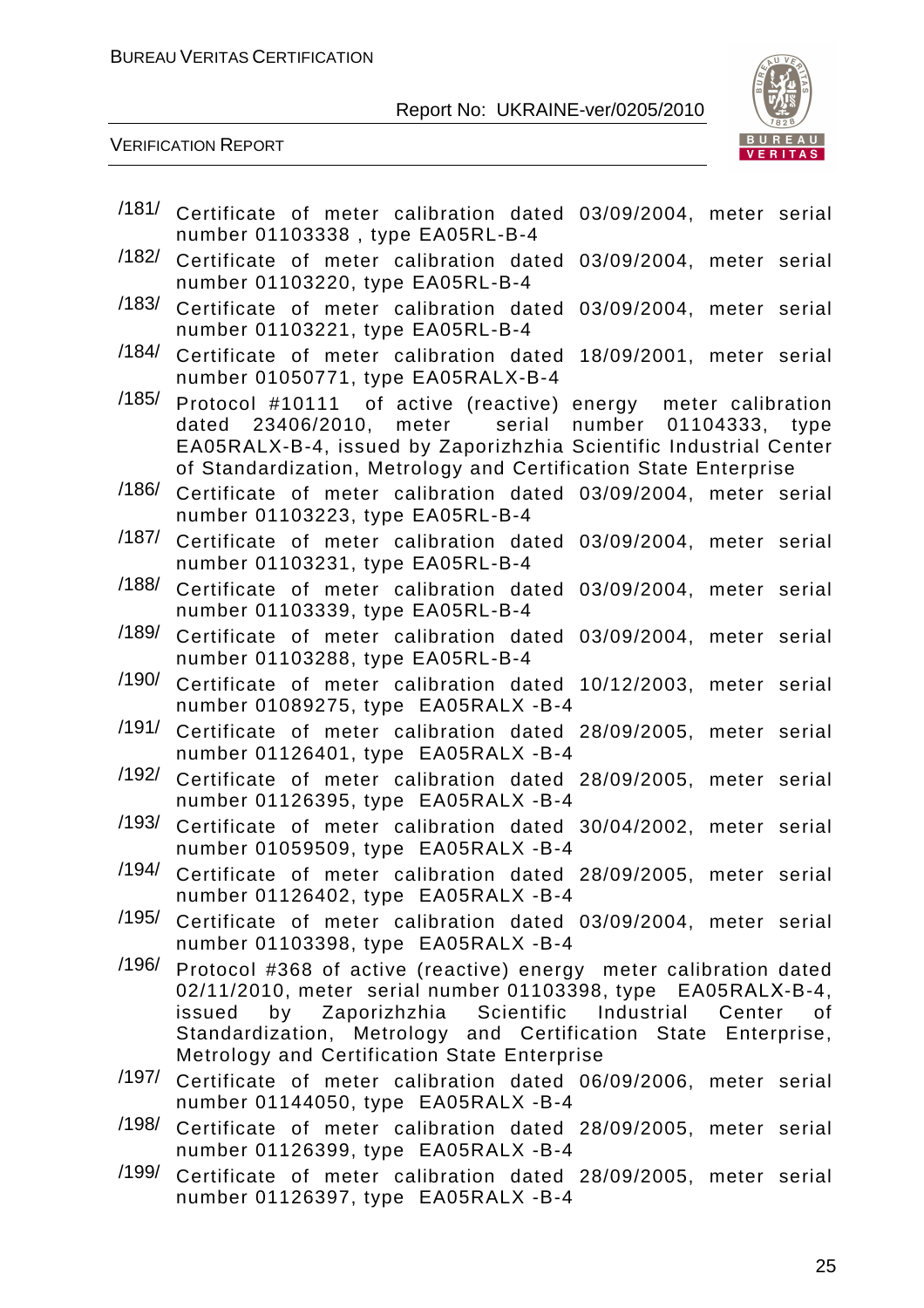

- /200/ Certificate of meter calibration dated 30/04/2002, meter serial number 01059589, type EA05RALX -B-4
- /201/ Certificate of meter calibration dated 18/09/2001, meter serial number 01050766, type EA05RALX -B-4
- /202/ Protocol #09346 of active (reactive) energy meter calibration dated 24/11/2009, meter serial number 01050766, type EA05RАLХ-B-4, issued by Zaporizhzhia Scientific Industrial Center of Standardization, Metrology and Certification State Enterprise, Metrology and Certification State Enterprise
- /203/ Certificate of meter calibration dated 30/04/2002, meter serial number 01089278, type EA05RALX -B-4
- /204/ Certificate of meter calibration dated 30/04/2002, meter serial number 01059531, type EA05RALX -B-4
- /205/ Protocol #09345 of active (reactive) energy meter calibration dated 23/09/2010, meter serial number 01059531, type EA05RАLХ-B-4, issued by Zaporizhzhia Scientific Industrial Center of Standardization, Metrology and Certification State Enterprise, Metrology and Certification State Enterprise
- /206/ Certificate of meter calibration dated 30/04/2002, meter serial number 01059555, type EA05RALX -B-4
- /207/ Certificate of meter calibration dated 30/04/2002, meter serial number 01059569, type EA05RALX -B-4
- $/208/$  Meter of electricity consumption, connection  $C\Box$  -36/48, serial number 01103393
- /209/ Meter of electricity consumption, connection СД -35/46, serial number 01059531
- /210/ Meter of electricity consumption, connection СД -22/42, serial number 01103415
- /211/ Meter of electricity consumption, connection СД -31/47, serial number 01059589
- $/212/$  Meter of electricity consumption, connection C $\Box$  -32/45, serial number 01126397
- $/213/$  Meter of electricity consumption, connection C $\Box$  -34/51, serial number 01050766
- /214/ Meter of electricity consumption, connection СД -33/49, serial number 01059594
- /215/ Log-book of meters replacement
- /216/ Meter of electricity consumption, connection 355-2/30, serial number 01112334
- $/217/$  Meter of electricity consumption, connection СД-30/28, serial number 01126399
- /218/ Meter of electricity consumption, connection СД-28/20, serial number 01103396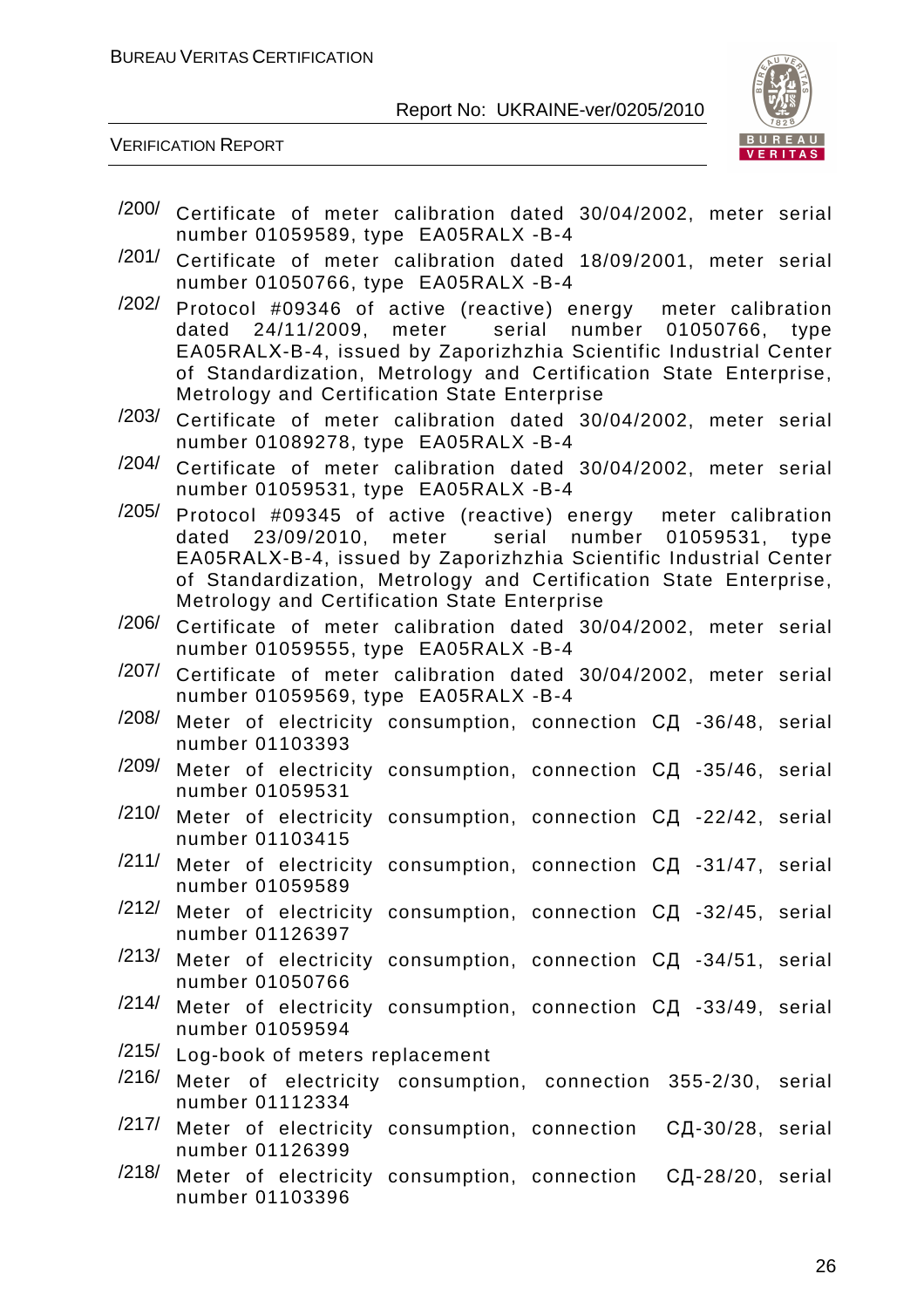

VERIFICATION REPORT

| /219/ | Meter of electricity consumption, connection СД-27/18, serial<br>number 01103384                                                                                                                                                                                     |
|-------|----------------------------------------------------------------------------------------------------------------------------------------------------------------------------------------------------------------------------------------------------------------------|
| /220/ | СД-23/14, serial<br>Meter of electricity<br>consumption, connection<br>number 01126402                                                                                                                                                                               |
| /221/ | Meter of electricity<br>consumption, connection<br>СД-20-12, serial<br>number 01103398                                                                                                                                                                               |
| /222/ | Meter of electricity consumption, connection<br>СД-29/29, serial<br>number 01126395                                                                                                                                                                                  |
| /223/ | Meter of electricity consumption, connection СД-21/27, serial<br>number 01126401                                                                                                                                                                                     |
| /224/ | Meter of electricity consumption, connection СД-26/9, serial<br>number 01103410                                                                                                                                                                                      |
| /225/ | Meter of electricity consumption, connection 55-5/3, serial number<br>01112347                                                                                                                                                                                       |
| /226/ | Meter of electricity consumption, connection 355-1/21, serial<br>number 01112353                                                                                                                                                                                     |
| /227/ | Protocol № 10-227 of 23/11/2010 of the integrated management<br>system internal audit for the Oxygen Compressor Plant                                                                                                                                                |
| /228/ | Decree Nº349 of 01/09/2010 on strengthening the control over<br>implementation of internal standard STP 8.2-13-10 "Monitoring of<br>GHG emission reductions" and internal quality control procedures<br>issued by Technical Director of JSC "Zaporizhstal" A.Putnoki |
| /229/ | Minutes of the meeting on execution of the contract<br>No. 1993 37515 00 101 proscribing strengthening of the control                                                                                                                                                |

№VP.1323.37515.09.40I prescribing strengthening of the control over measuring equipment calibration, quality control, quality assurance and reporting procedures execution, dated 21/01/2011

#### **Persons interviewed:**

List persons interviewed during the verification or persons that contributed with other information that are not included in the documents listed above.

- /1/ I. Kholina Head of the environmental laboratory of JSC "Zaporizhstal"
- /2/ V. Jarysh Deputy head of chief power engineer department of JSC "Zaporizhstal"
- /3/ A. Grabko Head of automation and metrology department of JSC "Zaporizhstal"
- /4/ R. Sheygus Deputy chief power engineer for production technology of oxygen, compressed air, steam and energy saving of JSC "Zaporizhstal"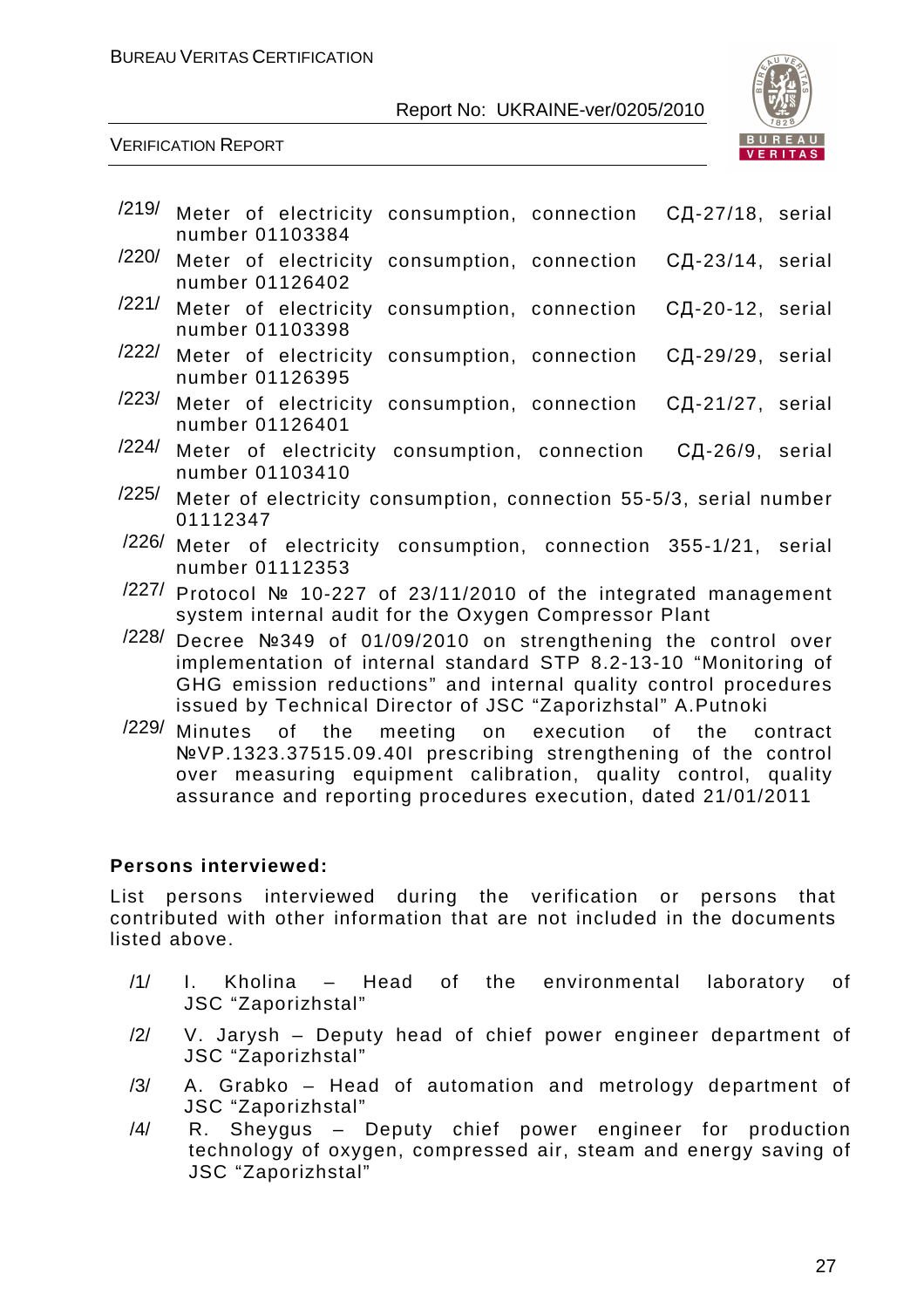

- /5/ R. Lapitskiy Head of OCP units department of JSC "Zaporizhstal"
- /6/ O. Naumenko Senior engineer of measurement equipment section of OCP of JSC "Zaporizhstal"
- /7/ A. Leonov Head of department's sector for technological process management automated systems of JSC "Zaporizhstal"
- /8/ V. Ilchenko Deputy head of the Substations Network Shop of JSC "Zaporizhstal"
- /9/ M. Kozachenko Head of technological bureau of the Substations Network Shop of JSC "Zaporizhstal"
- /10/ V. Demina Electrician at the Substations Network Shop of JSC "Zaporizhstal"
- /11/ R. Kazakov Principal specialist of CJSC "National Carbon Sequestration Foundation"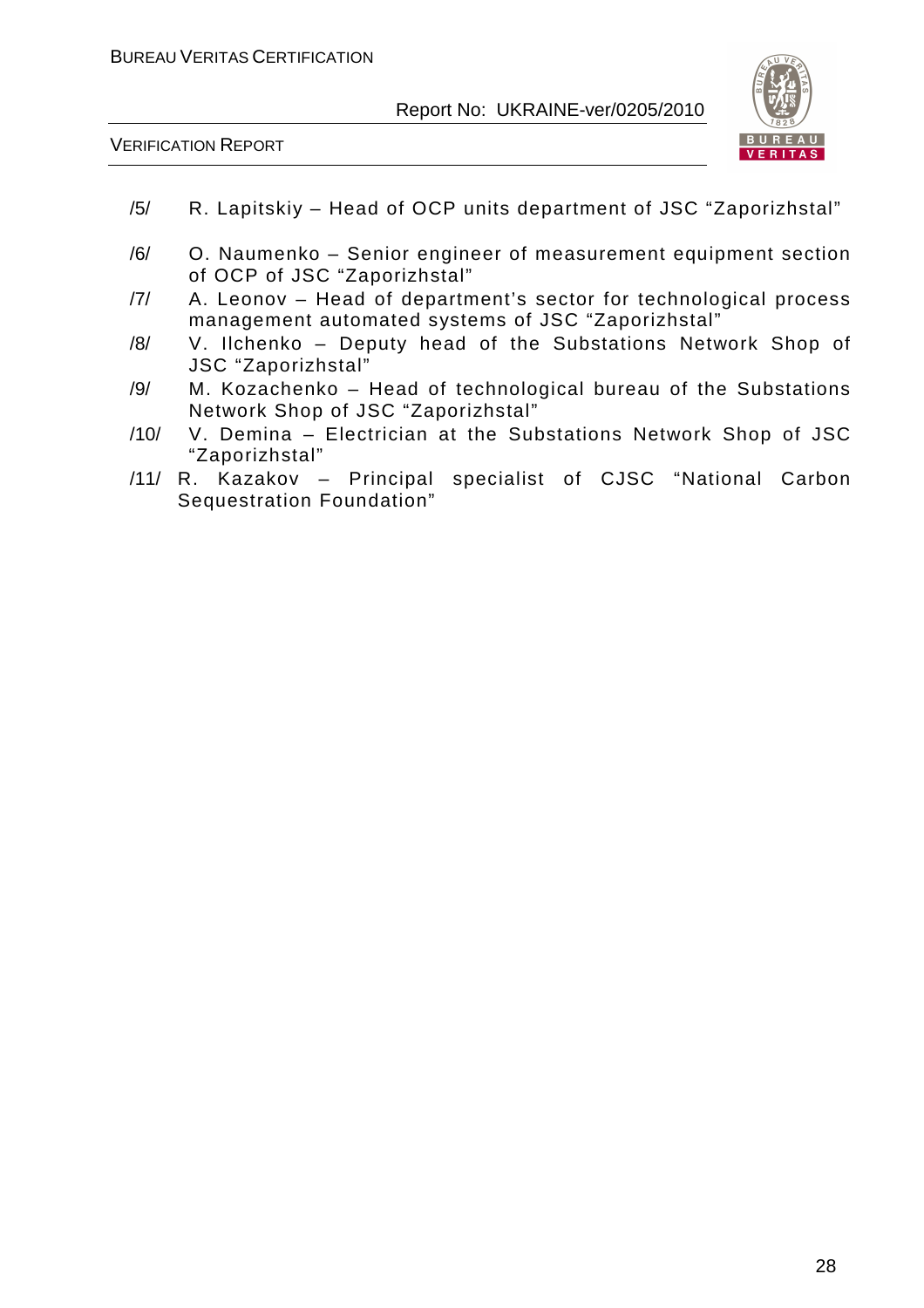

VERIFICATION REPORT

## **APPENDIX A: PROJECT VERIFICATION PROTOCOL**

#### **BUREAU VERITAS CERTIFICATION HOLDING SAS**

|                            |  |  | Table 1. Check list for verification, according to the JOINT IMPLEMENTATION DETERMINATION AND VERIFICATION |  |  |
|----------------------------|--|--|------------------------------------------------------------------------------------------------------------|--|--|
| <b>MANUAL (Version 01)</b> |  |  |                                                                                                            |  |  |

| <b>DVM</b>       | <b>Check Item</b>                                                                                                                                                                                                                                                                      | <b>Initial finding</b>                                                                                                                                                                                                                                                                                                                                                                                                                                                                                                                                                                                                                                                                                                                                                                                     | <b>Draft</b>      | <b>Final</b>      |
|------------------|----------------------------------------------------------------------------------------------------------------------------------------------------------------------------------------------------------------------------------------------------------------------------------------|------------------------------------------------------------------------------------------------------------------------------------------------------------------------------------------------------------------------------------------------------------------------------------------------------------------------------------------------------------------------------------------------------------------------------------------------------------------------------------------------------------------------------------------------------------------------------------------------------------------------------------------------------------------------------------------------------------------------------------------------------------------------------------------------------------|-------------------|-------------------|
| <b>Paragraph</b> |                                                                                                                                                                                                                                                                                        |                                                                                                                                                                                                                                                                                                                                                                                                                                                                                                                                                                                                                                                                                                                                                                                                            | <b>Conclusion</b> | <b>Conclusion</b> |
|                  | <b>Project approvals by Parties involved</b>                                                                                                                                                                                                                                           |                                                                                                                                                                                                                                                                                                                                                                                                                                                                                                                                                                                                                                                                                                                                                                                                            |                   |                   |
| 90               | Has the DFPs of at least one Party<br>involved, other than the host Party,<br>issued a written project approval when  <br>submitting the first verification report to<br>secretariat for publication in<br>the<br>accordance with paragraph 38 of the JI<br>guidelines, at the latest? | The project has been approved by both Host Party   CAR 01<br>(Ukraine) and sponsor party (Switzerland). The written<br>project approvals were issued by NFPs of Parties<br>involved:<br>Ukraine: Letter of Approval of<br>National<br>$\blacksquare$<br>Environmental Investment Agency of Ukraine ref.<br>No 1514/23/7, issued on 14/12/2009, and<br>Switzerland: Letter of approval for a project under<br>article 6 of the Kyoto Protocol (JI) of the Federal<br>Office for the Environment (FOEN) of Switzerland<br>ref. No J294-0485, issued on 23/07/2010.<br>These letters were provided to AIE which does not<br>question its authenticity.<br>However, no information as to the project approval is<br>available in the MR ver.01.<br><b>CAR 01.</b> Please include the information about project |                   | OK                |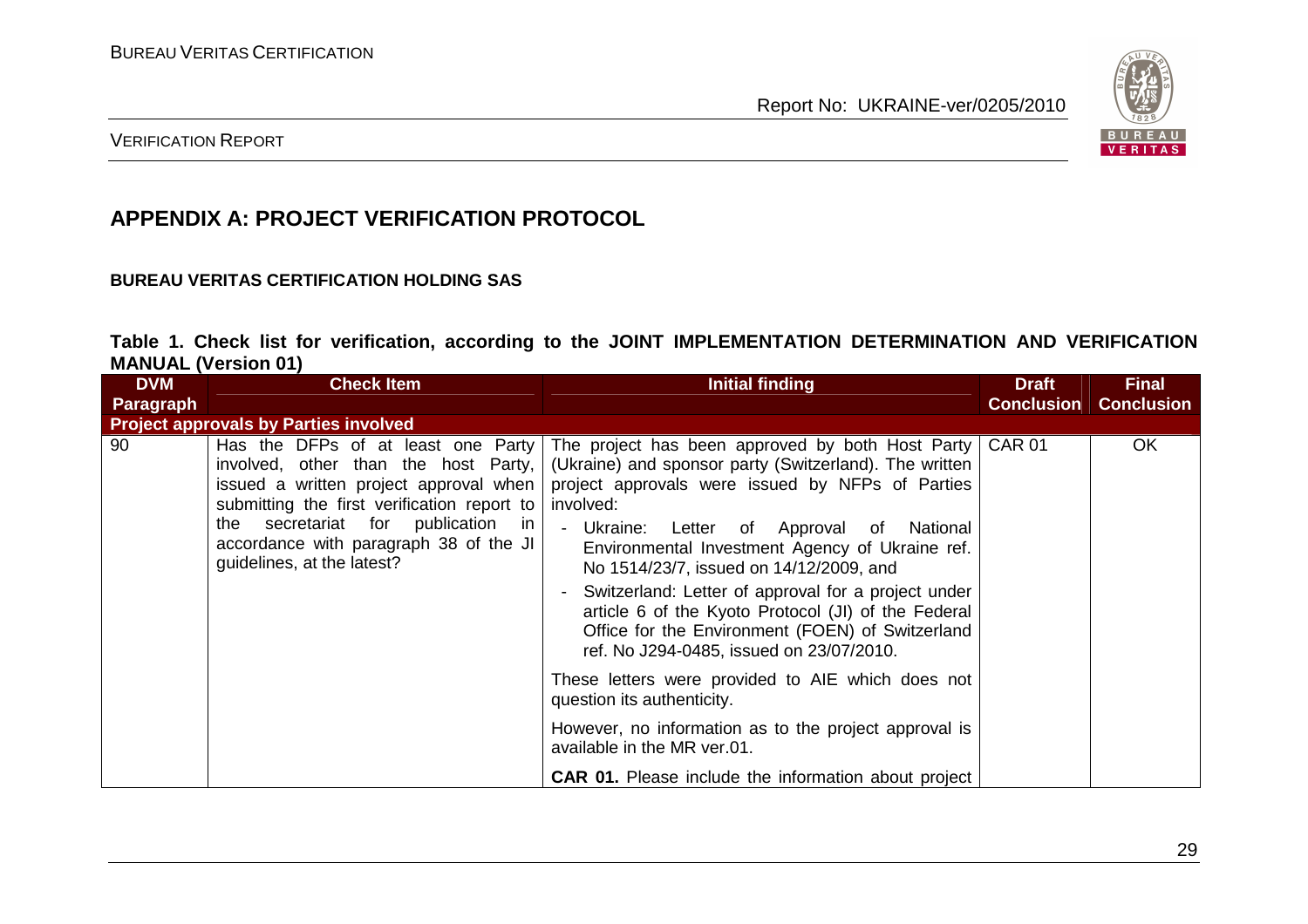

| <b>DVM</b>                    | <b>Check Item</b>                                                                                                                                                             | <b>Initial finding</b>                                                                                                                                                                                                                                                                                                                                                                                                                                                                                                                                                                                                                                                                                                                                                                                                                      | <b>Draft</b>      | <b>Final</b>      |
|-------------------------------|-------------------------------------------------------------------------------------------------------------------------------------------------------------------------------|---------------------------------------------------------------------------------------------------------------------------------------------------------------------------------------------------------------------------------------------------------------------------------------------------------------------------------------------------------------------------------------------------------------------------------------------------------------------------------------------------------------------------------------------------------------------------------------------------------------------------------------------------------------------------------------------------------------------------------------------------------------------------------------------------------------------------------------------|-------------------|-------------------|
| Paragraph                     |                                                                                                                                                                               |                                                                                                                                                                                                                                                                                                                                                                                                                                                                                                                                                                                                                                                                                                                                                                                                                                             | <b>Conclusion</b> | <b>Conclusion</b> |
|                               |                                                                                                                                                                               | approval in the MR with indicating the project<br>registration number.                                                                                                                                                                                                                                                                                                                                                                                                                                                                                                                                                                                                                                                                                                                                                                      |                   |                   |
| 91                            | Are all the written project approvals by<br>Parties involved unconditional?                                                                                                   | Yes, all the written project approvals by Parties<br>involved are unconditional.                                                                                                                                                                                                                                                                                                                                                                                                                                                                                                                                                                                                                                                                                                                                                            | <b>OK</b>         | <b>OK</b>         |
| <b>Project implementation</b> |                                                                                                                                                                               |                                                                                                                                                                                                                                                                                                                                                                                                                                                                                                                                                                                                                                                                                                                                                                                                                                             |                   |                   |
| 92                            | Has the project been implemented in<br>accordance with the PDD regarding<br>which the<br>determination has been<br>deemed final and is so listed on the<br>UNFCCC JI website? | The project has been implemented in accordance with<br>the PDD which was positively determined by TÜV<br>NORD CERT GmbH.<br>The undertaken activities and equipment installed<br>under the project comply with the registered PDD<br>ver.03 of 03/08/2009. The construction works under the<br>project had lasted from February 2005 till October<br>2006. The installation work was performed in<br>November 2005-May 2007; commissioning took place<br>in June - December 2007. The air separation unit<br>VRU-60 was put into operation in December 2007<br>$(27/12/2007)$ .<br><b>CAR 02.</b> Because of the fact that during current<br>monitoring period the achieved amount of emission<br>reductions exceeded estimated emission reductions<br>stated in the PDD, the explanation of the deviation<br>should be included in the MR. | <b>CAR 02</b>     | <b>OK</b>         |
| 93                            | What is the status of operation of the<br>project during the monitoring period?                                                                                               | The status of project implementation during monitoring<br>period at hand (01 January - 31 December 2010)<br>complies with the PDD ver.03 of 03/08/2010. The main<br>stages of project implementation are presented in the<br>table A.3 of the Monitoring Report.                                                                                                                                                                                                                                                                                                                                                                                                                                                                                                                                                                            | OK                | <b>OK</b>         |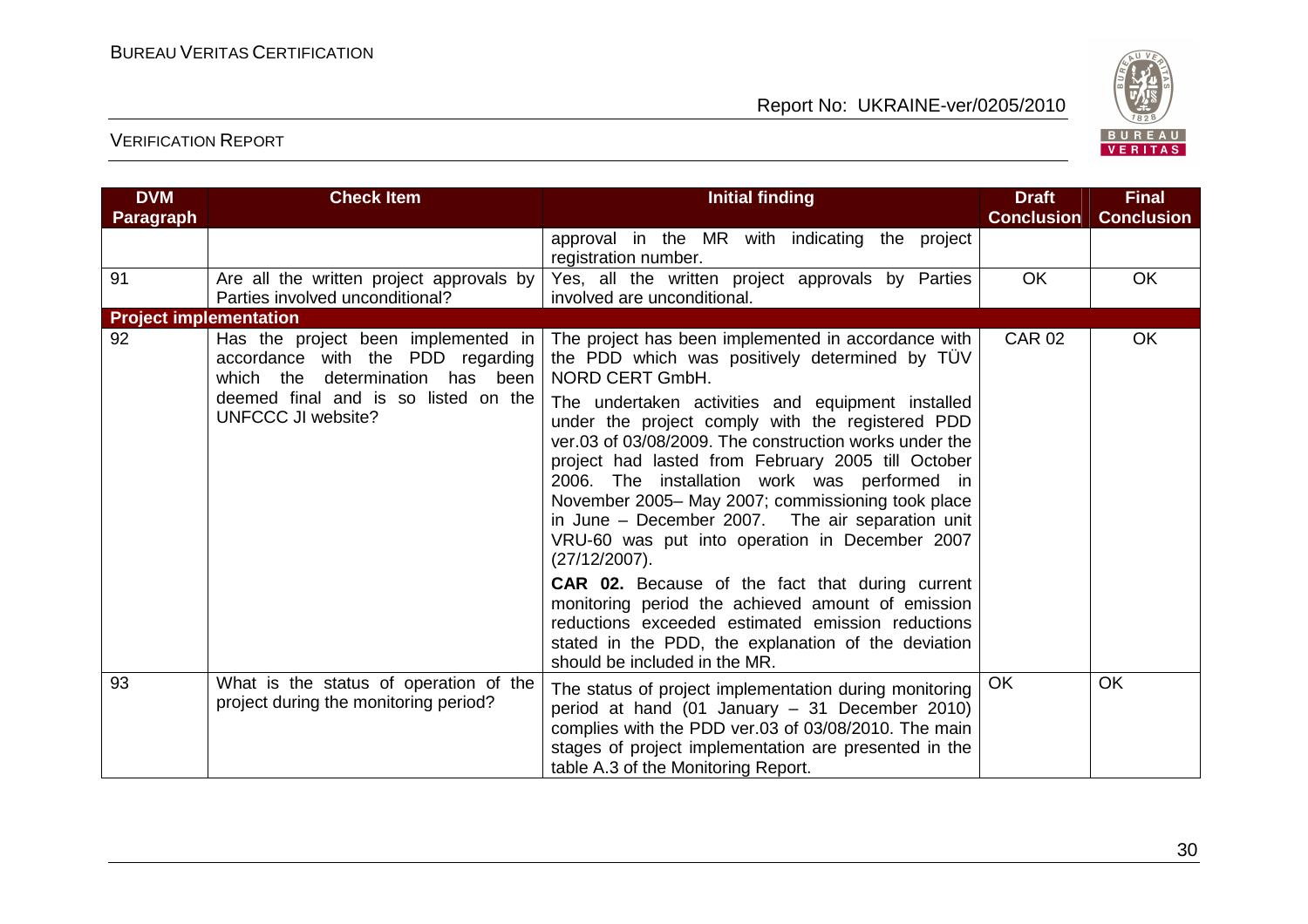

| <b>DVM</b>       | <b>Check Item</b>                                                                                                                                                                                  | <b>Initial finding</b>                                                                                                                                                                                                                                                                                                                                                                                                                                                                                                                                                                                                                                                                                                                                                                                                                                                                                                                                        | <b>Draft</b>      | <b>Final</b>      |
|------------------|----------------------------------------------------------------------------------------------------------------------------------------------------------------------------------------------------|---------------------------------------------------------------------------------------------------------------------------------------------------------------------------------------------------------------------------------------------------------------------------------------------------------------------------------------------------------------------------------------------------------------------------------------------------------------------------------------------------------------------------------------------------------------------------------------------------------------------------------------------------------------------------------------------------------------------------------------------------------------------------------------------------------------------------------------------------------------------------------------------------------------------------------------------------------------|-------------------|-------------------|
| <b>Paragraph</b> |                                                                                                                                                                                                    |                                                                                                                                                                                                                                                                                                                                                                                                                                                                                                                                                                                                                                                                                                                                                                                                                                                                                                                                                               | <b>Conclusion</b> | <b>Conclusion</b> |
|                  |                                                                                                                                                                                                    | The commissioning of the air separation unit VRU-60<br>took place in June - December 2007. The ASU VRU-<br>60 started its operation on 27/12/2007.                                                                                                                                                                                                                                                                                                                                                                                                                                                                                                                                                                                                                                                                                                                                                                                                            |                   |                   |
|                  |                                                                                                                                                                                                    | In course of the considered monitoring period<br>(01/01/2010-31/12/2010) the planned repair works on<br>air separation unit VRU-60 were undertaken during the<br>period from 01/08/2010 to 12/08/2010. In this period<br>the reserved units KAr-30 and BR-2 were in operation.<br>The air separation unit VRU-60 was put into operation<br>after repair works on 13/08/2010. The air separation<br>units KAr-30 and BR-2 were put into preservation on<br>13/08/2010. The information about mentioned date and<br>provided works is stated in the aggregates log-books<br>according to the procedures described in the section<br>C.3 of the MR. Taken into account the fact that planned<br>repair works would be provided also in the absence of<br>the project, the calculation of the emission reductions<br>for the period 01.08.2010-12.08.2010 should be<br>revised, therefore, CAR 04 has been raised (refer to<br>paragraph 95 (a) of this protocol. |                   |                   |
|                  | <b>Compliance with monitoring plan</b>                                                                                                                                                             |                                                                                                                                                                                                                                                                                                                                                                                                                                                                                                                                                                                                                                                                                                                                                                                                                                                                                                                                                               |                   |                   |
| 94               | Did the monitoring occur in accordance<br>with the monitoring plan included in the<br>PDD regarding which the determination<br>has been deemed final and is so listed on<br>the UNFCCC JI website? | The monitoring occurred in accordance with the PDD<br>regarding which the determination has been deemed<br>final and revised monitoring plan which was positively<br>determined in course of the 1 <sup>st</sup> verification under the<br>project. The revision to the monitoring plan in the PDD<br>are described and justified in the document "Revision                                                                                                                                                                                                                                                                                                                                                                                                                                                                                                                                                                                                   | <b>CAR 03</b>     | OK                |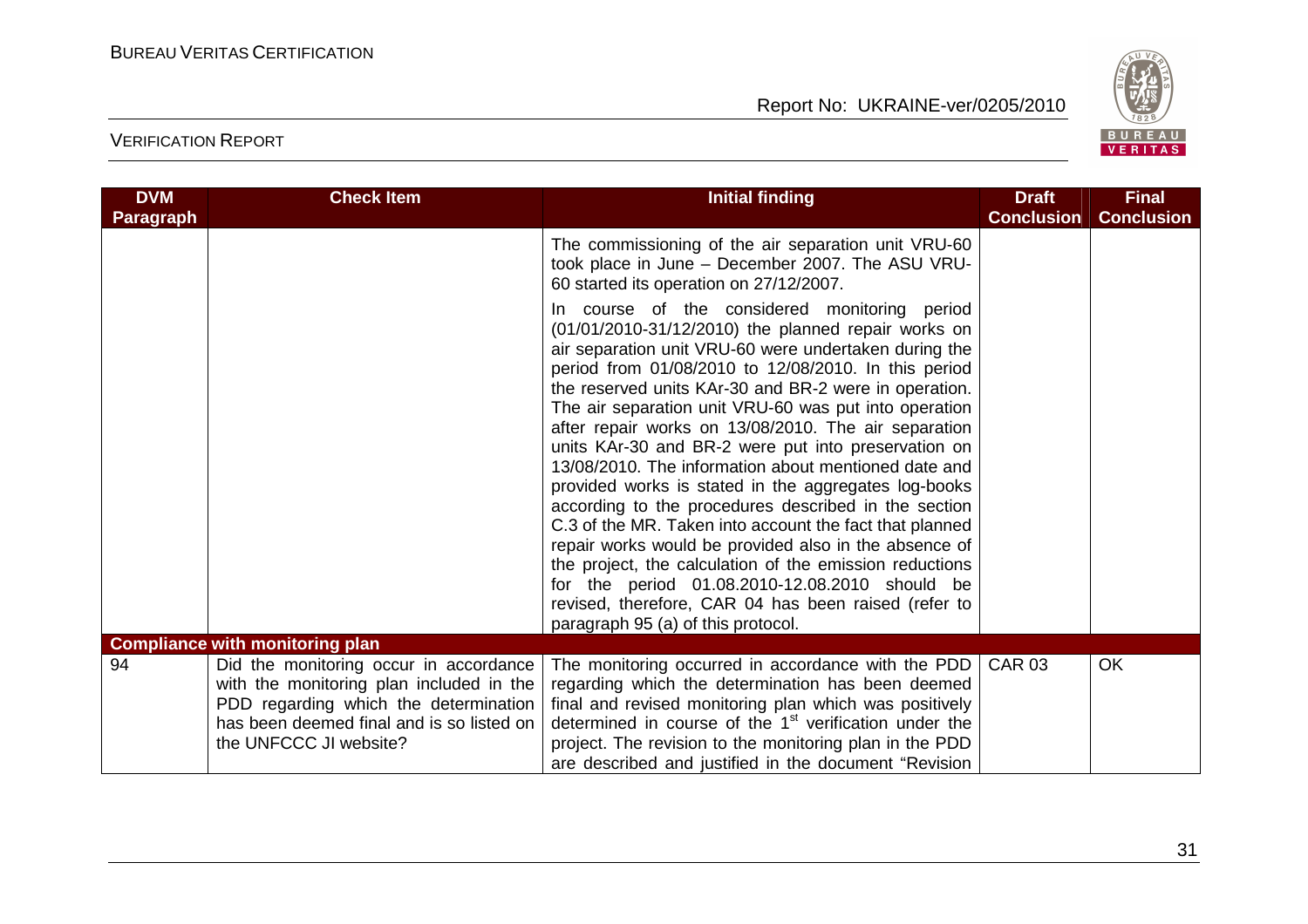

| <b>DVM</b>       | <b>Check Item</b>                                                                                                                                                                                                                                                                                                                                                                   | <b>Initial finding</b>                                                                                                                                                                                                                                                                                                                                                                                                                                                                                                                                                                                                                                                 | <b>Draft</b>      | <b>Final</b>      |
|------------------|-------------------------------------------------------------------------------------------------------------------------------------------------------------------------------------------------------------------------------------------------------------------------------------------------------------------------------------------------------------------------------------|------------------------------------------------------------------------------------------------------------------------------------------------------------------------------------------------------------------------------------------------------------------------------------------------------------------------------------------------------------------------------------------------------------------------------------------------------------------------------------------------------------------------------------------------------------------------------------------------------------------------------------------------------------------------|-------------------|-------------------|
| <b>Paragraph</b> |                                                                                                                                                                                                                                                                                                                                                                                     |                                                                                                                                                                                                                                                                                                                                                                                                                                                                                                                                                                                                                                                                        | <b>Conclusion</b> | <b>Conclusion</b> |
|                  |                                                                                                                                                                                                                                                                                                                                                                                     | of the monitoring plan" ver.01 of 15/09/2010,<br>Monitoring Report ver.05 of 27/11/2009 for the period<br>of 01/01/2008-31/12/2008 as well as section A.8 of the<br>MR for 2010.<br>The monitoring system is in place and operational.<br><b>CAR 03.</b> In order to ensure better transparency of the<br>project monitoring methodology, please, add to the MR<br>the table D.1-1 describing the operating conditions j of<br>oxygen compressor plant in baseline.                                                                                                                                                                                                    |                   |                   |
| 95(a)            | For calculating the emission reductions or<br>enhancements of net removals, were key<br>factors, e.g. those listed in 23 (b) (i)-(vii)<br>above, influencing the baseline emissions<br>or net removals and the activity level of<br>the project and the emissions or removals<br>as well as risks associated with the<br>project<br>taken<br>into<br>account,<br>as<br>appropriate? | Key factors, influencing the baseline emissions and the<br>activity level of the project and the emissions as well as<br>risks associated with the project were taken into<br>account for calculating the emission reductions, as<br>appropriate. Relevant national policies and sectoral<br>circumstances were considered when setting the<br>baseline. Increased demand for oxygen by production<br>workshops of the steel mill, special exploitation regimes<br>etc. were taken into account for calculating the<br>emission reductions.<br><b>CAR 04.</b> It was revealed that during 12 days in August<br>2010 from 01/08/2010 till 12/08/2010 the air separation | <b>CAR 04</b>     | OK                |
|                  |                                                                                                                                                                                                                                                                                                                                                                                     | unit VRU-60 was out of operation due to the scheduled<br>repair works. Based on this fact, the achieved emission<br>reductions must be recalculated accordingly.                                                                                                                                                                                                                                                                                                                                                                                                                                                                                                       |                   |                   |
| 95(b)            | Are data sources used for calculating<br>emission reductions or enhancements of                                                                                                                                                                                                                                                                                                     | The data sources used for calculating emission<br>identified,<br>reliable<br>reductions<br>are clearly<br>and                                                                                                                                                                                                                                                                                                                                                                                                                                                                                                                                                          | <b>CAR 05</b>     | OK                |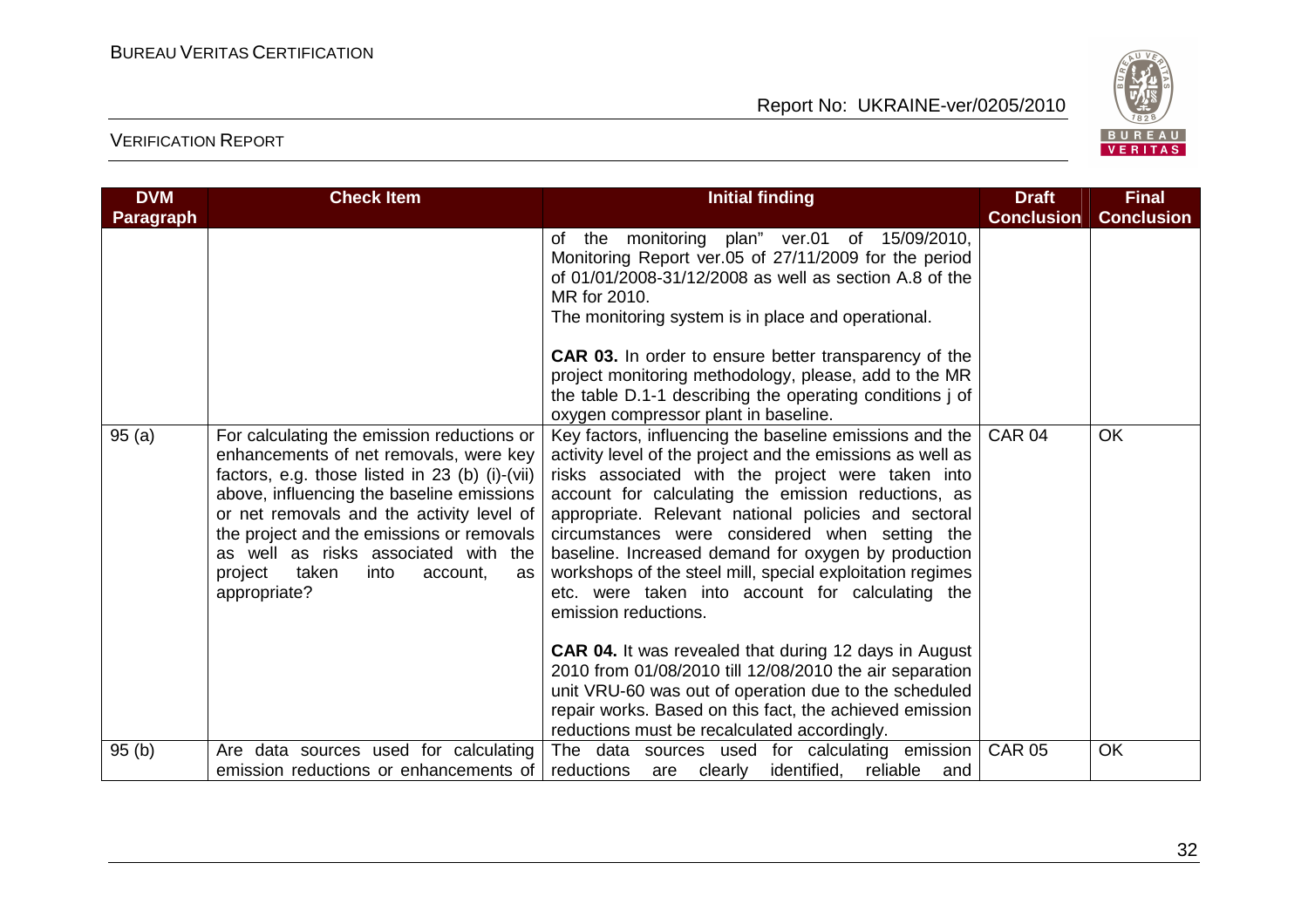

| <b>DVM</b>       | <b>Check Item</b>                                                                                                                                                                                                                                                 | <b>Initial finding</b>                                                                                                                                                                                                                                                                                                                                                                                                                                                              | <b>Draft</b>      | <b>Final</b>      |
|------------------|-------------------------------------------------------------------------------------------------------------------------------------------------------------------------------------------------------------------------------------------------------------------|-------------------------------------------------------------------------------------------------------------------------------------------------------------------------------------------------------------------------------------------------------------------------------------------------------------------------------------------------------------------------------------------------------------------------------------------------------------------------------------|-------------------|-------------------|
| <b>Paragraph</b> |                                                                                                                                                                                                                                                                   |                                                                                                                                                                                                                                                                                                                                                                                                                                                                                     | <b>Conclusion</b> | <b>Conclusion</b> |
|                  | net removals clearly identified, reliable<br>and transparent?                                                                                                                                                                                                     | transparent. They are listed and classified in the MR<br>Sections B.1.1 - B.1.3. Data sources include calibrated<br>measuring equipment, equipment technological<br>passports, study on assessment of standardized<br>emission factor for Ukrainian power grid etc. The<br>scheme of monitoring points is presented of the figure<br>B.1-1 in the MR.                                                                                                                               |                   |                   |
|                  |                                                                                                                                                                                                                                                                   | <b>CAR 05.</b> Because of the fact that in the "Revision of the<br>monitoring plan" ver.01 it is stated, that the number of<br>days when the OCP was operating in operating<br>conditions j is determined based on actual date of<br>Distributed oxygen, please add the parameter $N_{\text{day, i}}$ to<br>the list of parameters which are monitored throughout<br>the crediting period in the MR.                                                                                |                   |                   |
| 95(c)            | Are emission factors, including default<br>emission factors, if used for calculating<br>the emission reductions or enhancements<br>of net removals, selected by carefully<br>balancing accuracy and reasonableness,<br>and appropriately justified of the choice? | The emission factor used for calculating the emission  <br>reduction by the project is $CO2$ emission factor during<br>electric power generation supplied by the power<br>system of Ukraine for the projects consuming electric<br>power which was determined in the Study "Ukraine -<br>Assessment of new calculation of CEF" prepared by<br>Global Carbon B.V. in accordance with the CDM<br>Methodological "Tool to calculate the emission factor<br>for an electricity system". | OK                | <b>OK</b>         |
| 95(d)            | Is the calculation of emission reductions<br>or enhancements of net removals based<br>on conservative assumptions and the                                                                                                                                         | The performed calculation of emission reductions is<br>based on conservative assumptions and the most<br>plausible scenarios in a transparent manner. The                                                                                                                                                                                                                                                                                                                           | <b>OK</b>         | <b>OK</b>         |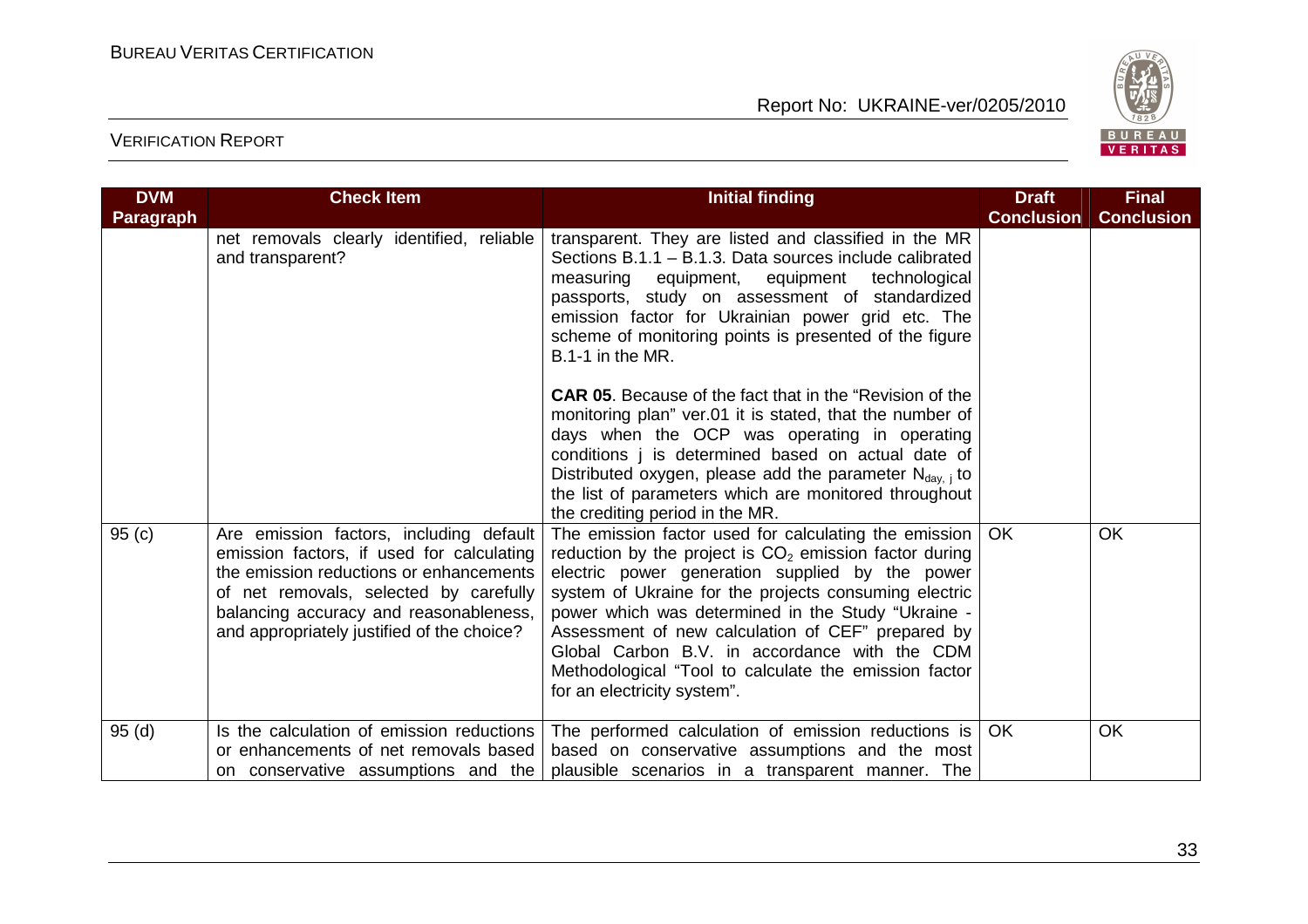

| <b>DVM</b> | <b>Check Item</b>                                                                                                                                                                                                                                                                                                                          | <b>Initial finding</b>                                                                                    | <b>Draft</b>      | <b>Final</b>      |
|------------|--------------------------------------------------------------------------------------------------------------------------------------------------------------------------------------------------------------------------------------------------------------------------------------------------------------------------------------------|-----------------------------------------------------------------------------------------------------------|-------------------|-------------------|
| Paragraph  |                                                                                                                                                                                                                                                                                                                                            |                                                                                                           | <b>Conclusion</b> | <b>Conclusion</b> |
|            | most plausible scenarios in a transparent<br>manner?                                                                                                                                                                                                                                                                                       | construction of the air-separation unit KAAr-32 was<br>proven to be the most plausible baseline scenario. |                   |                   |
|            | Applicable to JI SSC projects only                                                                                                                                                                                                                                                                                                         |                                                                                                           |                   |                   |
| 96         | Is the relevant threshold to be classified<br>as JI SSC project not exceeded during<br>the monitoring period on an annual<br>average basis?<br>If the threshold is exceeded, is the<br>emission<br>reduction<br>maximum<br>level<br>estimated in the PDD for the JI SSC<br>project or the bundle for the monitoring<br>period determined?  | N/a                                                                                                       | N/a               | N/a               |
|            | Applicable to bundled JI SSC projects only                                                                                                                                                                                                                                                                                                 |                                                                                                           |                   |                   |
| 97(a)      | Has the composition of the bundle not<br>changed from that is stated in F-JI-<br><b>SSCBUNDLE?</b>                                                                                                                                                                                                                                         | N/a                                                                                                       | N/a               | N/a               |
| 97(b)      | If the determination was conducted on the<br>basis of an overall monitoring plan, have<br>the project participants submitted a<br>common monitoring report?                                                                                                                                                                                | N/a                                                                                                       | N/a               | N/a               |
| 98         | If the monitoring is based on a monitoring<br>plan that provides for overlapping<br>monitoring periods, are the monitoring<br>periods per component of the project<br>clearly specified in the monitoring report?<br>Do the monitoring periods not overlap<br>with those for which verifications were<br>already deemed final in the past? | N/a                                                                                                       | N/a               | N/a               |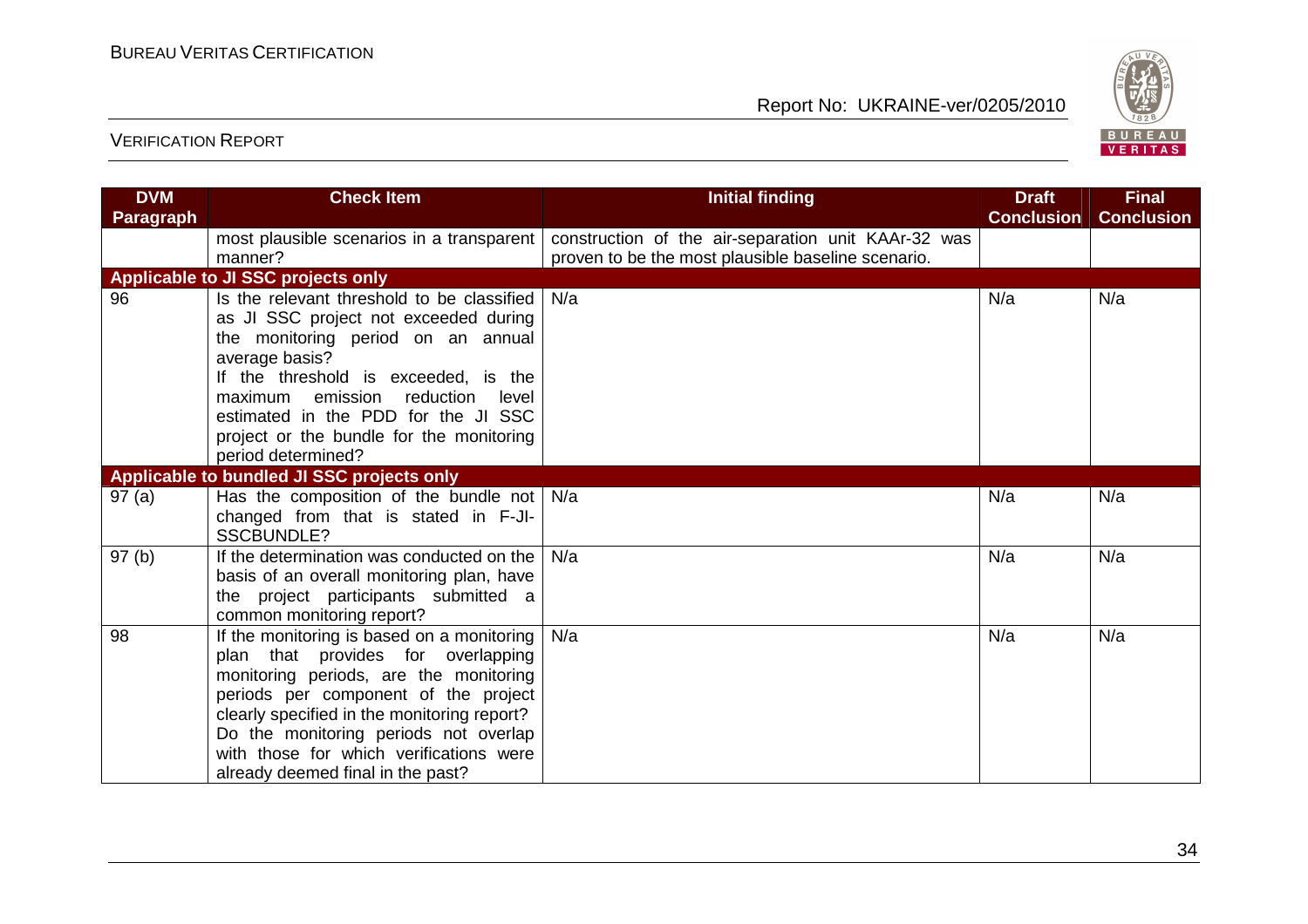

| <b>DVM</b> | <b>Check Item</b>                                                                                  | <b>Initial finding</b>                                                                                                                                                                                                                                                                                                                                                                                                                                                                                                                                                                                                                                                                                                                                                                                                                                                                                                                                                                                                                                                                                                                                                                                                                                                                                                                                                                                                                                     | <b>Draft</b>      | <b>Final</b>      |
|------------|----------------------------------------------------------------------------------------------------|------------------------------------------------------------------------------------------------------------------------------------------------------------------------------------------------------------------------------------------------------------------------------------------------------------------------------------------------------------------------------------------------------------------------------------------------------------------------------------------------------------------------------------------------------------------------------------------------------------------------------------------------------------------------------------------------------------------------------------------------------------------------------------------------------------------------------------------------------------------------------------------------------------------------------------------------------------------------------------------------------------------------------------------------------------------------------------------------------------------------------------------------------------------------------------------------------------------------------------------------------------------------------------------------------------------------------------------------------------------------------------------------------------------------------------------------------------|-------------------|-------------------|
| Paragraph  |                                                                                                    |                                                                                                                                                                                                                                                                                                                                                                                                                                                                                                                                                                                                                                                                                                                                                                                                                                                                                                                                                                                                                                                                                                                                                                                                                                                                                                                                                                                                                                                            | <b>Conclusion</b> | <b>Conclusion</b> |
|            | <b>Revision of monitoring plan</b>                                                                 |                                                                                                                                                                                                                                                                                                                                                                                                                                                                                                                                                                                                                                                                                                                                                                                                                                                                                                                                                                                                                                                                                                                                                                                                                                                                                                                                                                                                                                                            |                   |                   |
|            | Applicable only if monitoring plan is revised by project participant                               |                                                                                                                                                                                                                                                                                                                                                                                                                                                                                                                                                                                                                                                                                                                                                                                                                                                                                                                                                                                                                                                                                                                                                                                                                                                                                                                                                                                                                                                            |                   |                   |
| 99 (a)     | Did the project participants provide an<br>appropriate justification for the proposed<br>revision? | In course of the 1st verification $(01/01/2008 -$<br>31/12/2008) under the project, the project participants<br>introduced the revision to the approved monitoring plan<br>from the PDD. The description of the revision and its<br>appropriate justification was provided in the separate<br>document "Revision of the monitoring plan" ver.01 of<br>15/09/2010 and Monitoring Report ver.05 of<br>27/11/2009 for the period of 01/01/2008-31/12/2008.<br>The changes introduced are also described in the<br>Monitoring Report ver.03 for the considered monitoring<br>period of 2010, and they are as follows:<br>- The starting date of the crediting period was changed<br>from 19/02/2008 to 01/01/2008 based on actual date of<br>air separation unit operation commencement.<br>- The description of monitoring plan chosen was<br>revised in order to provide a clarity that chosen<br>approach for the monitoring plan is based on Guidance<br>on criteria for baseline setting and monitoring.<br>- The formula for determination the total oxygen<br>production in the baseline scenario was revised<br>including the provision that if the oxygen production in<br>the baseline is less than the measured oxygen<br>production in the project, than the oxygen production in<br>the baseline will be equal to the project oxygen<br>production. This additional provision has been included<br>in order to ensure the conservativeness of the | <b>CAR 06</b>     | OK                |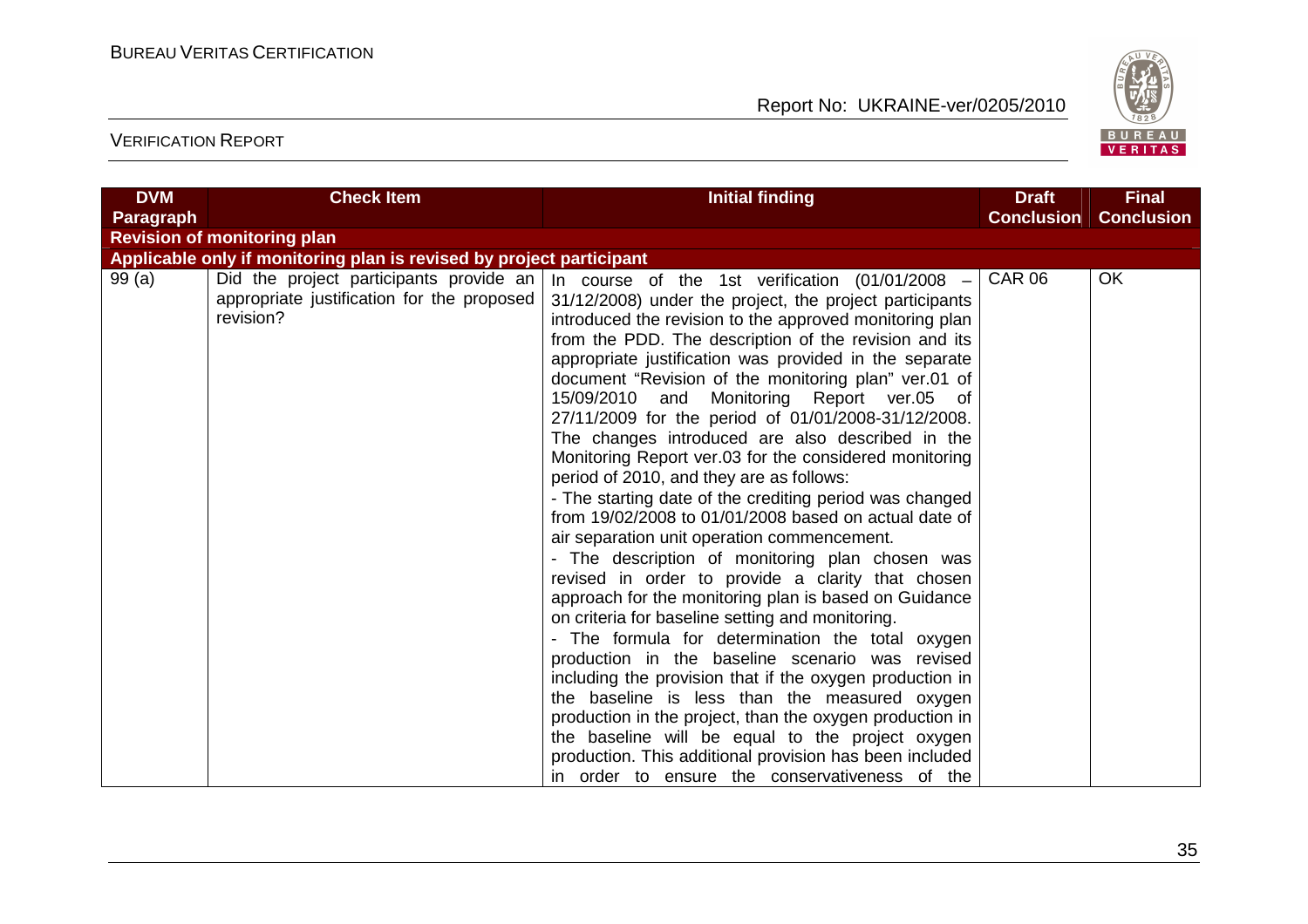

| approach for calculation the emission reductions.<br>- The project participant provided revised estimates of<br>emission reduction in order to reflect the impact of the<br>revised crediting period on the amount of the estimated<br>emission reduction as this was presented in the<br>registered PDD.<br>- Uncertainty level and verification frequency of meters<br>are specified;<br>- Operational and management structure of monitoring<br>is corrected which improves accuracy of the monitoring                                                                                                                                                                                                                                                                                                                                                                                                                              | <b>DVM</b><br><b>Paragraph</b> | <b>Check Item</b> | <b>Initial finding</b> | <b>Draft</b><br><b>Conclusion</b> | <b>Final</b><br><b>Conclusion</b> |
|----------------------------------------------------------------------------------------------------------------------------------------------------------------------------------------------------------------------------------------------------------------------------------------------------------------------------------------------------------------------------------------------------------------------------------------------------------------------------------------------------------------------------------------------------------------------------------------------------------------------------------------------------------------------------------------------------------------------------------------------------------------------------------------------------------------------------------------------------------------------------------------------------------------------------------------|--------------------------------|-------------------|------------------------|-----------------------------------|-----------------------------------|
| - Monitoring of electricity consumption for production in<br>OCP since 01/01/2009 are provided daily (vs. monthly<br>in PDD) due to commissioning of electronic system for<br>technical registration of electricity consumption, which<br>ensures continuous and transparent data;<br>The barometric pressure data for oxygen<br>generation/distribution monitoring are taken from the<br>independent organization JSC "Zaporizhgas", which<br>organization ensures the quality of data used and<br>results of emissions calculation. The procedures of<br>barometric pressure data collection, using and<br>archiving are determined by Manual of planimetrist.<br>The above mentioned revisions were positively<br>determined during the 1st periodic verification by AIE<br>TÜV NORD CERT GmbH and presented in its 1st<br>Periodic Verification Report "Reconstruction of the<br>Oxygen Compressor plant at the JSC "Zaporizhstal" |                                |                   | plan;                  |                                   |                                   |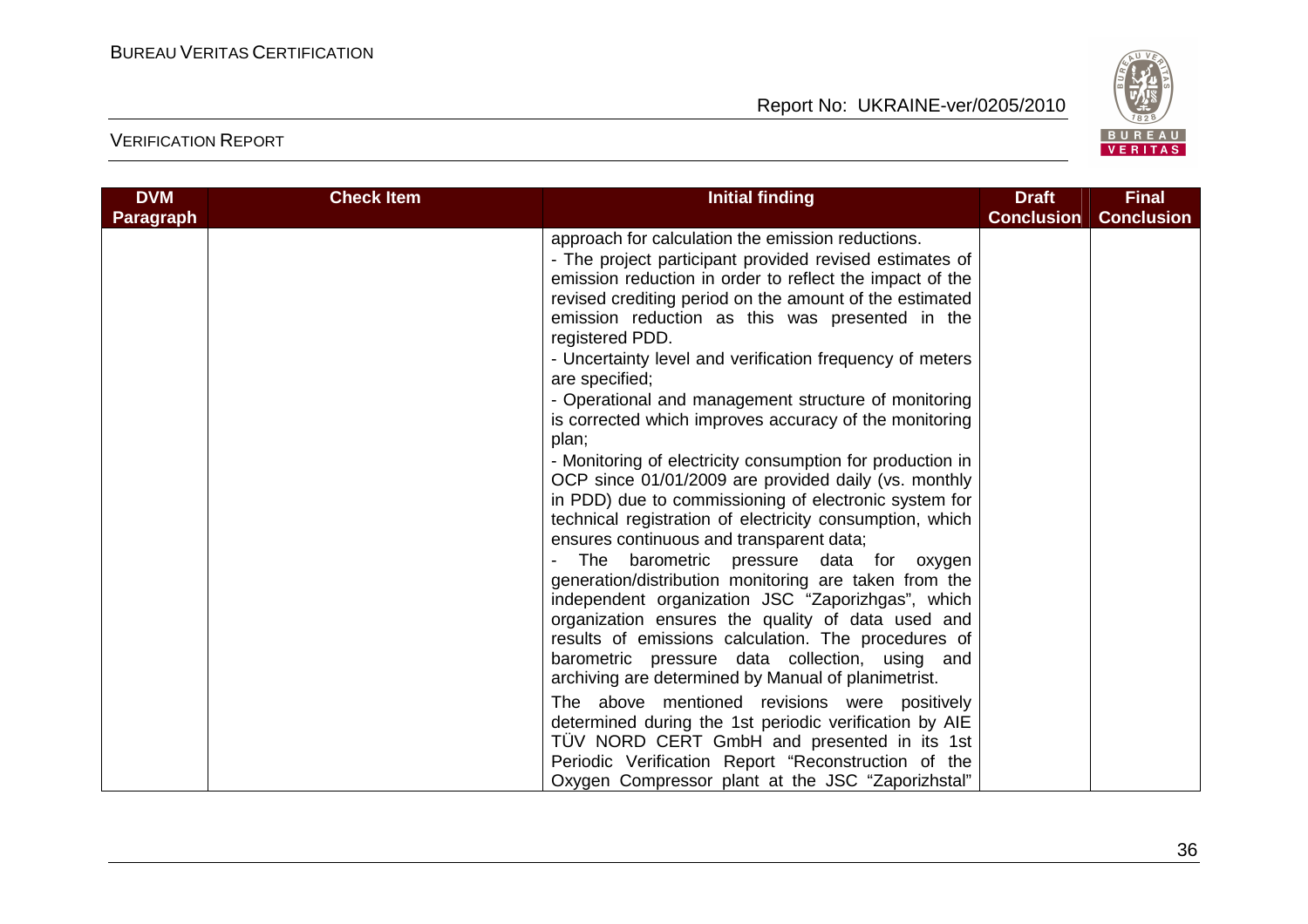

| <b>DVM</b><br><b>Paragraph</b> | <b>Check Item</b>                                                                                                                                                                                                                                                                | <b>Initial finding</b>                                                                                                                                                                                                                                                                                                                                                                                                                                                                                                                                                                                                                                | <b>Draft</b><br><b>Conclusion</b> | <b>Final</b><br><b>Conclusion</b> |
|--------------------------------|----------------------------------------------------------------------------------------------------------------------------------------------------------------------------------------------------------------------------------------------------------------------------------|-------------------------------------------------------------------------------------------------------------------------------------------------------------------------------------------------------------------------------------------------------------------------------------------------------------------------------------------------------------------------------------------------------------------------------------------------------------------------------------------------------------------------------------------------------------------------------------------------------------------------------------------------------|-----------------------------------|-----------------------------------|
|                                |                                                                                                                                                                                                                                                                                  | Ukraine" No.8000377391 - 09/477 dated 07-10-2010.                                                                                                                                                                                                                                                                                                                                                                                                                                                                                                                                                                                                     |                                   |                                   |
|                                |                                                                                                                                                                                                                                                                                  | CAR 06. The reference to the revised monitoring plan<br>must be included in the MR (section A.8).                                                                                                                                                                                                                                                                                                                                                                                                                                                                                                                                                     |                                   |                                   |
| 99 (b)                         | Does the proposed revision improve the<br>and/or<br>applicability<br>accuracy<br>of<br>information collected compared to the<br>original monitoring plan without changing<br>conformity with the relevant rules and<br>regulations for the establishment of<br>monitoring plans? | The introduced revision improves transparency,<br>completeness, accuracy and applicability of information<br>collected (see paragraph 99 (a) for further details)<br>compared to the original monitoring plan without<br>changing conformity with the relevant rules and<br>regulations for the establishment of monitoring plans.<br>This revision does not affect conservativeness of the<br>approach to the emission reductions calculations. The<br>above mentioned revisions were positively determined<br>during the 1st periodic verification by AIE TÜV NORD<br>CERT GmbH.                                                                    | <b>OK</b>                         | OK                                |
| <b>Data management</b>         |                                                                                                                                                                                                                                                                                  |                                                                                                                                                                                                                                                                                                                                                                                                                                                                                                                                                                                                                                                       |                                   |                                   |
| 101(a)                         | Is the implementation of data collection<br>procedures in accordance<br>with the<br>monitoring plan,<br>including the quality<br>control<br>and<br>quality<br>assurance<br>procedures?                                                                                           | The implementation of data collection procedures is in  <br>accordance with the PDD and revised monitoring plan,<br>which was positively determined during 1 <sup>st</sup> period<br>verification of the project. Most of those are integral<br>part of the operational routine of the JSC "Zaporizhstal"<br>including quality control and quality assurance<br>procedures. A special corporate standard on GHG<br><b>STP</b><br>monitoring<br>emission<br>reduction<br>$8.2 - 13 - 10$<br>of GHG emission<br>"Monitoring<br>reductions" was<br>elaborated<br>incorporating existing<br>data collection<br>procedures for GHG emission monitoring and | <b>CAR 07</b>                     | OK                                |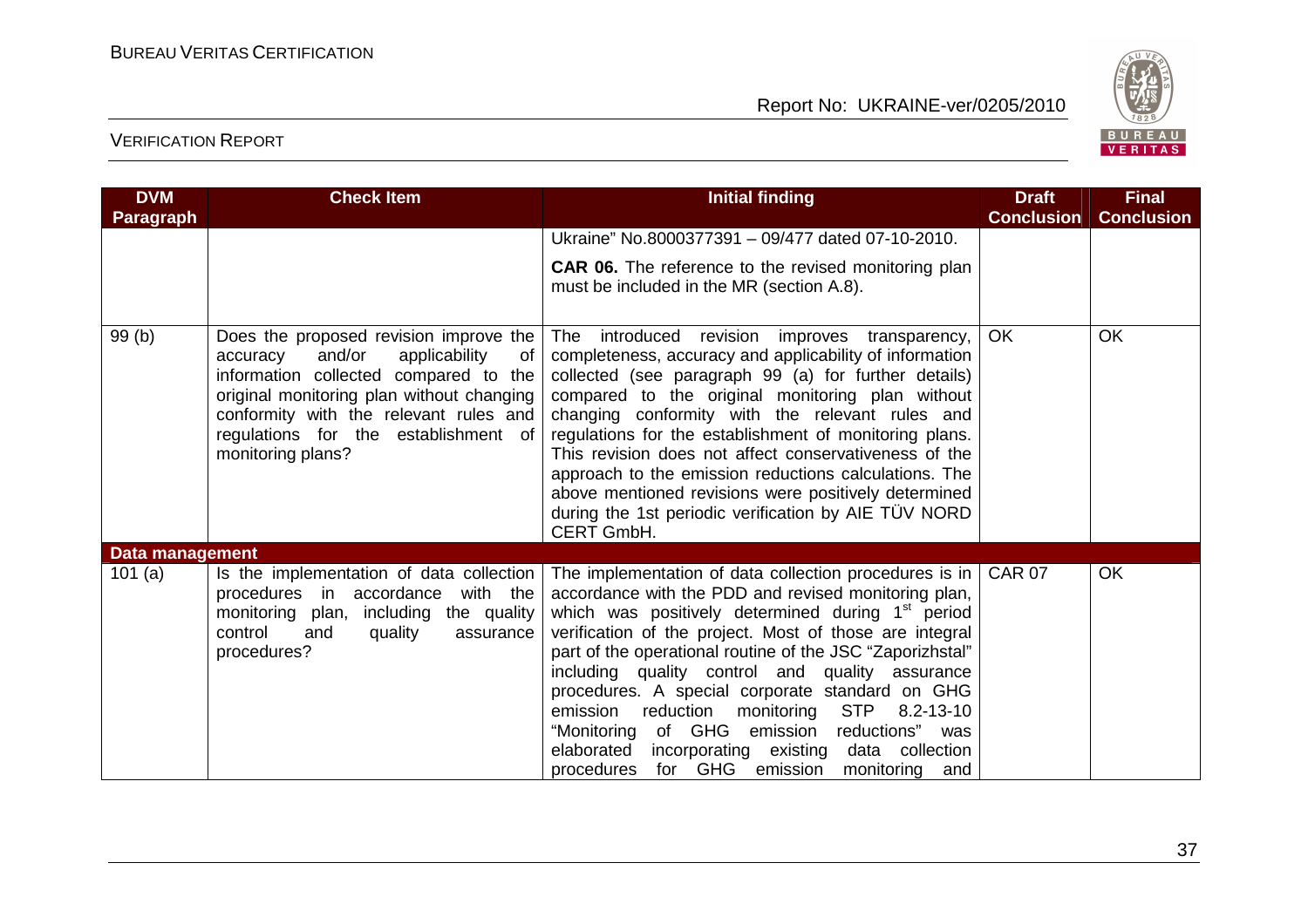

| <b>DVM</b>       | <b>Check Item</b>                                                                                              | <b>Initial finding</b>                                                                                                                                                                                                                                                                                                                                                                                                                                                                                                                                                                                                                                                                                                        | <b>Draft</b>                                  | <b>Final</b>                                                                                                  |
|------------------|----------------------------------------------------------------------------------------------------------------|-------------------------------------------------------------------------------------------------------------------------------------------------------------------------------------------------------------------------------------------------------------------------------------------------------------------------------------------------------------------------------------------------------------------------------------------------------------------------------------------------------------------------------------------------------------------------------------------------------------------------------------------------------------------------------------------------------------------------------|-----------------------------------------------|---------------------------------------------------------------------------------------------------------------|
| <b>Paragraph</b> |                                                                                                                |                                                                                                                                                                                                                                                                                                                                                                                                                                                                                                                                                                                                                                                                                                                               | <b>Conclusion</b>                             | <b>Conclusion</b>                                                                                             |
|                  |                                                                                                                | introducing some new requirements on reporting<br>documentation (special reporting forms) and quality<br>control.<br>In accordance with the established monitoring plan the<br>following parameters are monitored throughout the<br>crediting period:<br>electricity consumption by the OCP;<br>oxygen production in ASU VRU-60;<br>oxygen production in the reserved units (KAr-<br>30, KtK-35-3, BR-2);<br>the amount of distributed oxygen.<br><b>CAR 07.</b> Please, describe in the MR in more detailed<br>the double checking procedures for ERU, second<br>person review of the project monitoring results and<br>internal audit (if applicable) of the project monitoring<br>process applied for the current project. |                                               |                                                                                                               |
| 101(b)           | function<br>the<br>of the<br>monitoring<br>ls.<br>equipment, including its calibration status,<br>is in order? | The monitoring equipment used for project monitoring<br>is in order; its calibration status complies with the<br>requirements. The information about meters used is<br>presented in the tables B.3-1 (electricity consumption $ CLO3$<br>meters), B.3-2 (oxygen flow meters), B.3-3 (meters   FAR 01<br>uncertainty level), and B.3-4 (frequency of metes<br>calibration) of the MR.<br>However, some requests for clarifications<br>and<br>corrections regarding the information on<br>used<br>measuring equipment were raised.                                                                                                                                                                                              | <b>CAR 08</b><br><b>CL 01</b><br><b>CL 02</b> | <b>OK</b><br><b>OK</b><br><b>OK</b><br>OK<br>FAR 01 to<br>be checked<br>during<br>the<br>next<br>verification |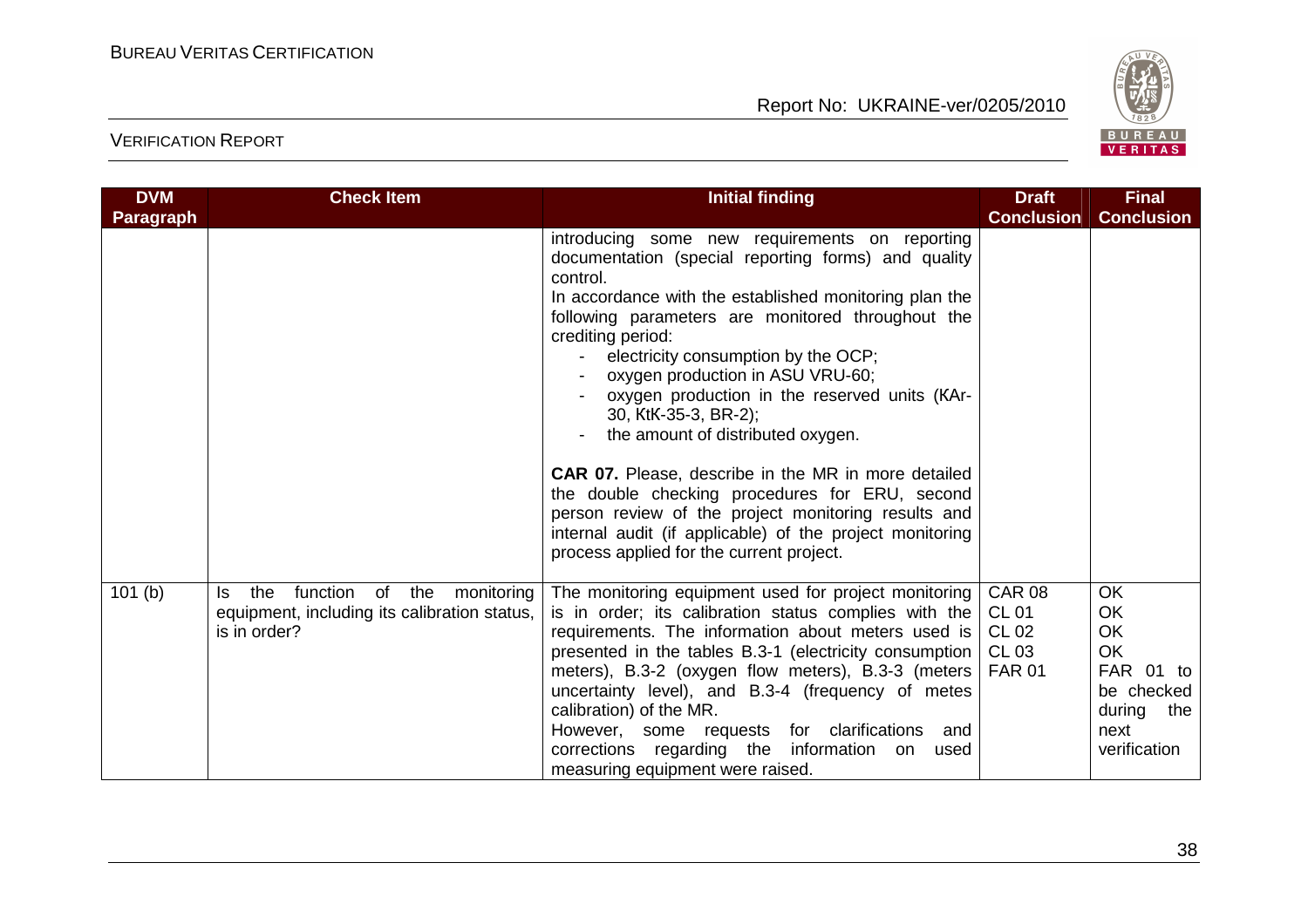

| <b>DVM</b> | <b>Check Item</b> | <b>Initial finding</b>                                                                                                                                                                                                                                                                                                                                                                                                                                                                                                                                                                                                                                                                                                                                                                                                                                                                                                                                                                                                                                                                                                                                                                                                     | <b>Draft</b>      | <b>Final</b>      |
|------------|-------------------|----------------------------------------------------------------------------------------------------------------------------------------------------------------------------------------------------------------------------------------------------------------------------------------------------------------------------------------------------------------------------------------------------------------------------------------------------------------------------------------------------------------------------------------------------------------------------------------------------------------------------------------------------------------------------------------------------------------------------------------------------------------------------------------------------------------------------------------------------------------------------------------------------------------------------------------------------------------------------------------------------------------------------------------------------------------------------------------------------------------------------------------------------------------------------------------------------------------------------|-------------------|-------------------|
| Paragraph  |                   |                                                                                                                                                                                                                                                                                                                                                                                                                                                                                                                                                                                                                                                                                                                                                                                                                                                                                                                                                                                                                                                                                                                                                                                                                            | <b>Conclusion</b> | <b>Conclusion</b> |
|            |                   | <b>CAR 08.</b> During site visit some inconsistencies were<br>observed as to the actually installed power meters and<br>those indicated in the MR:<br>connection M1:СД-6/16:<br>a) electricity meter,<br>Nº01050778 observed on site vs. Nº0104333<br>indicated in the MR;<br>connection M3:СД-28/20:<br>electricity<br>meter,<br>b)<br>Nº01103405 in the MR vs. Nº01144050 installed in<br>2006:<br>electricity meter, connection<br>МЗ:СД-31/47:<br>C)<br>Nº01059589 in the MR vs. 01050775 which,<br>according to the records in the replacement<br>registration log, in 2010 replaced the previously<br>installed there meter Nº01059532 (not mentioned in<br>the MR).<br>Please, make respective corrections in the MR and<br>provide transparent information concerning indicated<br>cases of inconsistencies.<br>CL 01. Please, provide passports and calibration<br>certificates for those meters which were replaced in<br>course of the current monitoring period (e.g., power<br>meter № 01103390 with connection М1:СД-6/16;<br>power meter № 01103398 with connection М3:СД-<br>20/12 etc.) as well as the respective statements of<br>replacement or other records confirming the<br>replacements performed. |                   |                   |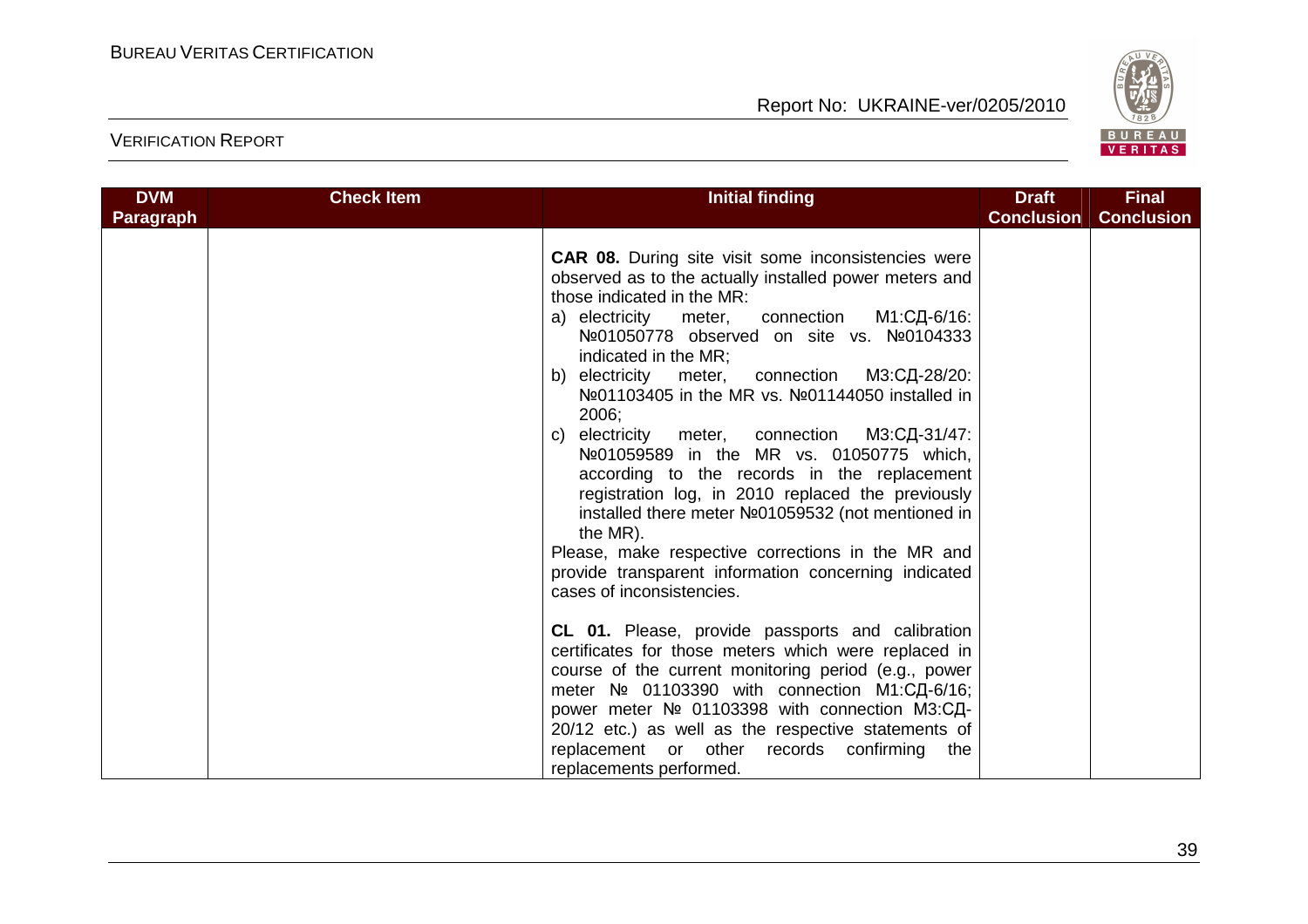

| <b>DVM</b><br><b>Paragraph</b> | <b>Check Item</b>                                                                            | <b>Initial finding</b>                                                                                                                                                                                                                                                                                                                                                                                                                                                                                        | <b>Draft</b><br><b>Conclusion</b> | <b>Final</b><br><b>Conclusion</b> |
|--------------------------------|----------------------------------------------------------------------------------------------|---------------------------------------------------------------------------------------------------------------------------------------------------------------------------------------------------------------------------------------------------------------------------------------------------------------------------------------------------------------------------------------------------------------------------------------------------------------------------------------------------------------|-----------------------------------|-----------------------------------|
|                                |                                                                                              | CL 02. Please, provide the information on what testing,<br>calibration or other quality assurance routines are<br>undertaken for second meter VRU ACS controller used<br>in oxygen compressor plant for oxygen production<br>measuring in VRU-60.                                                                                                                                                                                                                                                             |                                   |                                   |
|                                |                                                                                              | CL 03. Please, clarify the information about the date<br>when air separation unit KtK-35-3 was put into<br>preservation and, if appropriate, specify the respective<br>information in the MR (e.g., in the table B.3.2<br>presenting the data on measuring equipment used).                                                                                                                                                                                                                                   |                                   |                                   |
|                                |                                                                                              | <b>FAR 01.</b> In order to ensure better transparency of the<br>information on measuring equipment used as well as<br>its calibration status, please include in the monitoring<br>report for the next monitoring period the information on<br>when the meters used for project monitoring during<br>respective monitoring period were installed or replaced.                                                                                                                                                  |                                   |                                   |
| 101 (c)                        | Are the evidence and records used for<br>the monitoring maintained in a traceable<br>manner? | The evidences and records as to the project monitoring  <br>are maintained in a traceable manner. All necessary<br>information for monitoring of GHGs emission<br>reductions are stored in paper and electronic formats<br>and will be saved till the end of the crediting period and<br>for two years after the last operation with ERUs from<br>the project. The procedures for monitoring data<br>keeping, archiving and responsible personnel are<br>defined by STP 8.2-13-10 "Monitoring of GHG emission | <b>OK</b>                         | <b>OK</b>                         |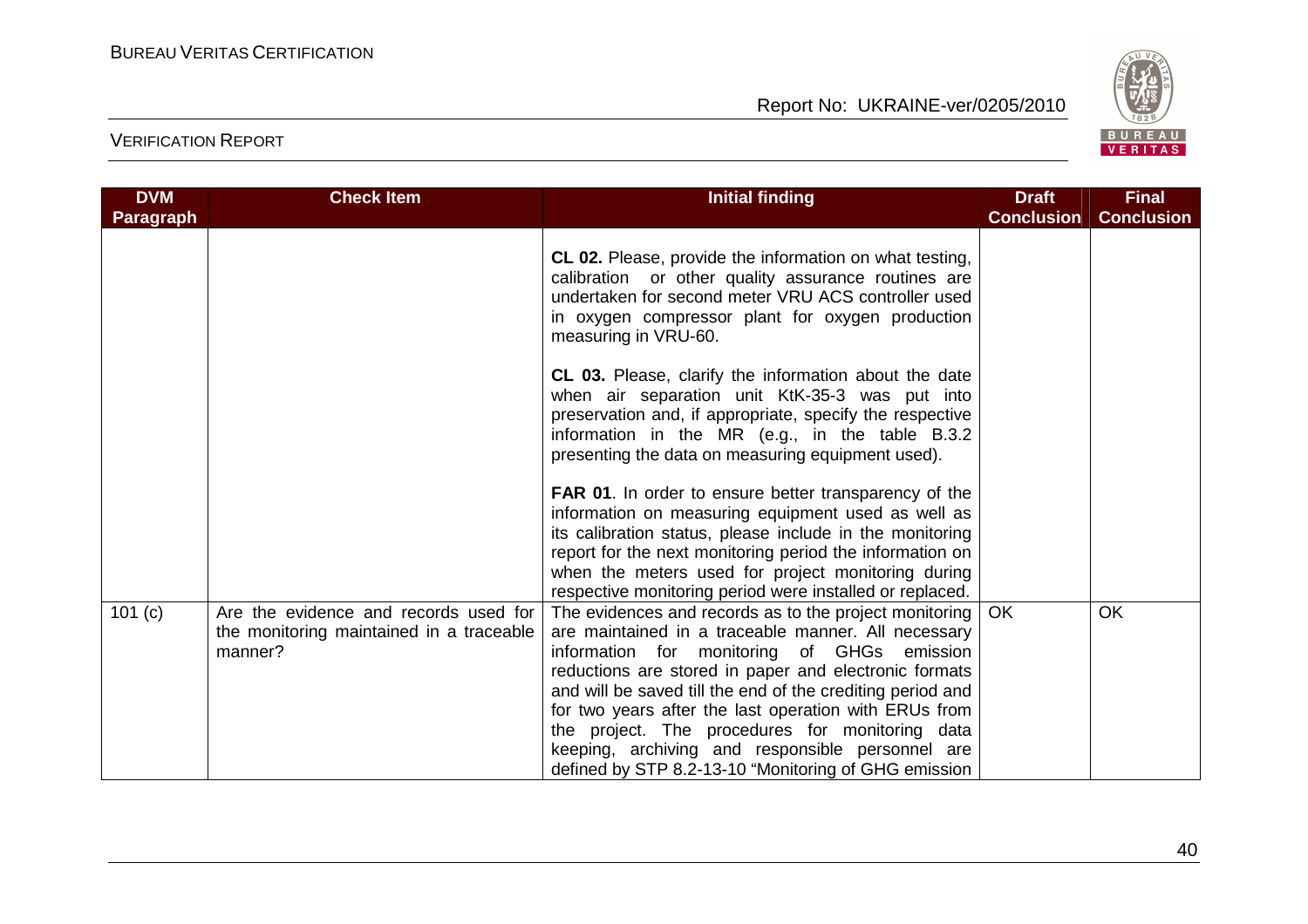

| <b>DVM</b>       | <b>Check Item</b>                                                                                                                                     | <b>Initial finding</b>                                                                                                                                                                                                                                                                                                                                                                                                                                                                                                                                                                                                                                                  | <b>Draft</b>      | <b>Final</b>      |
|------------------|-------------------------------------------------------------------------------------------------------------------------------------------------------|-------------------------------------------------------------------------------------------------------------------------------------------------------------------------------------------------------------------------------------------------------------------------------------------------------------------------------------------------------------------------------------------------------------------------------------------------------------------------------------------------------------------------------------------------------------------------------------------------------------------------------------------------------------------------|-------------------|-------------------|
| <b>Paragraph</b> |                                                                                                                                                       |                                                                                                                                                                                                                                                                                                                                                                                                                                                                                                                                                                                                                                                                         | <b>Conclusion</b> | <b>Conclusion</b> |
|                  |                                                                                                                                                       | reductions" and<br>other<br>of<br>internal<br>documents<br>JSC "Zaporizhstal".                                                                                                                                                                                                                                                                                                                                                                                                                                                                                                                                                                                          |                   |                   |
| $101$ (d)        | Is the data collection and management<br>system for the project in accordance with<br>the monitoring plan?                                            | The operational and management structure that the<br>project participants apply in implementing the<br>monitoring plan is in accordance with the determined<br>PDD and revised monitoring plan. Responsibilities and<br>roles of the personnel are explicitly indicated in the MR.<br>The verification team confirms effectiveness of the<br>existing management and operational systems and<br>found them eligible for reliable project monitoring.<br>CL 04. Please clarify how the data on oxygen<br>production are measured, collected and transferred to<br>the Chief Power Engineer department including records<br>(reports, primary data logs etc.) maintained. | <b>CL 04</b>      | OK                |
|                  | Verification regarding programs of activities (additional elements for assessment)                                                                    |                                                                                                                                                                                                                                                                                                                                                                                                                                                                                                                                                                                                                                                                         |                   |                   |
| 102              | Is any JPA that has not been added to<br>the JI PoA not verified?                                                                                     | N/a                                                                                                                                                                                                                                                                                                                                                                                                                                                                                                                                                                                                                                                                     | N/a               | N/a               |
| 103              | Is the verification based on the monitoring<br>reports of all JPAs to be verified?                                                                    | N/a                                                                                                                                                                                                                                                                                                                                                                                                                                                                                                                                                                                                                                                                     | N/a               | N/a               |
| 103              | Does the verification ensure the accuracy<br>and conservativeness of the emission<br>reductions or enhancements of removals<br>generated by each JPA? | N/a                                                                                                                                                                                                                                                                                                                                                                                                                                                                                                                                                                                                                                                                     | N/a               | N/a               |
| 104              | Does the monitoring period not overlap<br>with previous monitoring periods?                                                                           | N/a                                                                                                                                                                                                                                                                                                                                                                                                                                                                                                                                                                                                                                                                     | N/a               | N/a               |
| 105              | If the AIE learns of an erroneously                                                                                                                   | N/a                                                                                                                                                                                                                                                                                                                                                                                                                                                                                                                                                                                                                                                                     | N/a               | N/a               |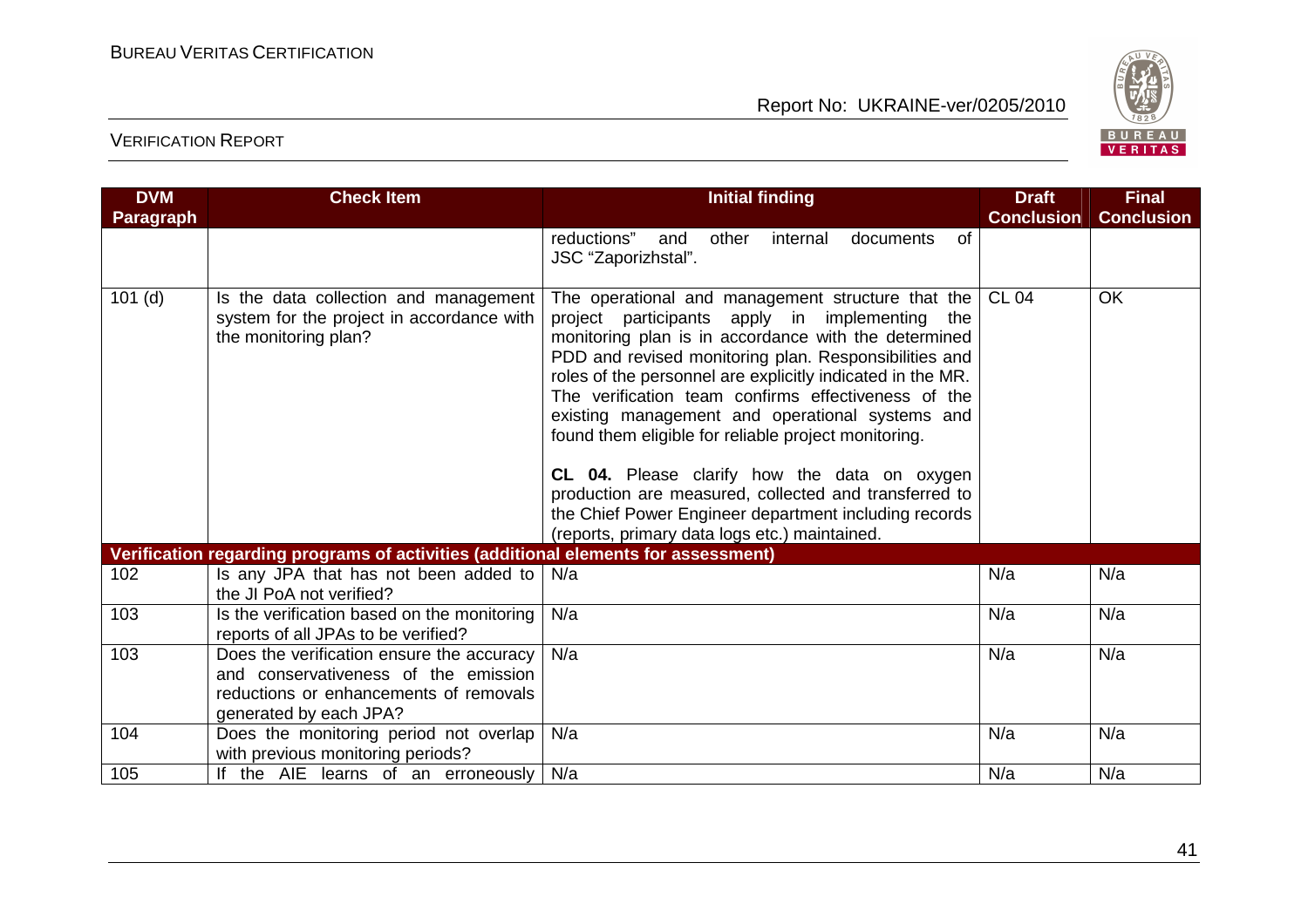

| <b>DVM</b> | <b>Check Item</b>                           | <b>Initial finding</b> | <b>Draft</b>      | <b>Final</b>      |
|------------|---------------------------------------------|------------------------|-------------------|-------------------|
| Paragraph  |                                             |                        | <b>Conclusion</b> | <b>Conclusion</b> |
|            | included JPA, has the AIE informed the      |                        |                   |                   |
|            | JISC of its findings in writing?            |                        |                   |                   |
|            | Applicable to sample-based approach only    |                        |                   |                   |
| 106        | Does the sampling plan prepared by the      | N/a                    | N/a               | N/a               |
|            | AIE:                                        |                        |                   |                   |
|            | (a) Describe its sample selection, taking   |                        |                   |                   |
|            | into                                        |                        |                   |                   |
|            | account that:                               |                        |                   |                   |
|            | (i) For each verification that uses a       |                        |                   |                   |
|            | sample-based approach, the sample           |                        |                   |                   |
|            | shall<br>selection<br>be<br>sufficiently    |                        |                   |                   |
|            | representative of the JPAs in the JI PoA    |                        |                   |                   |
|            | such extrapolation to all JPAs identified   |                        |                   |                   |
|            | for that verification is reasonable, taking |                        |                   |                   |
|            | into account differences among the          |                        |                   |                   |
|            | characteristics of JPAs, such as:           |                        |                   |                   |
|            | - The types of JPAs;                        |                        |                   |                   |
|            | - The complexity of the applicable          |                        |                   |                   |
|            | technologies and/or measures used;          |                        |                   |                   |
|            | - The geographical location of each         |                        |                   |                   |
|            | JPA:                                        |                        |                   |                   |
|            | - The amounts of expected emission          |                        |                   |                   |
|            | reductions of the JPAs being verified;      |                        |                   |                   |
|            | - The number of JPAs for which              |                        |                   |                   |
|            | emission reductions are being verified;     |                        |                   |                   |
|            | - The length of monitoring periods of       |                        |                   |                   |
|            | the JPAs being verified; and                |                        |                   |                   |
|            | - The samples selected for prior            |                        |                   |                   |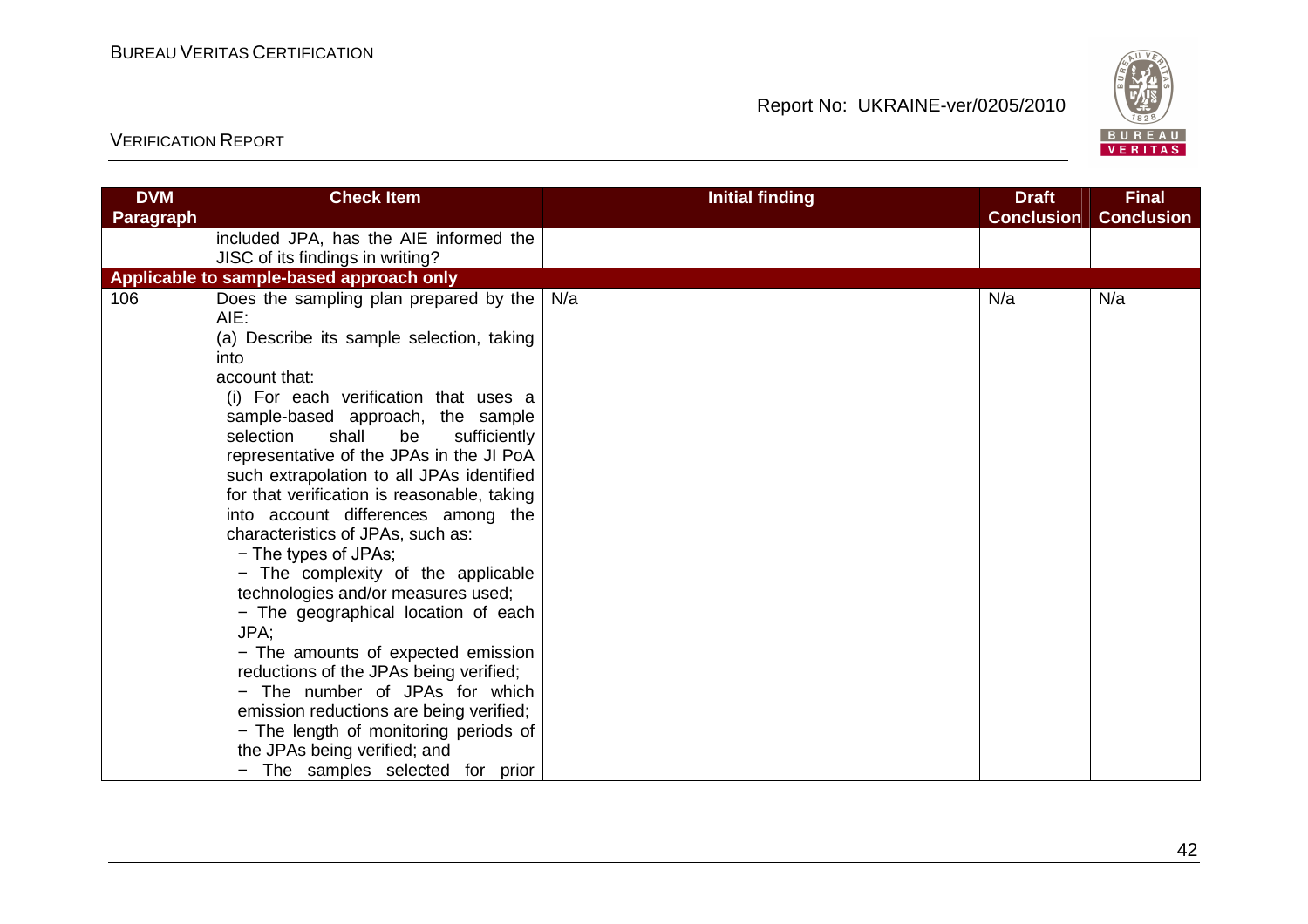

| <b>DVM</b>       | <b>Check Item</b>                                   | <b>Initial finding</b> | <b>Draft</b>      | <b>Final</b>      |
|------------------|-----------------------------------------------------|------------------------|-------------------|-------------------|
| <b>Paragraph</b> |                                                     |                        | <b>Conclusion</b> | <b>Conclusion</b> |
|                  | verifications, if any?                              |                        |                   |                   |
| 107              | Is the sampling plan ready for publication          | N/a                    | N/a               | N/a               |
|                  | through the secretariat along with the              |                        |                   |                   |
|                  | verification report and supporting                  |                        |                   |                   |
|                  | documentation?                                      |                        |                   |                   |
| 108              | Has the AIE made site inspections of at $\vert$ N/a |                        | N/a               | N/a               |
|                  | least the square root of the number of              |                        |                   |                   |
|                  | total JPAs, rounded to the upper whole              |                        |                   |                   |
|                  | number? If the AIE makes no site                    |                        |                   |                   |
|                  | inspections or fewer site inspections than          |                        |                   |                   |
|                  | the square root of the number of total              |                        |                   |                   |
|                  | JPAs, rounded to the upper whole                    |                        |                   |                   |
|                  | number, then does the AIE provide a                 |                        |                   |                   |
|                  | reasonable explanation and justification?           |                        |                   |                   |
| 109              | Is the sampling plan available for                  | N/a                    | N/a               | N/a               |
|                  | submission to the secretariat for the               |                        |                   |                   |
|                  | JISC.s ex ante assessment? (Optional)               |                        |                   |                   |
| 110              | If the AIE learns of a fraudulently included        | N/a                    | N/a               | N/a               |
|                  | JPA, a fraudulently monitored JPA or an             |                        |                   |                   |
|                  | inflated number of emission reductions              |                        |                   |                   |
|                  | claimed in a JI PoA, has the AIE informed           |                        |                   |                   |
|                  | the JISC of the fraud in writing?                   |                        |                   |                   |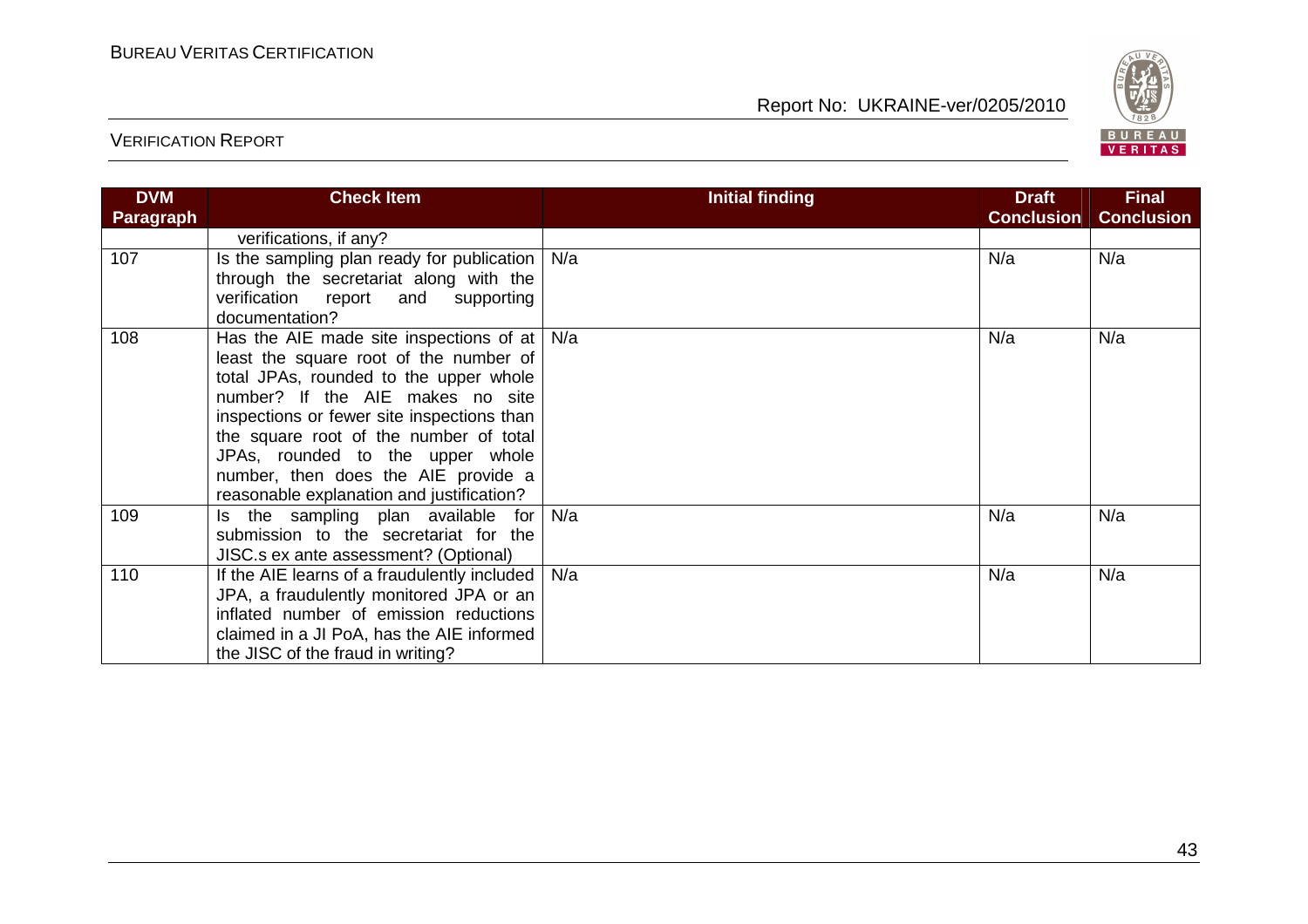

### VERIFICATION REPORT

### **Table 2 Resolution of Corrective Action and Clarification Requests**

| Draft report clarifications and<br>corrective action requests by<br>validation team                                                                                                                                                                                           | Ref.<br>to<br>checklist<br>question<br>in table 1 | Summary of project participant response                                                                                                                                                                                                                                                                                      | <b>Determination</b><br>team<br>conclusion                                                                                                                                                                                                                                                         |
|-------------------------------------------------------------------------------------------------------------------------------------------------------------------------------------------------------------------------------------------------------------------------------|---------------------------------------------------|------------------------------------------------------------------------------------------------------------------------------------------------------------------------------------------------------------------------------------------------------------------------------------------------------------------------------|----------------------------------------------------------------------------------------------------------------------------------------------------------------------------------------------------------------------------------------------------------------------------------------------------|
| CAR 01.<br>Please<br>include<br>the<br>information about project approval<br>in the MR with indicating the project<br>registration number.                                                                                                                                    | 90                                                | The information about project approval has been added to<br>the MR. The project "Reconstruction of the oxygen<br>compressor plant at the JSC "Zaporizhstal", Ukraine" has<br>received the Letters of Approval from the Host party<br>(Ukraine) and from the Third party (Switzerland).1 The ITL<br>project ID is UA1000189.  | The MR ver.03 together with<br>of Approval<br>Letters<br>from<br>Ukraine and Switzerland were<br>reviewed by the verification<br>team. The information was<br>found appropriate. The issue is<br>closed.                                                                                           |
| <b>CAR 02.</b> Because of the fact that<br>during current monitoring period the<br>achieved<br>amount of<br>emission<br>estimated<br>reductions<br>exceeded<br>emission reductions stated in the<br>PDD, the explanation of the<br>deviation should be included in the<br>MR. | 92                                                | Response 1:<br>The explanation of actual emission reductions deviation<br>from estimated value is provided in the section D.5. of the<br>monitoring report.<br>Response 2:<br>The consistent with PDD values of estimated emissions<br>and emission reductions are provided in the section D.5.<br>of the monitoring report. | Conclusion on response 1:<br>Please<br>state<br>values<br>റf<br>estimated emission reductions<br>as they are in PDD: 387,327<br>tCO2eq. for baseline, 495,897<br>tCO <sub>2</sub> eq.<br>for<br>project,<br>and<br>tCO <sub>2</sub> eq.<br>108,571<br>emission<br>reductions.<br>Final conclusion: |
|                                                                                                                                                                                                                                                                               |                                                   |                                                                                                                                                                                                                                                                                                                              | The issue is closed based on<br>appropriate corrections made.                                                                                                                                                                                                                                      |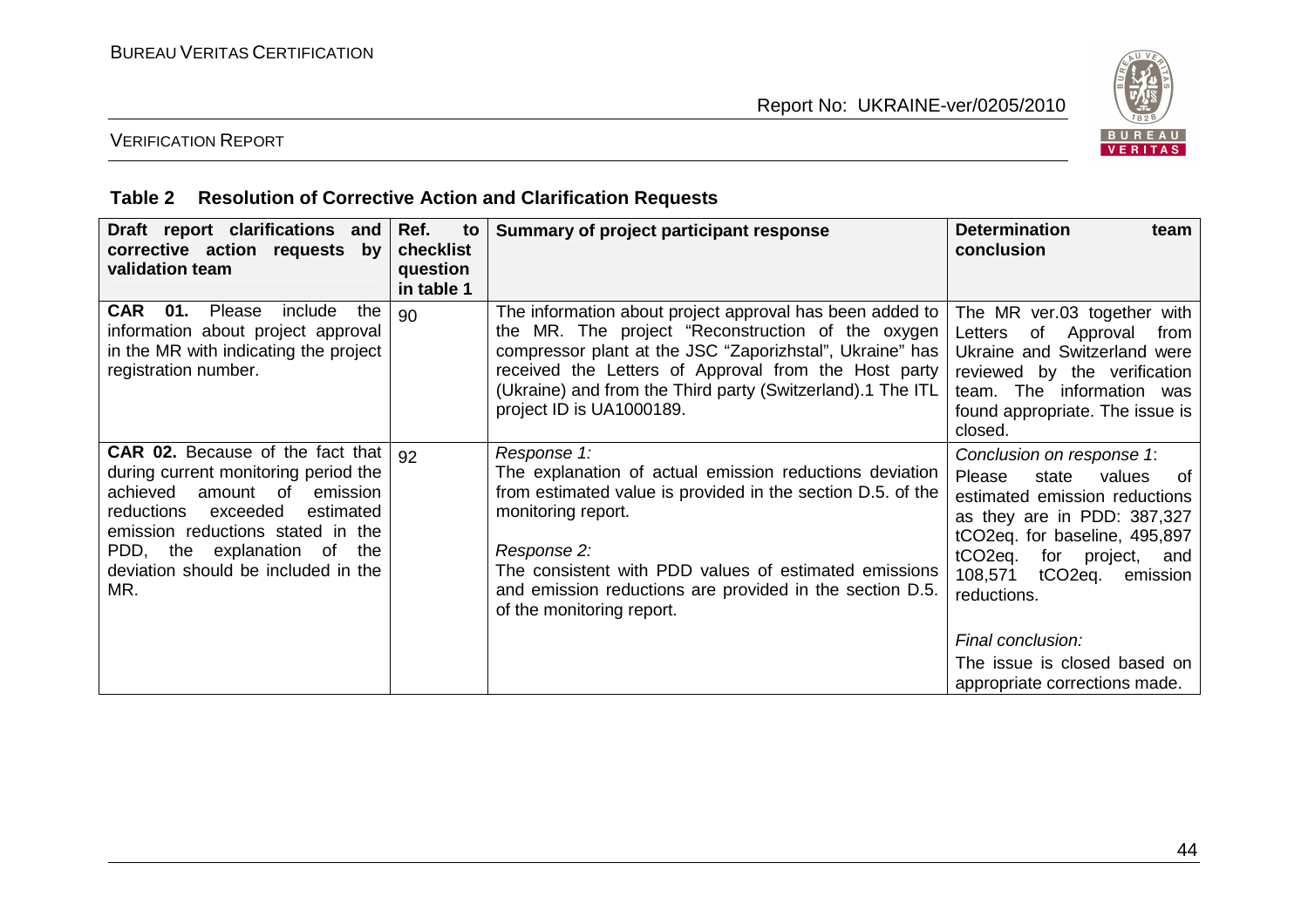

| <b>CAR 03.</b> In order to ensure better                                                                                                                                                                                                                                                             | 94    | Response 1:                                                                                                                                                                                                                                                                                                                                                                                                              | Conclusion on response 1:                                                                                                                                                                                                                                                                                                            |
|------------------------------------------------------------------------------------------------------------------------------------------------------------------------------------------------------------------------------------------------------------------------------------------------------|-------|--------------------------------------------------------------------------------------------------------------------------------------------------------------------------------------------------------------------------------------------------------------------------------------------------------------------------------------------------------------------------------------------------------------------------|--------------------------------------------------------------------------------------------------------------------------------------------------------------------------------------------------------------------------------------------------------------------------------------------------------------------------------------|
| of<br>project<br>the<br>transparency<br>monitoring methodology,<br>please,<br>add to the MR the table D.1-1<br>describing the operating conditions j                                                                                                                                                 |       | The table D.1-1 of the PDD "The operation of the oxygen<br>compressor plant in the baseline scenario" is provided in<br>the section B.1.4 of the monitoring report.                                                                                                                                                                                                                                                      | Please<br>provide<br>an<br>ASU<br>interpretation<br>for<br>abbreviation.                                                                                                                                                                                                                                                             |
| of oxygen compressor plant in<br>baseline.                                                                                                                                                                                                                                                           |       | Response 2:<br>The interpretation of ASU is provided in the section A.2.                                                                                                                                                                                                                                                                                                                                                 | Final conclusion:<br>The issue is closed based on                                                                                                                                                                                                                                                                                    |
|                                                                                                                                                                                                                                                                                                      |       | and in the reference to the table B.1-1.                                                                                                                                                                                                                                                                                                                                                                                 | appropriate supplements made<br>to the MR.                                                                                                                                                                                                                                                                                           |
| <b>CAR 04.</b> It was revealed that during<br>12 days in August 2010 from<br>01/08/2010 till 12/08/2010 the air<br>separation unit VRU-60 was out of<br>operation due to the scheduled<br>repair works. Based on this fact, the<br>achieved emission reductions must<br>be recalculated accordingly. | 95(a) | The recalculation of the emission reductions for period of<br>separation unit VRU-60 reparation in period<br>air<br>01/08/2010 till 12/08/2010 is provided. The actual data of<br>emission reductions are provided in the monitoring report.<br>The relevant information about air separation unit VRU-60<br>reparation during the monitoring period is provided in the<br>section B.5 and C.3 of the monitoring report. | The revised Excel spreadsheet<br>with<br>updated<br>emission<br>reductions<br>calculation<br>was<br>found<br>reviewed<br>and<br>appropriate. The<br>information<br>regarding undertaken repair<br>works<br>during<br>considered<br>monitoring period was added<br>to the MR.<br>The issue is close based on<br>due corrections made. |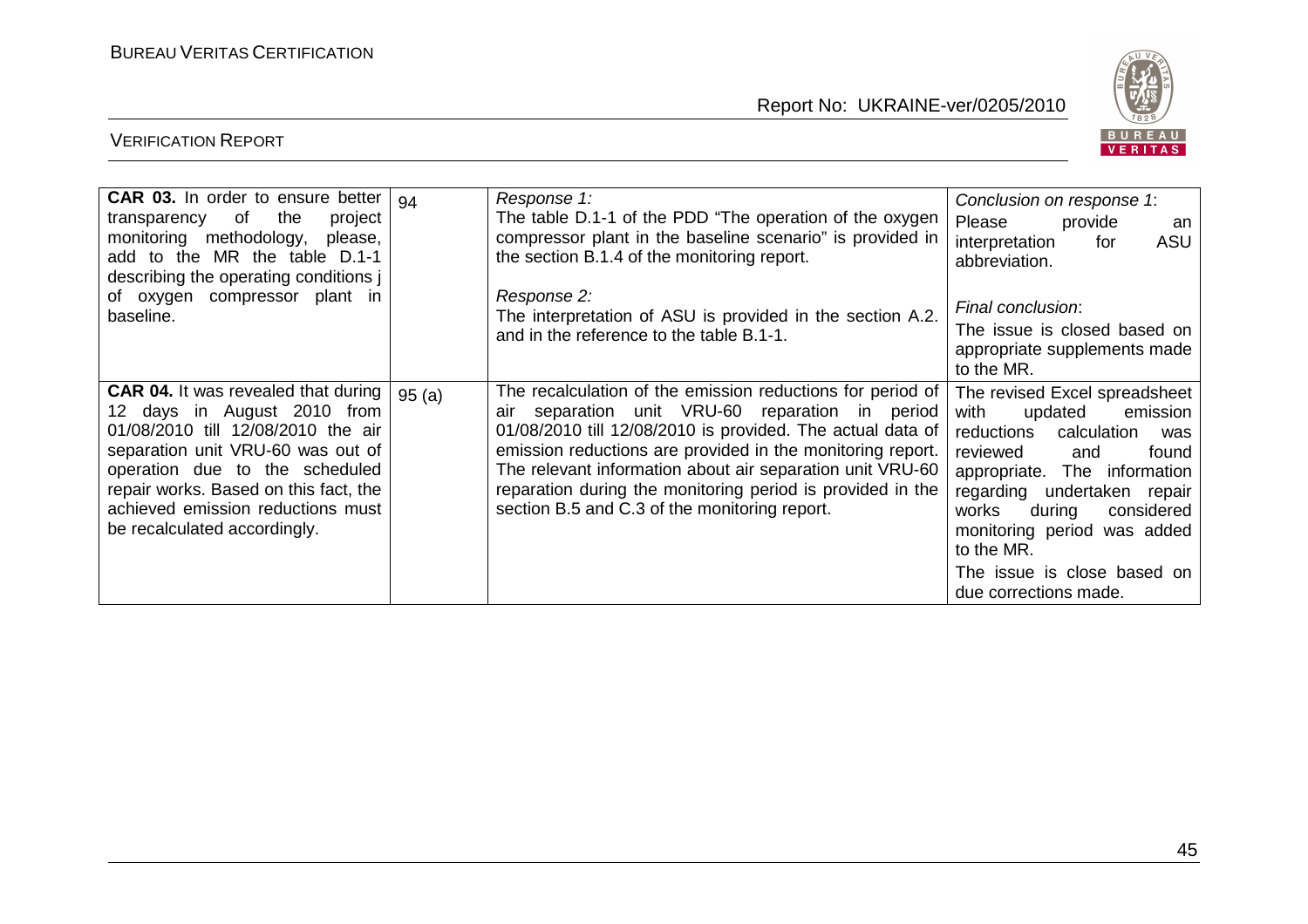

| <b>CAR 05.</b> Because of the fact that in $ 95 (b) $<br>the "Revision of the monitoring<br>plan" ver.01 it is stated, that the<br>number of days when the OCP was<br>operating in operating conditions j is<br>determined based on actual date of<br>Distributed oxygen, please add the<br>parameter $N_{\text{day}}$ to the list of<br>parameters which are monitored<br>throughout the crediting period in<br>the MR. |       | The parameter $N_{\text{dav}}$ , has been added to the list of<br>parameters which are monitored throughout the crediting<br>period in the Monitoring Report ver.03. | The issue is closed based on<br>due amendments made to the<br><b>Monitoring Report.</b>                                          |
|--------------------------------------------------------------------------------------------------------------------------------------------------------------------------------------------------------------------------------------------------------------------------------------------------------------------------------------------------------------------------------------------------------------------------|-------|----------------------------------------------------------------------------------------------------------------------------------------------------------------------|----------------------------------------------------------------------------------------------------------------------------------|
| <b>CAR 06.</b> The reference to<br>the<br>revised monitoring plan must be<br>included in the MR (section A.8).                                                                                                                                                                                                                                                                                                           | 99(a) | The reference to the revised monitoring plan is provided in<br>the section A.8 of the monitoring report.                                                             | The issue is closed based on<br>the<br>revised<br>reference to<br>monitoring plan stated in the<br>section A.8 of the MR ver.02. |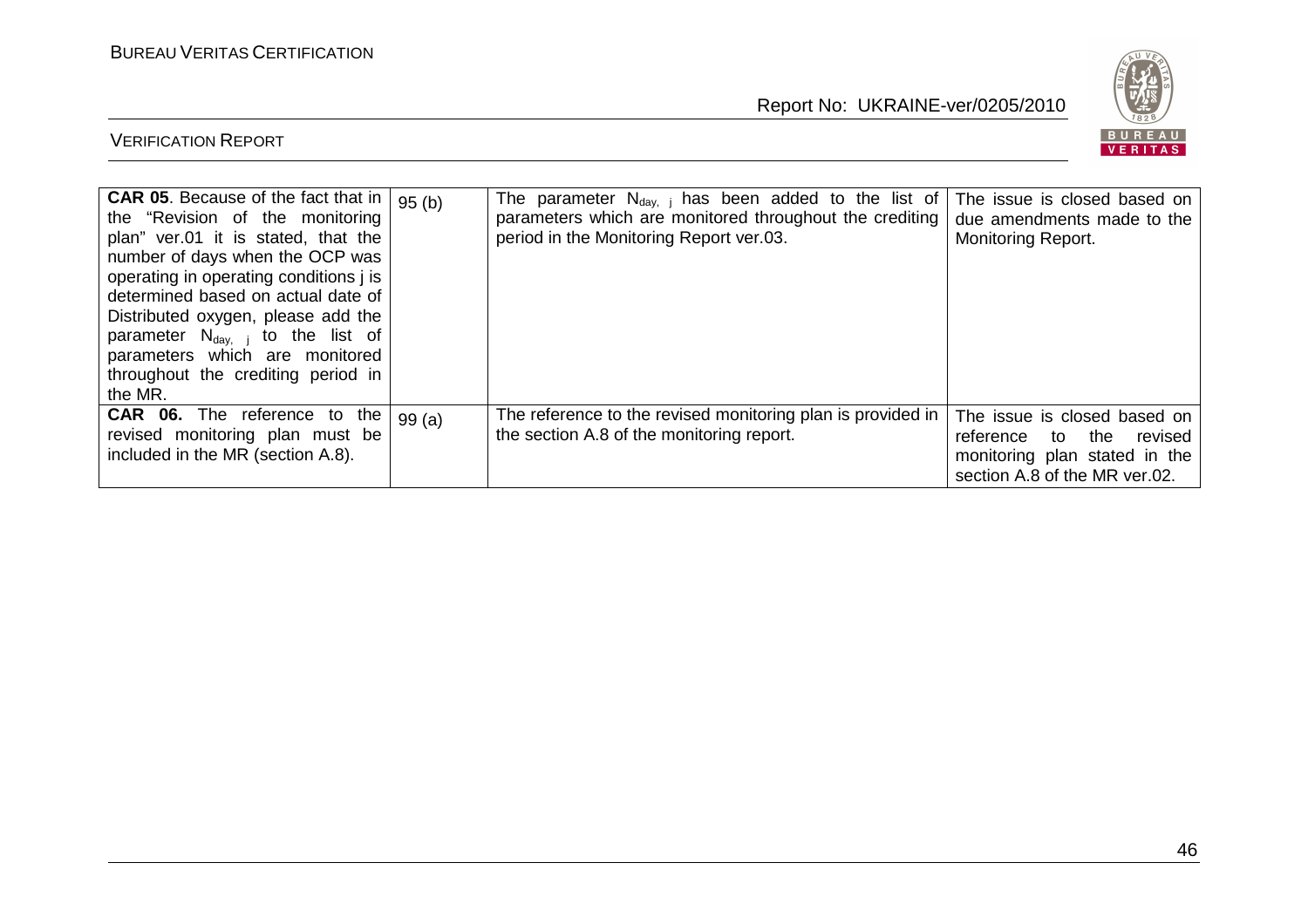

| <b>CAR 07.</b> Please, describe in the<br>MR in more detailed the double<br>checking procedures for ERU,<br>second person review of the project<br>monitoring results and internal audit<br>(if applicable) of the project<br>monitoring process applied for the<br>current project. | 101(a) | Response 1:<br>The procedures of the double checking and second<br>person review are clearly described in the Table B.2-1.<br>"Departments of the company participating in GHGs<br>emission monitoring, responsible specialists and their<br>functions". The results of the double checking and second<br>person review during the current monitoring period are<br>stated in the monitoring forms prepared monthly according<br>to the STP 8.2-13-10 "Integrated quality system.<br>Monitoring of GHGs emission reductions".<br>The procedures of internal audits are described in the<br>section C.1. of the monitoring report. The results of the<br>internal audits are provided in the protocols of internal<br>audits.<br>Response 2:<br>The protocol of internal audit conducted in the current<br>monitoring period is attached. | Conclusion on response 1:<br>Please<br>provide protocol of<br>internal audits conducted in<br>2010.<br>Final conclusion:<br>The information provided in the<br>ver.03<br>MR.<br>found<br>was<br>appropriate. The protocol of<br>internal audit Nº 10-227 dated<br>23/11/2010 was checked.<br>The issue is closed based on<br>made and<br>due corrections<br>information<br>appropriate<br>provided. |
|--------------------------------------------------------------------------------------------------------------------------------------------------------------------------------------------------------------------------------------------------------------------------------------|--------|------------------------------------------------------------------------------------------------------------------------------------------------------------------------------------------------------------------------------------------------------------------------------------------------------------------------------------------------------------------------------------------------------------------------------------------------------------------------------------------------------------------------------------------------------------------------------------------------------------------------------------------------------------------------------------------------------------------------------------------------------------------------------------------------------------------------------------------|-----------------------------------------------------------------------------------------------------------------------------------------------------------------------------------------------------------------------------------------------------------------------------------------------------------------------------------------------------------------------------------------------------|
|--------------------------------------------------------------------------------------------------------------------------------------------------------------------------------------------------------------------------------------------------------------------------------------|--------|------------------------------------------------------------------------------------------------------------------------------------------------------------------------------------------------------------------------------------------------------------------------------------------------------------------------------------------------------------------------------------------------------------------------------------------------------------------------------------------------------------------------------------------------------------------------------------------------------------------------------------------------------------------------------------------------------------------------------------------------------------------------------------------------------------------------------------------|-----------------------------------------------------------------------------------------------------------------------------------------------------------------------------------------------------------------------------------------------------------------------------------------------------------------------------------------------------------------------------------------------------|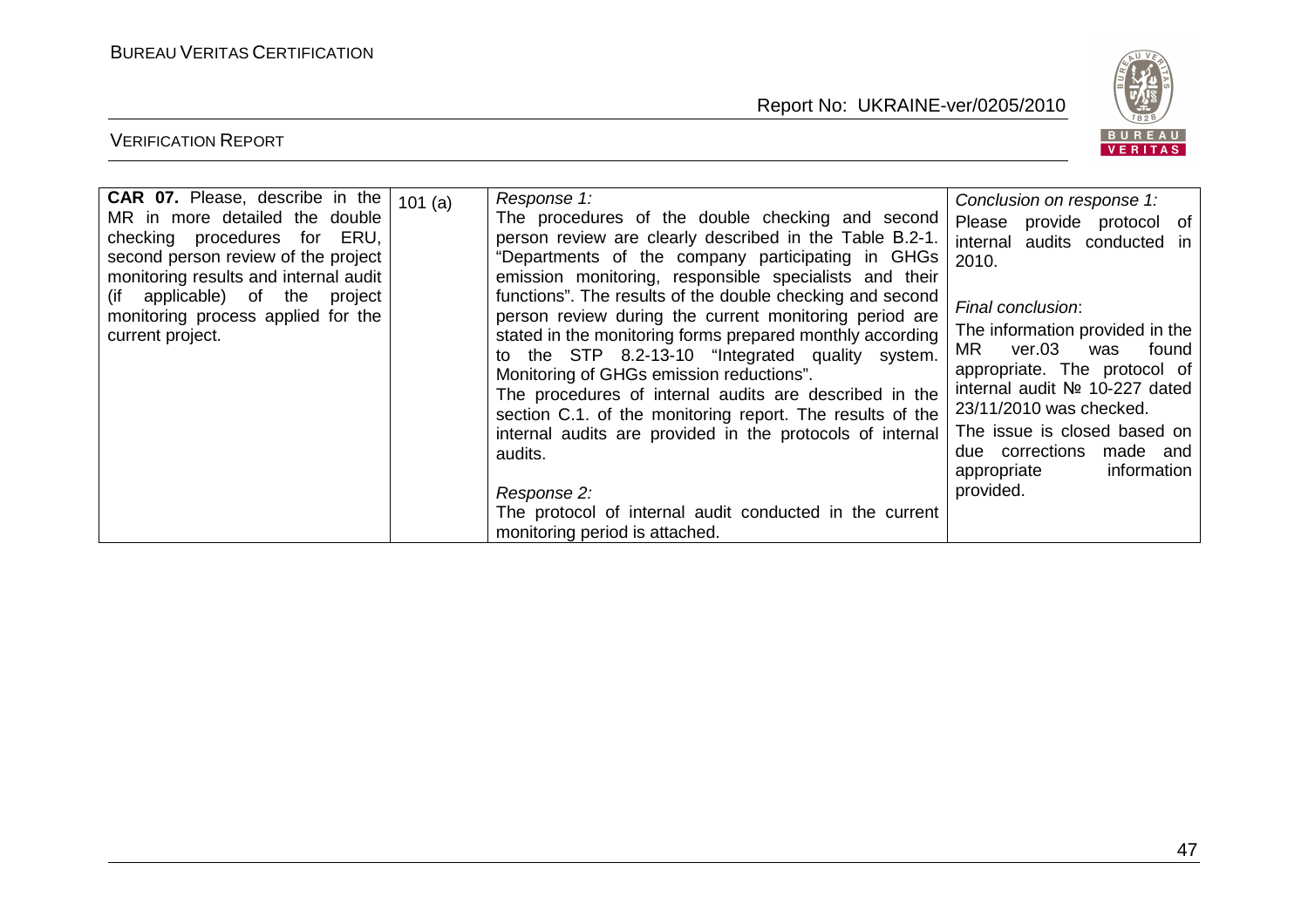VERIFICATION REPORT

Report No: UKRAINE-ver/0205/2010



| <b>CAR 08.</b> During site visit some  | 101(b) | Response 1:                                                 | Conclusion on response 1:          |
|----------------------------------------|--------|-------------------------------------------------------------|------------------------------------|
| inconsistencies were observed as       |        | The data about electricity meters by connection М1: СД-     | During review of electricity       |
| to the actually installed power        |        | 6/16, МЗ: СД-28/20, МЗ: СД-31/47 stated in the table В.3-   | documentation<br>meters            |
| meters and those indicated in the      |        | 1 of the monitoring report is corrected.                    | calibration<br>(passports,         |
| MR:                                    |        | The inconsistency of the information provided in the        | certificates<br>it<br>etc.)<br>was |
| d) electricity meter, connection       |        | monitoring report version 01 can be explained by the        | revealed that calibration of       |
| М1:СД-6/16:<br>Nº01050778              |        | following: the compilation of the data of the electricity   | had<br>some meters<br>expired      |
| observed on site vs. Nº0104333         |        | meters verification provided in the table B.3-1 was made    | before<br>the<br>meters<br>were    |
| indicated in the MR;                   |        | based on meters certificates without double checking with   | replaced. Please provide the       |
| electricity meter,<br>connection<br>e) |        | meters passport that include information about meters       | information<br>on<br>how           |
| M3:СД-28/20: №01103405 in              |        | connection.                                                 | measurement data accuracy          |
| the MR<br>Nº01144050<br>VS.            |        | The double checking of meters information will be           | was ensured for such meters        |
| installed in 2006;                     |        | undertaken according to the meters certificates and         | after its calibration expiry.      |
| electricity meter, connection<br>f     |        | passports in the following monitoring period.               |                                    |
| M3:СД-31/47: №01059589 in              |        |                                                             | Final conclusion:                  |
| the MR vs. 01050775 which,             |        | Response 2:                                                 |                                    |
| according to the records in the        |        | The attached calibration certificates demonstrate that the  | respective<br>calibration<br>The   |
| replacement registration log, in       |        | with delay replaced electricity meters had the accuracy in  | protocols were checked. The        |
| 2010 replaced the previously           |        | the admissible range at the moment of calibration.          | meters were concluded to be        |
| there<br>installed<br>meter            |        | Therefore the meters operation in previous period (before   | for<br>valid<br>accurate           |
| Nº01059532 (not mentioned in           |        | the calibration) ensures the accuracy of the recorded data. | measurement with the level of      |
| the MR).                               |        | The low uncertainty level of electricity meters reading     | accuracy of 1.0. The Minutes       |
| respective<br>Please,<br>make          |        | ensures the correctness of the monitored parameters.        | dated<br>the<br>meeting<br>of      |
| corrections in the MR and provide      |        | The necessary organizational decision was made at JSC       | 21/01/2011<br>regarding            |
| transparent information concerning     |        | "Zaporizhstal" for quality assurance of measured            | strengthening of control over      |
| indicated cases of inconsistencies.    |        | monitoring parameters (Protocol dated on 21.01.2011         | calibration, QA & QC and           |
|                                        |        | approved by Technical director attached).                   | reporting procedures execution     |
|                                        |        |                                                             | was checked. The information       |
|                                        |        |                                                             | provided was found adequate.       |
|                                        |        |                                                             | The issue is closed.               |
|                                        |        |                                                             |                                    |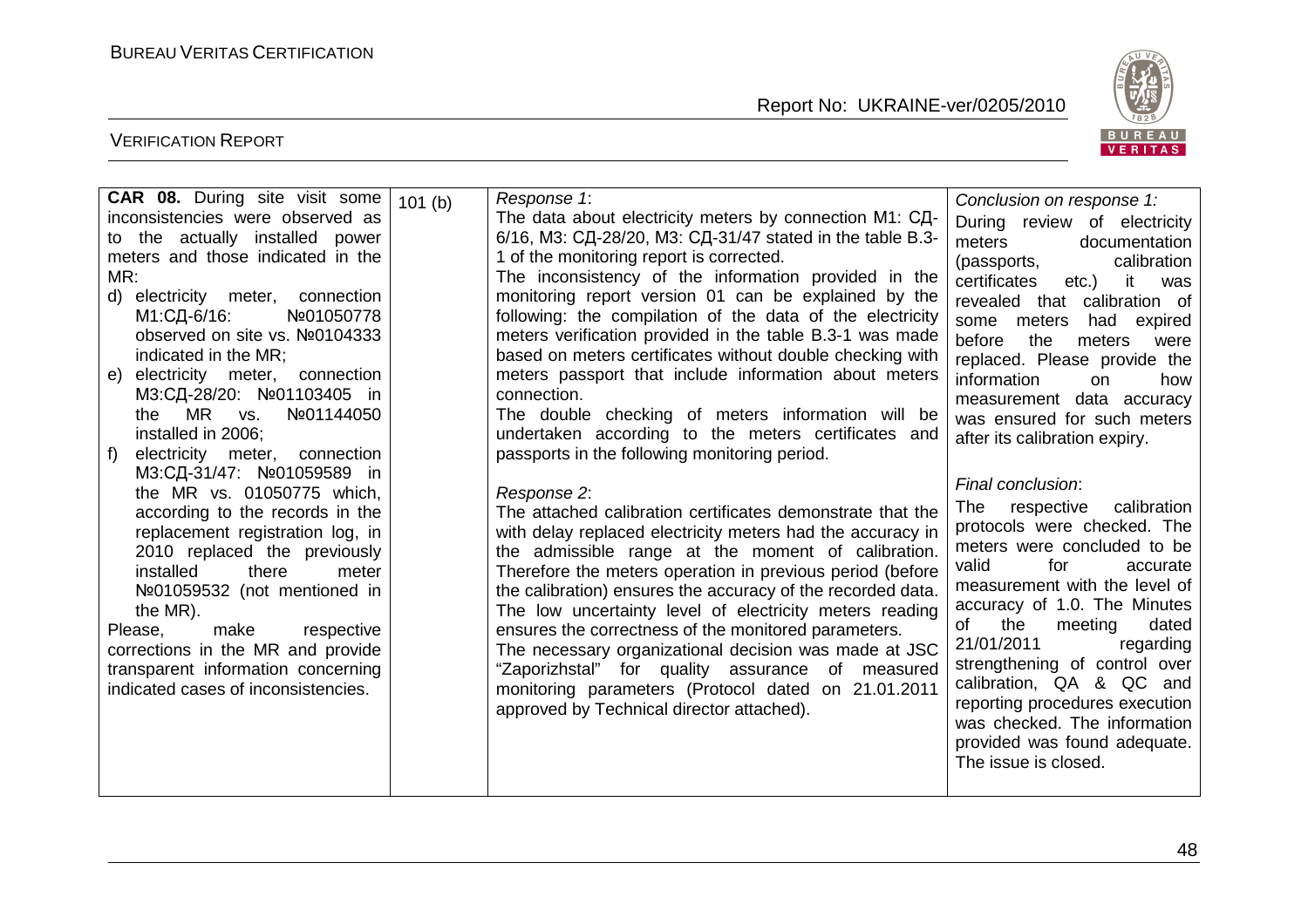

| CL 01. Please, provide passports<br>and calibration certificates for those<br>meters which were replaced in<br>course of the current monitoring<br>meter Nº<br>period (e.g., power<br>01103390 with connection M1:СД-<br>6/16; power meter Nº 01103398<br>with connection M3:СД-20/12 etc.)<br>well<br>as<br>the<br>respective<br>as<br>statements of replacement or other<br>records<br>confirming<br>the<br>replacements performed. | 101(b) | The passports and calibration certificates for all replaced<br>electricity meters are attached to the monitoring report.<br>The replacement confirmed information is stated in the<br>provided electricity meters' passports.<br>The necessary corrections are provided in the table B.3-1<br>of the monitoring report.                                                                                                                                                                                                                                                                                                      | The provided documentations<br>were reviewed. The issue is<br>closed based on appropriate<br>information provided and due<br>corrections made. |
|---------------------------------------------------------------------------------------------------------------------------------------------------------------------------------------------------------------------------------------------------------------------------------------------------------------------------------------------------------------------------------------------------------------------------------------|--------|------------------------------------------------------------------------------------------------------------------------------------------------------------------------------------------------------------------------------------------------------------------------------------------------------------------------------------------------------------------------------------------------------------------------------------------------------------------------------------------------------------------------------------------------------------------------------------------------------------------------------|------------------------------------------------------------------------------------------------------------------------------------------------|
| <b>CL 02.</b> Please,<br>provide<br>the<br>information<br>what<br>testing,<br>on<br>calibration<br>other<br>quality<br>or<br>assurance routines are undertaken<br>VRU ACS<br>for second meter<br>controller<br>used<br>in.<br>oxygen<br>compressor<br>plant<br>for<br>oxygen<br>production measuring in VRU-60.                                                                                                                       | 101(b) | The quality data of second meter Controller VRU ACS is<br>assured by using of duplication second meter for oxygen<br>production recording in VRU-60: CNF-762 #1355 (the<br>verification data is provided in the table B.3-2 of the<br>monitoring report and the passport of meter is attached).<br>The primary sensors used for oxygen production<br>measuring - Rosemount 3051-CD (#8066805, 8066806)<br>are the same for the Controller VRU ACS and CIT-762<br>#1355. The information about primary sensors verification<br>is provided in the table B.3-2 of the monitoring report, the<br>passport of meter is attached. | The provided information was<br>found sufficient. The issue is<br>closed.                                                                      |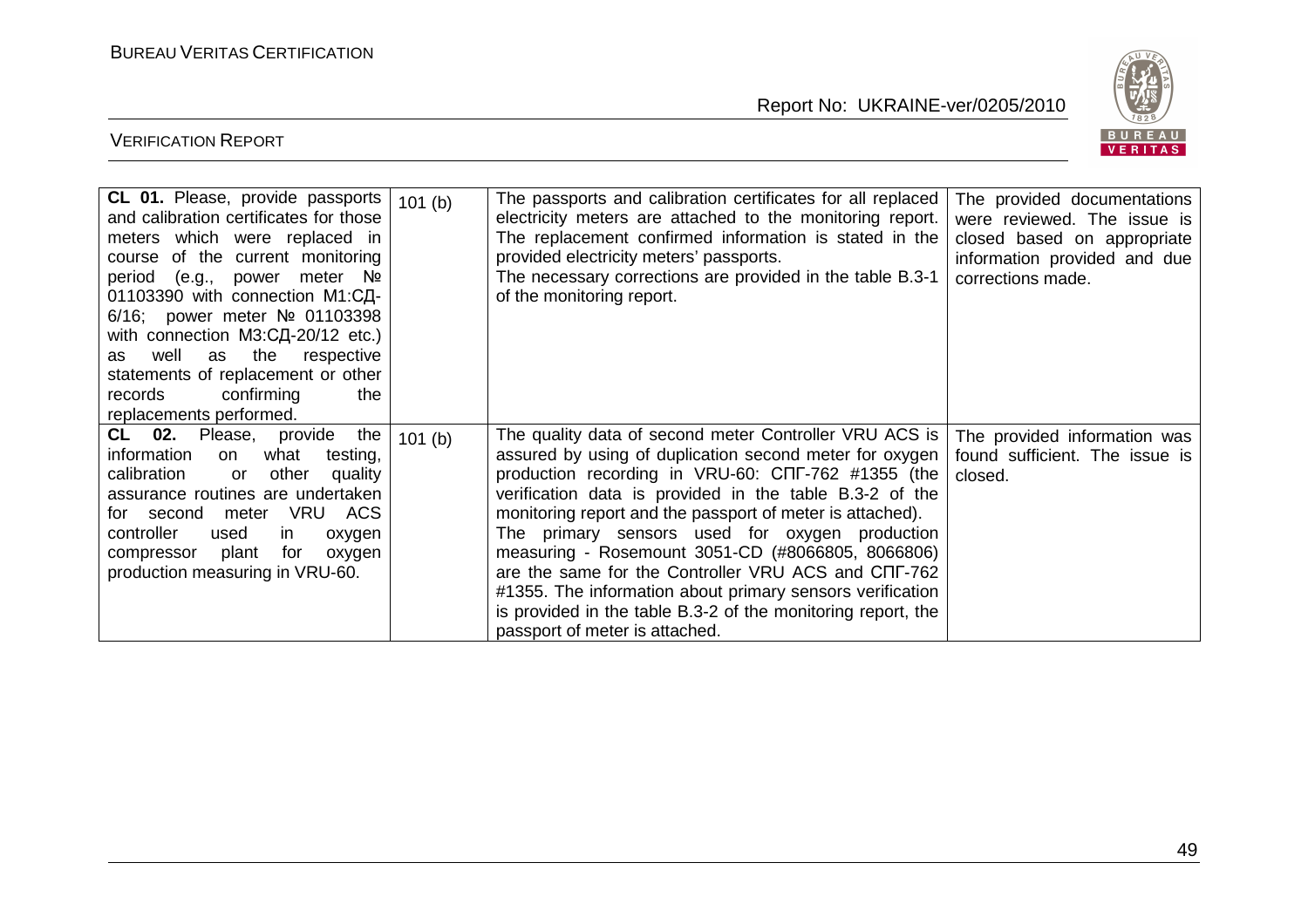

| CL<br>03.<br>the<br>Please,<br>clarify<br>information about the date when air<br>separation unit KtK-35-3 was put<br>into preservation and, if appropriate,<br>specify the respective information in<br>the MR (e.g., in the table B.3.2<br>presenting the data on measuring<br>equipment used). | 101(b)    | The air separation unit KtK-35-3 was put into preservation<br>05.01.2008 (confirmed by attached Aggregate journal of<br>KtK-35-3). The relevant information is provided in the<br>table B.3.2 of the monitoring report.                                                                                                                                                                                                                                                                                                                    | The aggregate log-book of air<br>separation unit KtK-35-3 was<br>reviewed,<br>the<br>information<br>about air separation unit KtK-<br>35-3 preservation was found<br>adequate. The<br>clarification<br>about KtK-35-3 preservation<br>was provided in the MR ver.02.<br>The issue is closed.                                                                                                                                                                                 |
|--------------------------------------------------------------------------------------------------------------------------------------------------------------------------------------------------------------------------------------------------------------------------------------------------|-----------|--------------------------------------------------------------------------------------------------------------------------------------------------------------------------------------------------------------------------------------------------------------------------------------------------------------------------------------------------------------------------------------------------------------------------------------------------------------------------------------------------------------------------------------------|------------------------------------------------------------------------------------------------------------------------------------------------------------------------------------------------------------------------------------------------------------------------------------------------------------------------------------------------------------------------------------------------------------------------------------------------------------------------------|
| <b>CL 04.</b> Please clarify how the data<br>production<br>oxygen<br>are<br>on.<br>measured, collected and transferred<br>to the Chief Power<br>Engineer<br>including<br>department<br>records<br>(reports, primary data logs etc.)<br>maintained.                                               | $101$ (d) | The data of oxygen production are measured using the<br>meters stated in the table B.3-2 "Flow-rate meters for<br>oxygen production in air-separation units and oxygen<br>distribution of the monitoring report" of the monitoring<br>report.<br>The procedures of data collection and transfer are clarified<br>in the table B.2-1 "Departments of the company<br>participating in GHGs emission monitoring, responsible<br>specialists and their functions" of the monitoring report.<br>The primary data logs and reports are attached. | The primary log-book with daily<br>data on oxygen production<br>"The log-book for accounting<br>of oxygen production on VRU-<br>60 in OCP", started in January<br>2009, and Output form for<br>accounting of production and<br>consumption of fuel<br>and<br>energy resources by new air<br>separation unit VRU-60 were<br><b>MR</b><br>The<br>reviewed.<br>was<br>supplemented with appropriate<br>information.<br>The issue is<br>closed based on information<br>provided. |